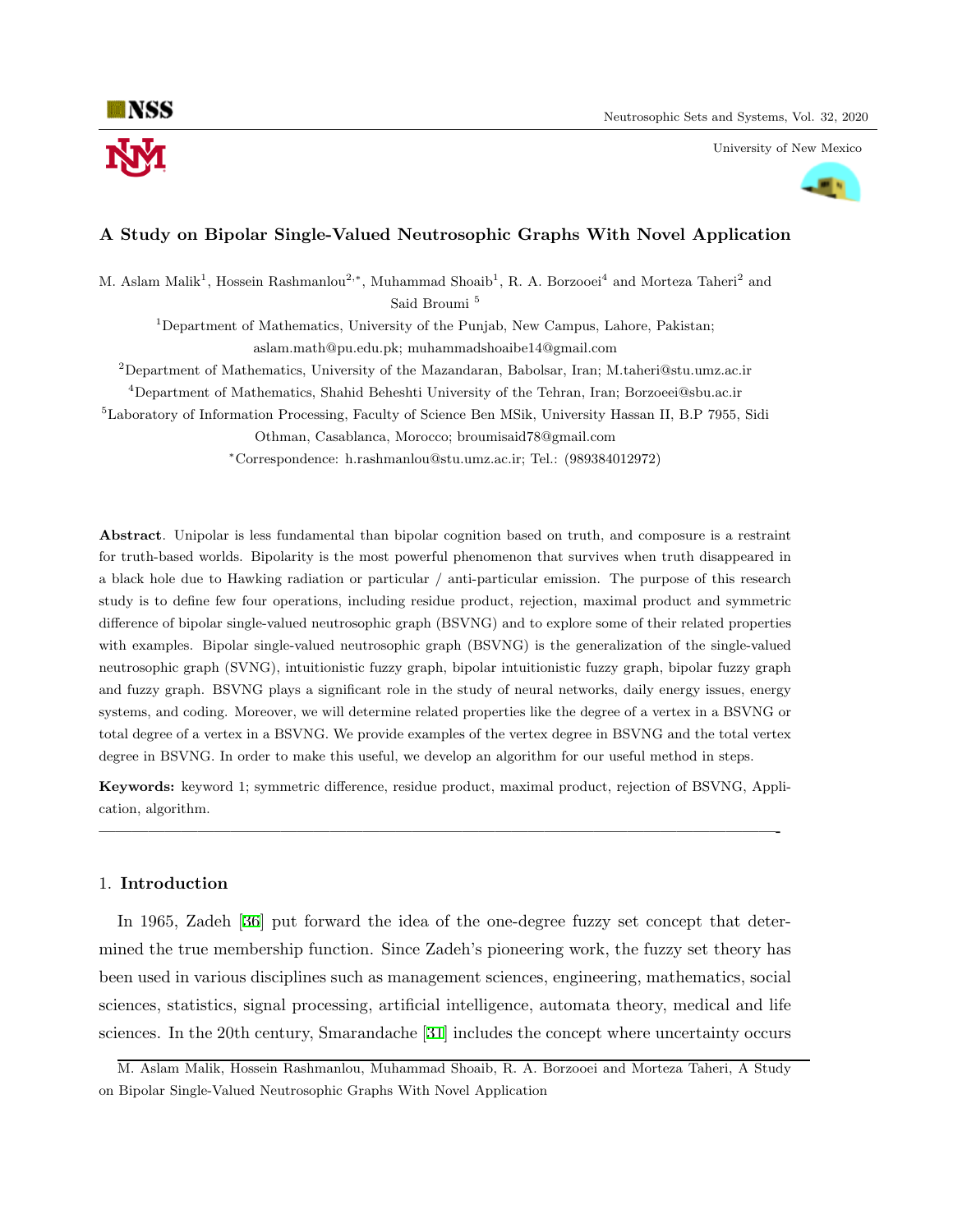in the form of Neutrosophic set and extend the intuitionistic fuzzy set. There is also a nonmembership degree that Atanassove [\[1\]](#page-46-0) defines in an intuitionistic fuzzy set with two degrees in a set. Abdel-Basset et al. [\[2–](#page-46-1)[6](#page-46-2)] studied many concepts on neutrosophic sets. Broumi et al. [\[7,](#page-46-3)[9](#page-46-4)[–13](#page-46-5),[28](#page-47-2),[29\]](#page-47-3) investigated the extension of the fuzzy graph in the form of the single-valued neutrosophic graphs, shortest path problem using bellman algorithm under neutrosophic environment, shortest path problem in fuzzy, intuitionistic fuzzy and neutrosophic environment, single valued neutrosophic coloring, and operations of single valued neutrosophic coloring.

A bipolar fuzzy theory has more scope when we compare to simply a fuzzy theory as compatibility and flexibility. Overall its model is better than the fuzzy model. Borzooei and Rashmanlou [\[8,](#page-46-6) [25](#page-47-4)[–27](#page-47-5)] studied very well on vague graphs and bipolar fuzzy graph. Rashmanlou studied about interval-valued fuzzy graph [\[22](#page-47-6)–[24\]](#page-47-7). The neutrosophic set has much scope in neutrosophy and the neutrosophy theory is widely used in graph theory. In this extension, Wang et el. [\[35](#page-47-8)] described subclass of a Neutrosophic set known as a single-valued neutrosophic set. In the fields of bio and physics, SVNG has numerous applications. In these days, its purpose evaluates incomplete and uncertainty information. BSVNG has numerous applications in the fields of geometry and operational research. It has been a useful scope in various fields of computer science.Later, Deli et al. [\[14](#page-46-7)] described the idea of the bipolar neutrosophic set as the extension of the Neutrosophic set. He also described the concept of the bipolar fuzzy graph with some related properties. One problem of an Fuzzy graph, Intuitionistic fuzzy graph, bipolar fuzzy graph and intuitionistic bipolar fuzzy graph found when uncertainty occurs in the relationship between two vertices. Need for the neutrosophic graph is necessary because these are not suitable properly. Many researchers [\[32](#page-47-9), [33](#page-47-10)] was famous due to their research work application approach to real-world problems.

The idea of the fuzzy graph is presented by Rosenfeld [\[30](#page-47-11)] and [\[34](#page-47-12)]. Malik and Hassan [[16\]](#page-47-13) both described the classification of the BSVNG together. Later Malik and Naz [\[21](#page-47-14)] presented the operations on the SVNG. Gomathi and Keerthika [[15\]](#page-46-8) studied neutrosophic labeling graph. Kousik Das et al. [[17\]](#page-47-15) defined generalized neutrosophic competition graphs. Mordeson and Peng [[18](#page-47-16)] given some operations on Fuzzy Graphs. Gani et al. [[19,](#page-47-17) [20\]](#page-47-18) defined order, size, and irregular fuzzy graphs. The various application of graph theory in the fields of information technology, operational research, image segmentation, social science, capturing the image, algebra. It is also applicable to bioscience, chemistry, and computer science. The fuzzy is very useful to deduce the unsolved problems in various fields like networking, clustering with a great role in the algorithm. The use of fuzzy graph by which a great extent in a few years and has a scope from 19th century [[19](#page-47-17), [20](#page-47-18)]. Neutrosophy is the type of philosophy which studies the nature and scope of neutralities. We will discuss some new properties on a BSVNG. Bipolar fuzzy set has many applications in image processing. It gives more advantages in real problems

M. Aslam Malik, Hossein Rashmanlou, Muhammad Shoaib, R. A. Borzooei and Morteza Taheri, A Study on Bipolar Single-Valued Neutrosophic Graphs With Novel Application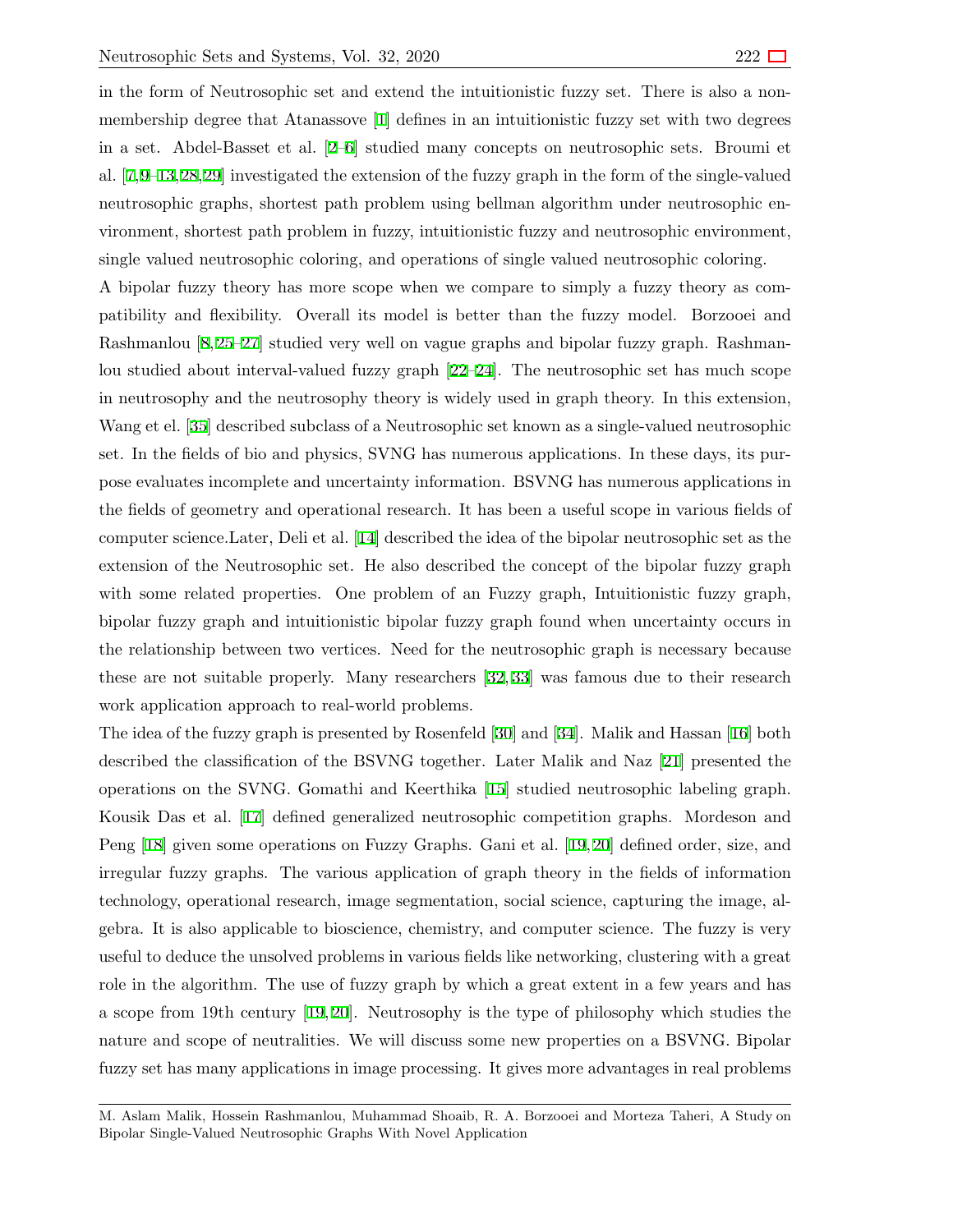

Figure 1. BSVNG

to make it in an easier form. BSVNG is the extension of an Fuzzy graph, Intuitionistic fuzzy graph, interval-valued intuitionistic fuzzy graph and SVNG. Bipolar fuzzy graphs are very useful in the fields of signal processing, computer science, and database theory. The operations we will establish are the symmetric difference and residue product in this paper. Peng [[18\]](#page-47-16) defined Some operations which are the join of two graphs, cartesian product of two graphs and the union of two graphs. Also, we discuss examples of these operations. We will find the degree and total degree of BSVNG. In the end, we will make an application on BSVNG with algorithm.

# 2. **Operations on BSVNGs**

In this section, we define four operations, including residue product, rejection, maximal product and symmetric difference of bipolar single-valued neutrosophic graph (BSVNG) and to explore some of their related properties with examples.

**Definition 2.1.** [[13\]](#page-46-5) A bipolar single valued neutrosophic graph is such a pair  $G = (X, Y)$ which is of crisp graph  $G=(V,E)$  is defined as(i)  $\alpha_M: V \to [0,1], \beta_M: V \to [0,1], \gamma_M: V \to$  $[0,1], \delta_M : V \to [-1,0], \eta_M : V \to [-1,0], \theta_M : V \to [-1,0].$  (ii)

$$
\alpha_N(mn) \le \min\{\alpha_M(m), \alpha_M(n)\}, \ \beta_N(mn) \ge \max\{\beta_M(m), \beta_M(n)\}\
$$

$$
\gamma_N(mn) \ge \max\{\gamma_M(m), \gamma_M(n)\}, \ \delta_N(mn) \ge \max\{\delta_M(m), \delta_M(n)\}\
$$

$$
\eta_N(mn) \le \min\{\eta_M(m), \eta_M(n)\}, \ \theta_N(mn) \le \min\{\theta_M(m), \theta_M(n)\}.
$$

and  $0 \le \alpha_N(mn) + \beta_N(mn) + \gamma_N(mn) \le 3$  and  $-3 \le \delta_N(mn) + \eta_N(mn) + \theta_N(mn) \le 0$ .

**Example 2.2.** In Figure 1, we see a graph with eight vertices *{*a,b,c,d,e,f,g,h*}* and eight edges *{*ab, bc, cd ,ef, fg, gh ,bf, cg*}* that is a bipolar single valued neutrosophic graph. It is easy to see that all conditions of Definition 2.1 is true for this example.

M. Aslam Malik, Hossein Rashmanlou, Muhammad Shoaib, R. A. Borzooei and Morteza Taheri, A Study on Bipolar Single-Valued Neutrosophic Graphs With Novel Application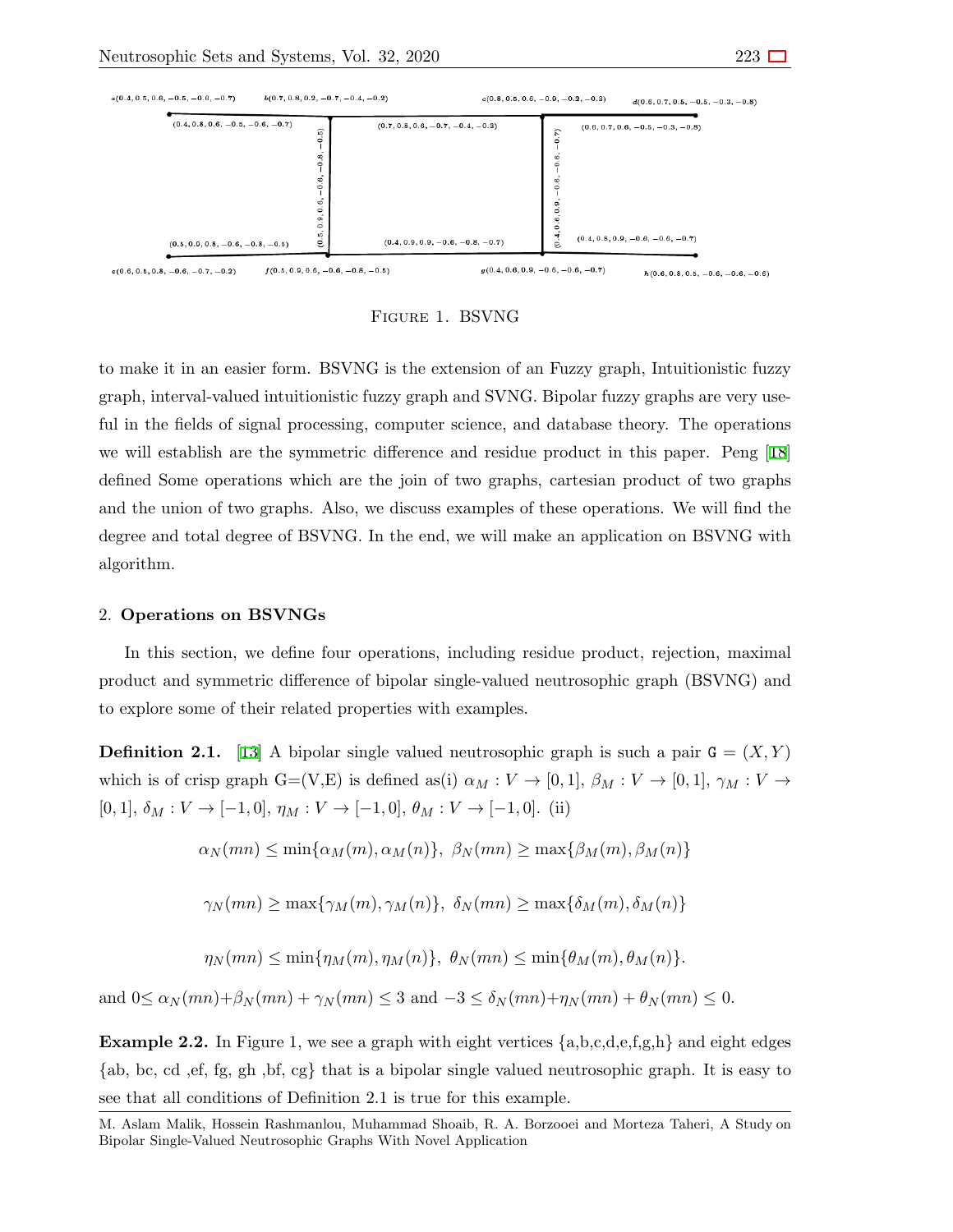**Definition 2.3.** The height of a bipolar single valued neutrosophic set (BSVNs) (in universe discourse Y)

 $Q = (\alpha_Q(y), \beta_Q(y), \gamma_Q, \delta_Q(y), \eta_Q(y), \theta_Q(y))$  is defined by:

$$
h(Q) = (h_1(Q), h_2(Q), h_3(Q), h_4(Q), h_5(Q), h_6(Q))
$$
  
=  $(Sup_{y \in Y} \alpha_Q(y), Inf_{y \in Y} \beta_Q(y), Inf_{y \in Y} \beta_Q(y), Sup_{y \in Y} \delta_Q(y), Inf_{y \in Y} \eta_Q(y), Inf_{y \in Y} \theta_Q(y))$ 

**Example 2.4.** Take  $Q = \{(a, 0.5, 0.4, 0.5, -0.2, -0.4, -0.5), (b, 0.5, 0.6, 0.4, -0.4, -0.3, -0.6),\}$ (*c,* 0*.*4*,* 0*.*6*,* 0*.*4*, −*0*.*4*, −*0*.*5*, −*0*.*3)*}* be BSVNs then height is defined as *h*(*Q*) = (0*.*5*,* 0*.*4*,* 0*.*4*,* 0*.*4*,* 0*.*3*,* 0*.*3).

**Definition 2.5.** let  $G_1 = (M_1, N_1)$  and  $G_2 = (M_2, N_2)$  are two bipolar single valued neutrosophic fuzzy graphs defined on  $G_1 = (V_1, E_1)$  and  $G_2 = (V_2, E_2)$  respectively. The symmetric difference of  $G_1$  and  $G_2$  is represented by  $G_1 \oplus G_2 = (M_1 \oplus M_2, N_1 \oplus N_2)$ . Symmetric difference of  $G_1$  *and*  $G_2$  is defined as the following conditions:

(i)

$$
(\alpha_{M_1} \oplus \alpha_{M_2})((m_1, m_2)) = \min{\{\alpha_{M_1}(m_1), \alpha_{M_2}(m_2)\}}, (\beta_{M_1} \oplus \beta_{M_2})((m_1, m_2))
$$
  
\n
$$
= \max{\{\beta_{M_1}(m_1), \beta_{M_2}(m_2)\}}
$$
  
\n
$$
(\gamma_{M_1} \oplus \gamma_{M_2})((m_1, m_2)) = \max{\{\gamma_{M_1}(m_1), \gamma_{M_2}(m_2)\}}, (\delta_{M_1} \oplus \delta_{M_2})((m_1, m_2))
$$
  
\n
$$
= \max{\{\delta_{M_1}(m_1), \delta_{M_2}(m_2)\}}
$$
  
\n
$$
(\eta_{M_1} \oplus \eta_{M_2})((m_1, m_2)) = \min{\{\eta_{M_1}(m_1), \eta_{M_2}(m_2)\}}, (\theta_{M_1} \oplus \theta_{M_2})((m_1, m_2))
$$
  
\n
$$
= \min{\{\theta_{M_1}(m_1), \theta_{M_2}(m_2)\}}
$$

 $∀(m_1, m_2) ∈ (V_1 × V_2)$  $(ii)$ 

$$
(\alpha_{N_1} \oplus \alpha_{N_2})((m, m_2)(m, n_2)) = \min{\{\alpha_{M_1}(m), \alpha_{N_2}(m_2n_2)\}}, (\beta_{N_1} \oplus \beta_{N_2})((m, m_2)(m, n_2))
$$
  
\n
$$
= \max{\{\beta_{M_1}(m), \beta_{N_2}(m_2n_2)\}}
$$
  
\n
$$
(\gamma_{N_1} \oplus \gamma_{N_2})((m, m_2)(m, n_2)) = \max{\{\gamma_{M_1}(m), \gamma_{N_2}(m_2n_2)\}}, (\delta_{N_1} \oplus \delta_{N_2})((m, m_2)(m, n_2))
$$
  
\n
$$
= \max{\{\delta_{M_1}(m), \delta_{N_2}(m_2n_2)\}}
$$
  
\n
$$
(\eta_{N_1} \oplus \eta_{N_2})((m, m_2)(m, n_2)) = \min{\{\eta_{M_1}(m), \eta_{N_2}(m_2n_2)\}}, (\theta_{N_1} \oplus \theta_{N_2})((m, m_2)(m, n_2))
$$
  
\n
$$
= \min{\{\theta_{M_1}(m), \theta_{N_2}(m_2n_2)\}}
$$

*∀ m ∈ V*<sup>1</sup> *and m*2*n*<sup>2</sup> *∈ E*<sup>2</sup>

M. Aslam Malik, Hossein Rashmanlou, Muhammad Shoaib, R. A. Borzooei and Morteza Taheri, A Study on Bipolar Single-Valued Neutrosophic Graphs With Novel Application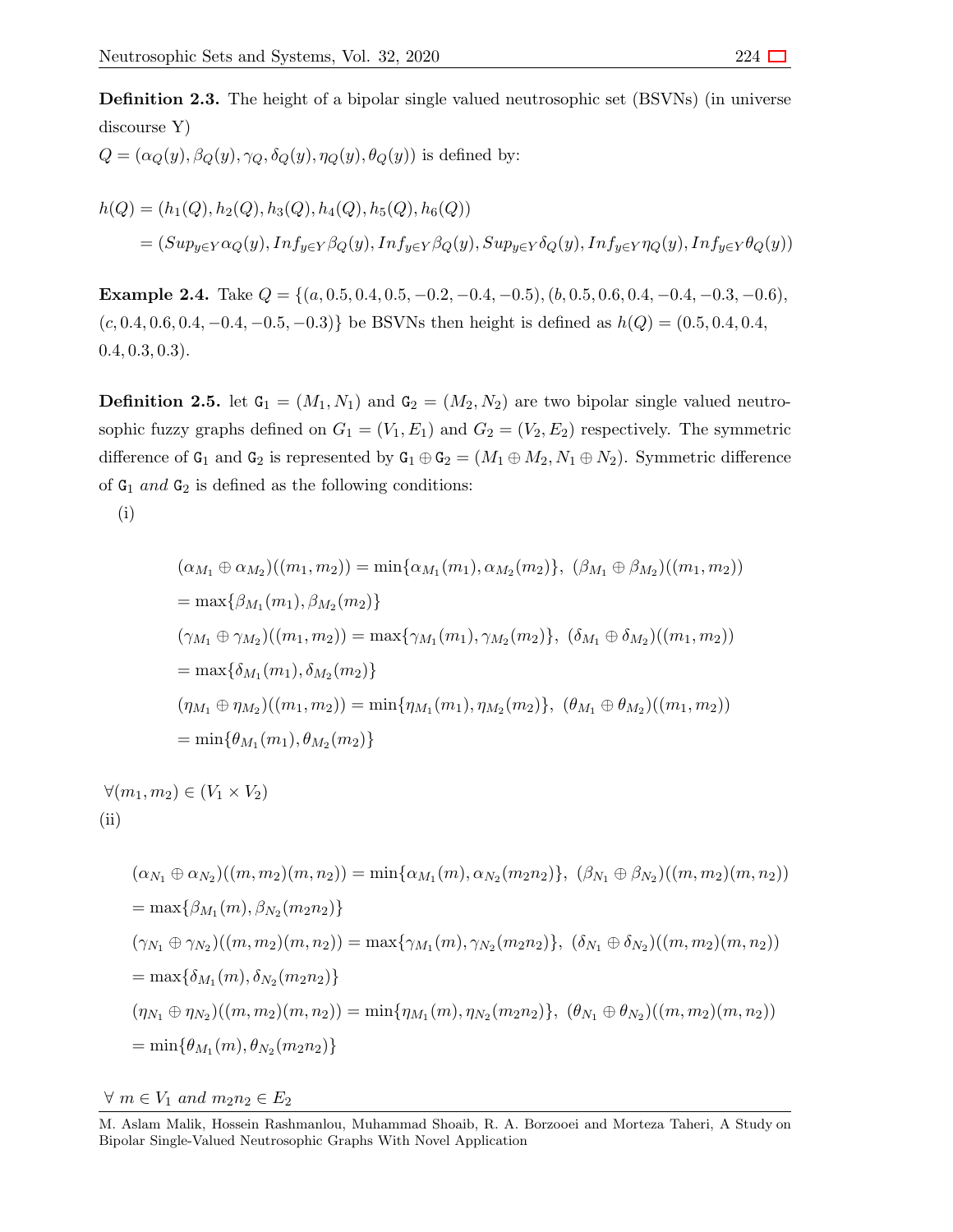(iii)

$$
(\alpha_{N_1} \oplus \alpha_{N_2})((m_1, m)(n_1, m)) = \min{\{\alpha_{N_1}(m_1n_1), \alpha_{M_2}(m)\}}, (\beta_{N_1} \oplus \beta_{N_2})((m_1, m)(n_1, m))
$$
  
\n
$$
= \max{\{\beta_{N_1}(m_1n_1), \beta_{M_2}(m)\}}
$$
  
\n
$$
(\gamma_{N_1} \oplus \gamma_{N_2})((m_1, m)(n_1, m)) = \max{\{\gamma_{N_1}(m_1n_1), \gamma_{M_2}(m)\}}, (\delta_{N_1} \oplus \delta_{N_2})((m_1, m)(n_1, m))
$$
  
\n
$$
= \max{\{\delta_{N_1}(m_1n_1), \delta_{M_2}(m)\}}
$$
  
\n
$$
(\eta_{N_1} \oplus \eta_{N_2})((m_1, m)(n_1, m)) = \min{\{\eta_{N_1}(m_1n_1), \eta_{M_2}(m)\}}, (\theta_{N_1} \oplus \theta_{N_2})((m_1, m)(n_1, m))
$$
  
\n
$$
= \min{\{\theta_{N_1}(m_1n_1), \theta_{M_2}(m)\}}
$$

$$
\forall z \in V_2 \ and \ m_1 n_1 \in E_1
$$

$$
(i \vee)
$$

$$
(\alpha_{N_1} \oplus \alpha_{N_2})((m_1, m_2)(n_1, n_2)) = \min{\{\alpha_{M_1}(m_1), \alpha_{M_1}(n_1), \alpha_{N_2}(m_2n_2)\}}
$$
  
for all  $m_1n_1 \notin E_1$  and  $m_2n_2 \in E_2$   
or  

$$
= \min{\{\alpha_{M_2}(m_2), \alpha_{M_2}(n_2), \alpha_{N_1}(m_1n_1)\}\}
$$
for all  $m_1n_1 \in E_1$  and  $m_2n_2 \notin E_2$ 

$$
(\beta_{N_1} \oplus \beta_{N_2})((m_1, m_2)(n_1, n_2)) = \max{\beta_{M_1}(m_1), \beta_{M_1}(n_1), \beta_{N_2}(m_2n_2)}
$$
  
forall  $m_1n_1 \notin E_1$  and  $m_2n_2 \in E_2$   
or  

$$
= \max{\beta_{M_2}(m_2), \beta_{M_2}(n_2), \beta_{N_1}(m_1n_1)} \text{ for all } m_1n_1 \in E_1
$$
 and  $m_2n_2 \notin E_2$ 

$$
(\gamma_{N_1} \oplus \gamma_{N_2})((m_1, m_2)(n_1, n_2)) = \max{\gamma_{M_1}(m_1), \gamma_{M_1}(n_1), F_{N_2}(m_2n_2)}
$$
  
\n
$$
for all m_1n_1 \notin E_1 \text{ and } m_2n_2 \in E_2
$$
  
\nor  
\n
$$
= \max{\gamma_{M_2}(m_2), \gamma_{M_2}(n_2), \gamma_{N_2}(m_1n_1)} \text{ for all } m_1n_1 \in E_1 \text{ and } m_2n_2 \notin E_2
$$
  
\n
$$
(\delta_{N_1} \oplus \delta_{N_2})((m_1, m_2)(n_1, n_2)) = \max{\delta_{M_1}(m_1), \delta_{M_1}(n_1), \delta_{N_2}(m_2n_2)}
$$
  
\n
$$
for all m_1n_1 \notin E_1 \text{ and } m_2n_2 \in E_2
$$
  
\nor  
\n
$$
= \max{\delta_{M_2}(m_2), \delta_{M_2}(n_2), \delta_{N_1}(m_1n_1)} \text{ for all } m_1n_1 \in E_1 \text{ and } m_2n_2 \notin E_2
$$

```
M. Aslam Malik, Hossein Rashmanlou, Muhammad Shoaib, R. A. Borzooei and Morteza Taheri,
A Study on Bipolar Single-Valued Neutrosophic Graphs With Novel Application
```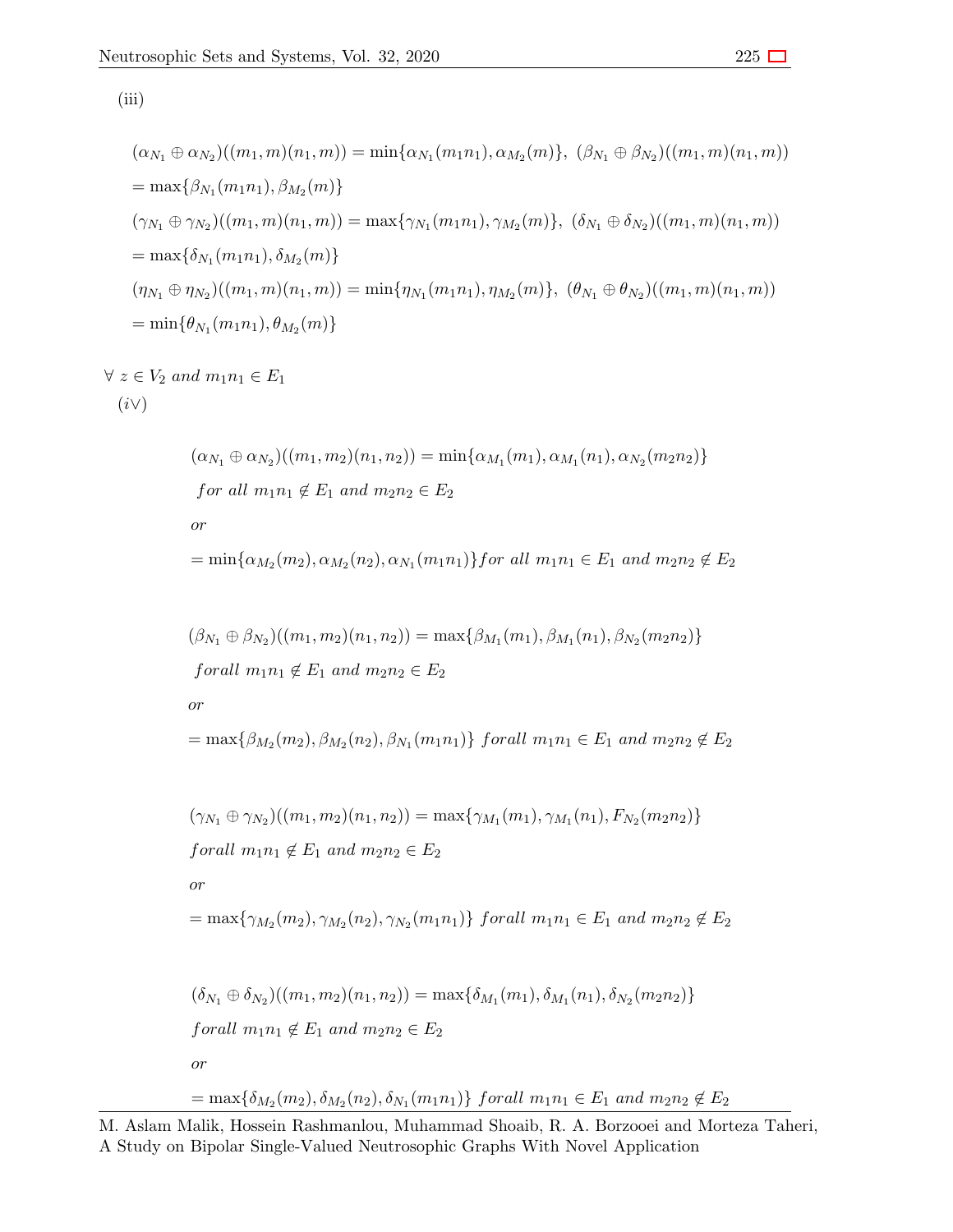| $a(0.7, 0.2, 0.4, -0.6, -0.2, -0.3)$ | $(0.4, 0.4, 0.5, -0.2, -0.4, -0.6)$ | $b(0.4, 0.4, 0.3, -0.3, -0.3, -0.5)$ |
|--------------------------------------|-------------------------------------|--------------------------------------|
|                                      | FIGURE 2. $G_1$                     |                                      |
| $c(0.6, 0.4, 0.3, -0.5, -0.3, -0.4)$ | $(0.5, 0.6, 0.7, -0.3, -0.4, -0.7)$ | $d(0.6, 0.5, 0.4, -0.4, -0.3, -0.6)$ |
|                                      | FIGURE 3. $G_2$                     |                                      |

```
(\eta_{N_1} \oplus \eta_{N_2})((m_1, m_2)(n_1, n_2)) = \min{\eta_{M_1}(m_1), \eta_{M_1}(n_1), \eta_{N_2}(m_2n_2)}forall m_1 n_1 \notin E_1 and m_2 n_2 \in E_2or
= min\{\eta_{M_2}(m_2), \eta_{M_2}(n_2), \eta_{N_1}(m_1n_1)\} forall m_1n_1 \in E_1 and m_2n_2 \notin E_2(\theta_{N_1} \oplus \theta_{N_2})((m_1, m_2)(n_1, n_2)) = \min{\{\theta_{M_1}(m_1), \theta_{M_1}(n_1), F_{N_2}(m_2n_2)\}}forall m_1 n_1 \notin E_1 and m_2 n_2 \in E_2or
= min\{\theta_{M_2}(m_2), \theta_{M_2}(n_2), \theta_{N_2}(m_1n_1)\} forall m_1n_1 \in E_1 and m_2n_2 \notin E_2
```
<span id="page-5-0"></span>**Example 2.6.** Let  $G_1 = (M_1, N_1)$  and  $G_2 = (M_2, N_2)$  be two BSVNGs on  $V_1 = \{a, b\}$  *and*  $V_2 =$ *{c, d}* respectively which shown in Figure 2 and Figure 3. Also symmetric difference shown in Figure 4.

**Proposition 2.7.** Let  $G_1 = (M_1, N_1)$  and  $G_2 = (M_2, N_2)$  be two BSVNGs of graph  $G_1$  $(V_1, E_1)$  and  $G_2 = (V_2, E_2)$ , respectively. Then the symmetric difference  $G_1 \oplus G_2$  of  $G_1 = (V_1, E_1)$ and  $G_2 = (V_2, E_2)$  is again a BSVNG.

*Proof.* Let  $G_1 = (M_1, N_1)$  and  $G_2 = (M_2, N_2)$  be two BSVNGs of graph  $G_1 = (V_1, E_1)$  and  $G_2 = (V_2, E_2)$ , respectively. Then the symmetric difference  $G_1 \oplus G_2$  of  $G_1 = (V_1, E_1)$  and  $G_2 = (V_2, E_2)$  can be proved. Let  $(m_1, m_2)(n_1, n_2) \in E_1 \times E_2$ 

(i) If 
$$
m_1 = n_1 = m
$$
  
\n
$$
(\alpha_{N_1} \oplus \alpha_{N_2})((m, m_2)(m, n_2)) = \min{\{\alpha_{M_1}(m), \alpha_{N_2}(m_2n_2)\}}
$$
\n
$$
\leq \min{\{\alpha_{M_1}(m), \min{\{\alpha_{M_2}(m_2), \alpha_{M_2}(n_2)\}\}}
$$
\n
$$
= \min{\{\min{\{\{\alpha_{M_1}(m), \alpha_{M_2}(m_2)\}, \min{\{\alpha_{M_1}(m), \alpha_{M_2}(n_2)\}\}}\}}
$$
\n
$$
= \min{\{(\alpha_{M_1} \oplus \alpha_{M_2})(m, m_2), (\alpha_{M_1} \oplus \alpha_{M_2})(m, n_2)\}}
$$

M. Aslam Malik, Hossein Rashmanlou, Muhammad Shoaib, R. A. Borzooei and Morteza Taheri, A Study on Bipolar Single-Valued Neutrosophic Graphs With Novel Application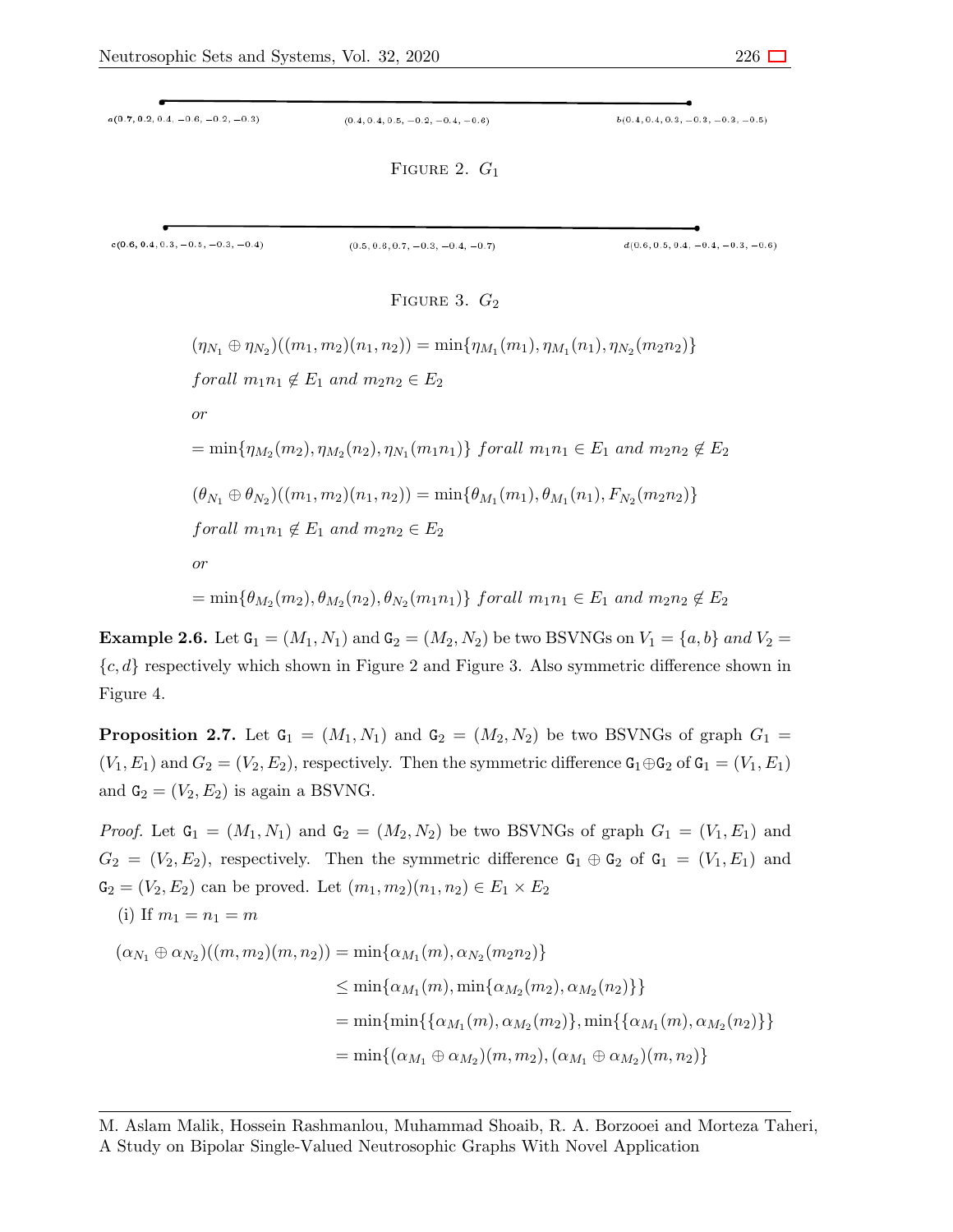

FIGURE 4.  $G_1 \oplus G_2$ 

$$
(\beta_{N_1} \oplus \beta_{N_2})((m, m_2)(m, n_2)) = \max{\beta_{M_1}(m), \beta_{N_2}(m_2 n_2)}
$$
  
\n
$$
\geq \max{\beta_{M_1}(m), \max{\beta_{M_2}(m_2), \beta_{M_2}(n_2)} }
$$
  
\n
$$
= \max{\max{\{\beta_{M_1}(m), \beta_{M_2}(m_2)\}, \max{\{\beta_{M_1}(m), \beta_{M_2}(n_2)\}} }
$$
  
\n
$$
= \max{\{(\beta_{M_1} \oplus \beta_{M_2})(m, m_2), (\beta_{M_1} \oplus \beta_{M_2})(m, n_2)\}}
$$

$$
(\gamma_{N_1} \oplus \gamma_{N_2})((m, m_2)(m, n_2)) = \max{\gamma_{M_1}(m), \gamma_{N_2}(m_2 n_2)}
$$
  
\n
$$
\geq \max{\gamma_{M_1}(m), \max{\gamma_{M_2}(m_2), \gamma_{M_2}(n_2)} }
$$
  
\n
$$
= \max{\max{\{\gamma_{M_1}(m), \gamma_{M_2}(m_2)\}, \max{\{\gamma_{M_1}(m), \gamma_{M_2}(n_2)\}} }
$$
  
\n
$$
= \max{\{\gamma_{M_1} \oplus \gamma_{M_2}(m, m_2), (\gamma_{M_1} \oplus \gamma_{M_2})(m, n_2)\}}
$$

$$
(\delta_{N_1} \oplus \delta_{N_2})((m, m_2)(m, n_2)) = \max{\delta_{M_1}(m), \delta_{N_2}(m_2 n_2)}
$$
  
\n
$$
\geq \max{\delta_{M_1}(m), \max{\delta_{M_2}(m_2), \delta_{M_2}(n_2)} }
$$
  
\n
$$
= \max{\max{\{\delta_{M_1}(m), \delta_{M_2}(m_2)\}, \min{\{\delta_{M_1}(m), \delta_{M_2}(n_2)\}} }
$$
  
\n
$$
= \max{\{\delta_{M_1} \oplus \delta_{M_2}(m, m_2), (\delta_{M_1} \oplus \delta_{M_2})(m, n_2)\}}
$$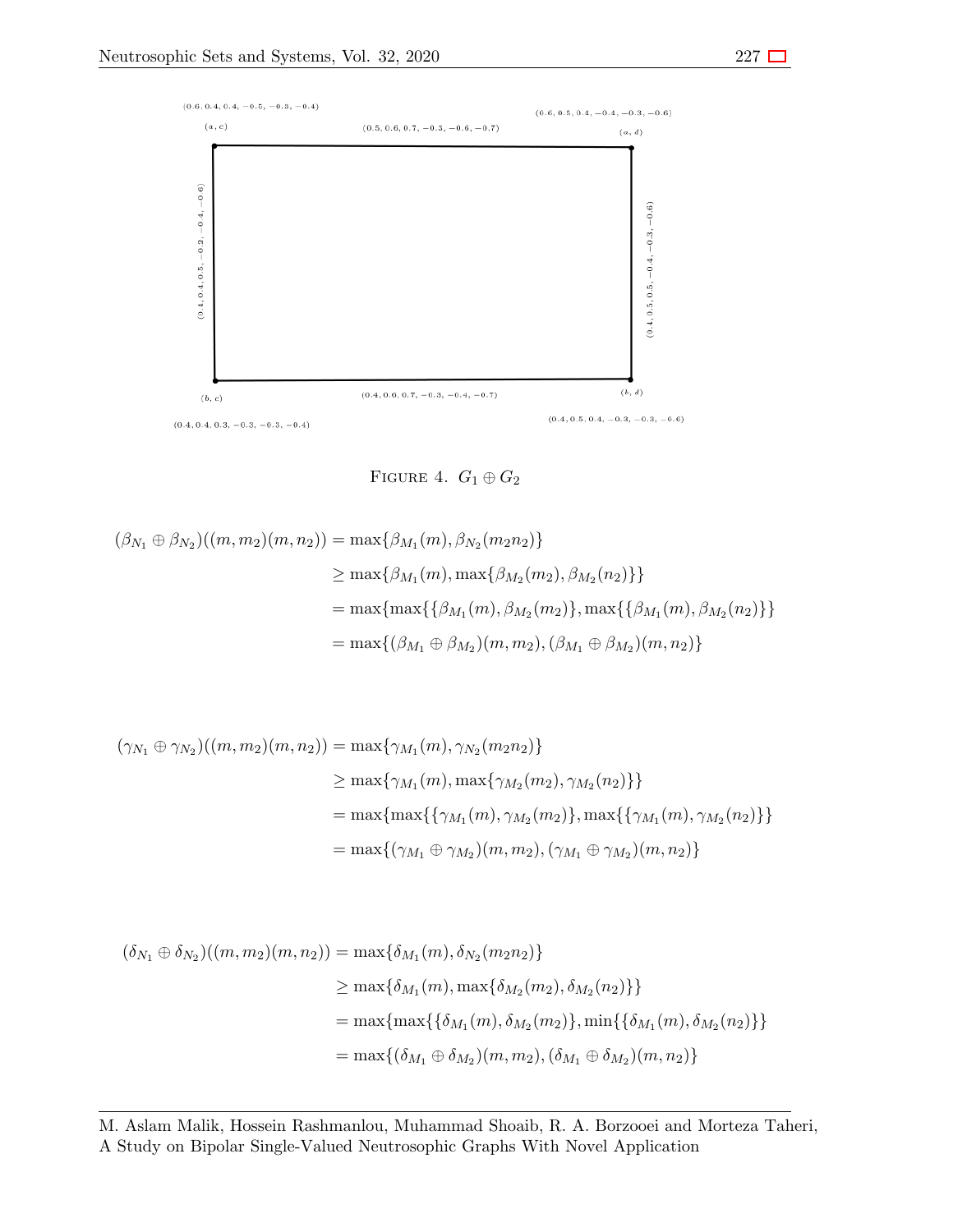$$
(\eta_{N_1} \oplus \eta_{N_2})((m, m_2)(m, n_2)) = \min{\{\eta_{M_1}(m), \eta_{N_2}(m_2 n_2)\}}
$$
  
\n
$$
\leq \min{\{\eta_{M_1}(m), \min{\{\eta_{M_2}(m_2), \eta_{M_2}(n_2)\}}\}}
$$
  
\n
$$
= \min{\{\min{\{\{\eta_{M_1}(m), \eta_{M_2}(m_2)\}}, \min{\{\{\eta_{M_1}(m), \eta_{M_2}(n_2)\}}\}}
$$
  
\n
$$
= \min{\{(\eta_{M_1} \oplus \eta_{M_2})(m, m_2), (\eta_{M_1} \oplus \eta_{M_2})(m, n_2)\}}
$$

$$
(\theta_{N_1} \oplus \theta_{N_2})((m, m_2)(m, n_2)) = \min{\theta_{M_1}(m), \theta_{N_2}(m_2 n_2)}
$$
  

$$
\leq \min{\theta_{M_1}(m), \min{\theta_{M_2}(m_2), \theta_{M_2}(n_2)} }
$$
  

$$
= \min{\{\min{\{\theta_{M_1}(m), \theta_{M_2}(m_2)\}, \min{\{\theta_{M_1}(m), \theta_{M_2}(n_2)\}}\}}
$$
  

$$
= \min{\{(\theta_{M_1} \oplus \theta_{M_2})(m, m_2), (\theta_{M_1} \oplus \theta_{M_2})(m, n_2)\}}
$$

(ii) if 
$$
m_2 = n_2 = m
$$
  
\n
$$
(\alpha_{N_1} \oplus \alpha_{N_2})((m_1, m)(n_1, m)) = \min{\{\alpha_{N_1}(m_1n_1), \alpha_{M_2}(m)\}}
$$
\n
$$
\leq \min{\{\min{\{\alpha_{N_1}(m_1n_1), \alpha_{M_2}(m)\}}\}}
$$
\n
$$
= \min{\{\min{\{\alpha_{M_1}(m_1), \alpha_{M_2}(m)\}}, \min{\{\alpha_{M_1}(n_1), \alpha_{M_2}(m)\}}\}}
$$
\n
$$
= \min{\{(\alpha_{M_1} \oplus \alpha_{M_2})(m_1, m), (\alpha_{M_1} \oplus \alpha_{M_2})(n_1, m)\}}
$$

$$
(\beta_{N_1} \oplus \beta_{N_2})((m_1, m)(n_1, m)) = \max{\beta_{N_1}(m_1n_1), \beta_{M_2}(m)}
$$
  
\n
$$
\geq \max{\max{\beta_{N_1}(m_1n_1), \beta_{M_2}(m)}}
$$
  
\n
$$
= \max{\max{\{\beta_{M_1}(m_1), \beta_{M_2}(m)\}, \max{\{\beta_{M_1}(n_1), \beta_{M_2}(m)\}\}}
$$
  
\n
$$
= \max{\{(\beta_{M_1} \oplus \beta_{M_2})(m_1, m), (\beta_{M_1} \oplus \beta_{M_2})(n_1, m)\}}
$$

$$
(\gamma_{N_1} \oplus \gamma_{N_2})((m_1, m)(n_1, m)) = \max{\gamma_{N_1}(m_1n_1), \gamma_{M_2}(m)}
$$
  
\n
$$
\geq \max{\max{\gamma_{N_1}(m_1n_1), \gamma_{M_2}(m)}}
$$
  
\n
$$
= \max{\max{\{\gamma_{M_1}(m_1), \gamma_{M_2}(m)\}, \max{\{\gamma_{M_1}(n_1), \gamma_{M_2}(m)\}\}}
$$
  
\n
$$
= \max{\{(\gamma_{M_1} \oplus \gamma_{M_2})(m_1, m), (\gamma_{M_1} \oplus \gamma_{M_2})(n_1, m)\}}
$$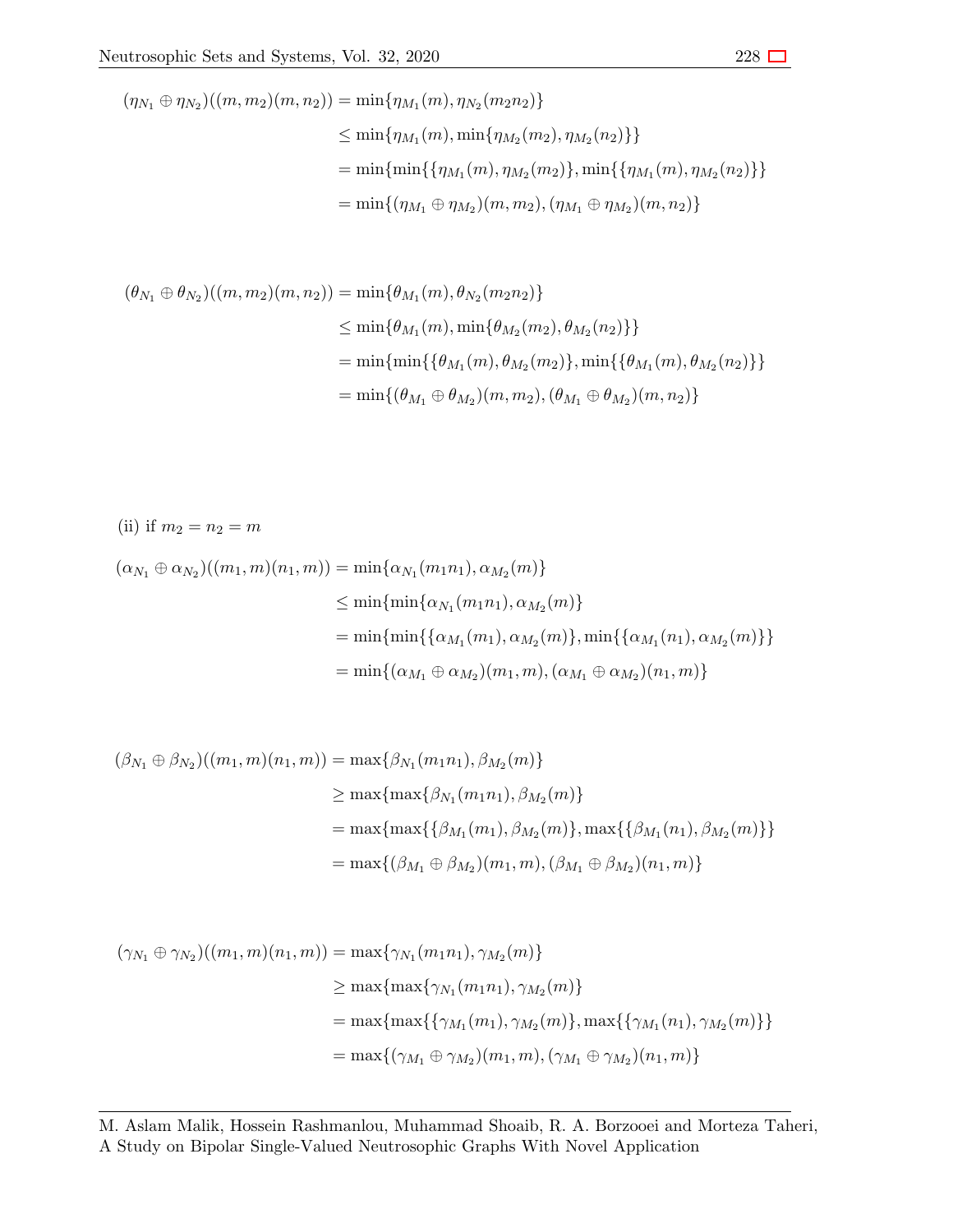$$
(\delta_{N_1} \oplus \delta_{N_2})((m_1, m)(n_1, m)) = \max{\delta_{N_1}(m_1n_1), \delta_{M_2}(m)}
$$
  
\n
$$
\geq \max{\max{\delta_{N_1}(m_1n_1), \delta_{M_2}(m)}}
$$
  
\n
$$
= \max{\max{\{\delta_{M_1}(m_1), \delta_{M_2}(m)\}, \max{\{\delta_{M_1}(n_1), \delta_{M_2}(m)\}\}}
$$
  
\n
$$
= \max{\{(\delta_{M_1} \oplus \delta_{M_2})(m_1, m), (\delta_{M_1} \oplus \delta_{M_2})(n_1, m)\}}
$$

$$
(\eta_{N_1} \oplus \eta_{N_2})((m_1, m)(n_1, m)) = \min{\{\eta_{N_1}(m_1 n_1), \eta_{M_2}(m)\}}
$$
  
\n
$$
\leq \min{\{\min{\{\eta_{N_1}(m_1 n_1), \eta_{M_2}(m)\}}\}}
$$
  
\n
$$
= \min{\{\min{\{\{\eta_{M_1}(m_1), \eta_{M_2}(m)\}}, \min{\{\eta_{M_1}(n_1), \eta_{M_2}(m)\}}\}}
$$
  
\n
$$
= \min{\{\eta_{M_1} \oplus \eta_{M_2}(m_1, m), (\eta_{M_1} \oplus \eta_{M_2})(n_1, m)\}}
$$

$$
(\theta_{N_1} \oplus \theta_{N_2})((m_1, m)(n_1, m)) = \min{\theta_{N_1}(m_1 n_1), \theta_{M_2}(m)}
$$
  

$$
\leq \min{\{\min{\theta_{N_1}(m_1 n_1), \theta_{M_2}(m)\}}
$$
  

$$
= \min{\{\min{\{\theta_{M_1}(m_1), \theta_{M_2}(m)\}, \min{\{\theta_{M_1}(n_1), \theta_{M_2}(m)\}\}}
$$
  

$$
= \min{\{(\theta_{M_1} \oplus \theta_{M_2})(m_1, m), (\theta_{M_1} \oplus \theta_{M_2})(n_1, m)\}}
$$

 $(iii)$  If  $m_1n_1$  ∉  $E_1$  *and*  $m_2n_2 \in E_2$ 

$$
(\alpha_{N_1} \oplus \alpha_{N_2})((m_1, m_2)(n_1, n_2)) = \min{\{\alpha_{M_1}(m_1), \alpha_{M_1}(n_1), \alpha_{N_2}(m_2n_2)\}}
$$
  
\n
$$
\leq \min{\{\alpha_{M_1}(m_1), \alpha_{M_1}(n_1), \min{\{\alpha_{M_2}(m_2)\alpha_{M_2}(n_2)\}}\}}
$$
  
\n
$$
= \min{\{\min{\{\alpha_{M_1}(m_1), \alpha_{M_2}(m_2)\}}, \{\alpha_{M_1}(m_1), \alpha_{M_2}(n_2)\}}
$$
  
\n
$$
= \min{\{\alpha_{M_1} \oplus \alpha_{M_2}(m_1, m_2), (\alpha_{M_1} \oplus \alpha_{M_2})(n_1, n_2)\}}
$$

$$
(\beta_{N_1} \oplus \beta_{N_2})((m_1, m_2)(n_1, n_2)) = \max{\beta_{M_1}(m_1), \beta_{M_1}(n_1), \beta_{N_2}(m_2 n_2)}
$$
  
\n
$$
\geq \max{\beta_{M_1}(m_1), \beta_{M_1}(n_1), \max{\beta_{M_2}(m_2)\beta_{M_2}(n_2)} }
$$
  
\n
$$
= \max{\max{\beta_{M_1}(m_1), \beta_{M_2}(m_2)}}, {\beta_{M_1}(m_1), \beta_{M_2}(n_2)}\n= \max{\beta_{M_1} \oplus \beta_{M_2}(m_1, m_2), (\beta_{M_1} \oplus \beta_{M_2})(n_1, n_2)}
$$

$$
(\gamma_{N_1} \oplus \gamma_{N_2})((m_1, m_2)(n_1, n_2)) = \max{\gamma_{M_1}(m_1), \gamma_{M_1}(n_1), \gamma_{N_2}(m_2 n_2)}
$$
  
\n
$$
\geq \max{\gamma_{M_1}(m_1), \gamma_{M_1}(n_1), \max{\gamma_{M_2}(m_2)\gamma_{M_2}(n_2)}}}
$$
  
\n
$$
= \max{\{\max{\gamma_{M_1}(m_1), \gamma_{M_2}(m_2)\}, \{\gamma_{M_1}(m_1), \gamma_{M_2}(n_2)\}}
$$
  
\n
$$
= \max{\{(\gamma_{M_1} \oplus \gamma_{M_2})(m_1, m_2), (\gamma_{M_1} \oplus \gamma_{M_2})(n_1, n_2)\}}
$$

M. Aslam Malik, Hossein Rashmanlou, Muhammad Shoaib, R. A. Borzooei and Morteza Taheri, A Study on Bipolar Single-Valued Neutrosophic Graphs With Novel Application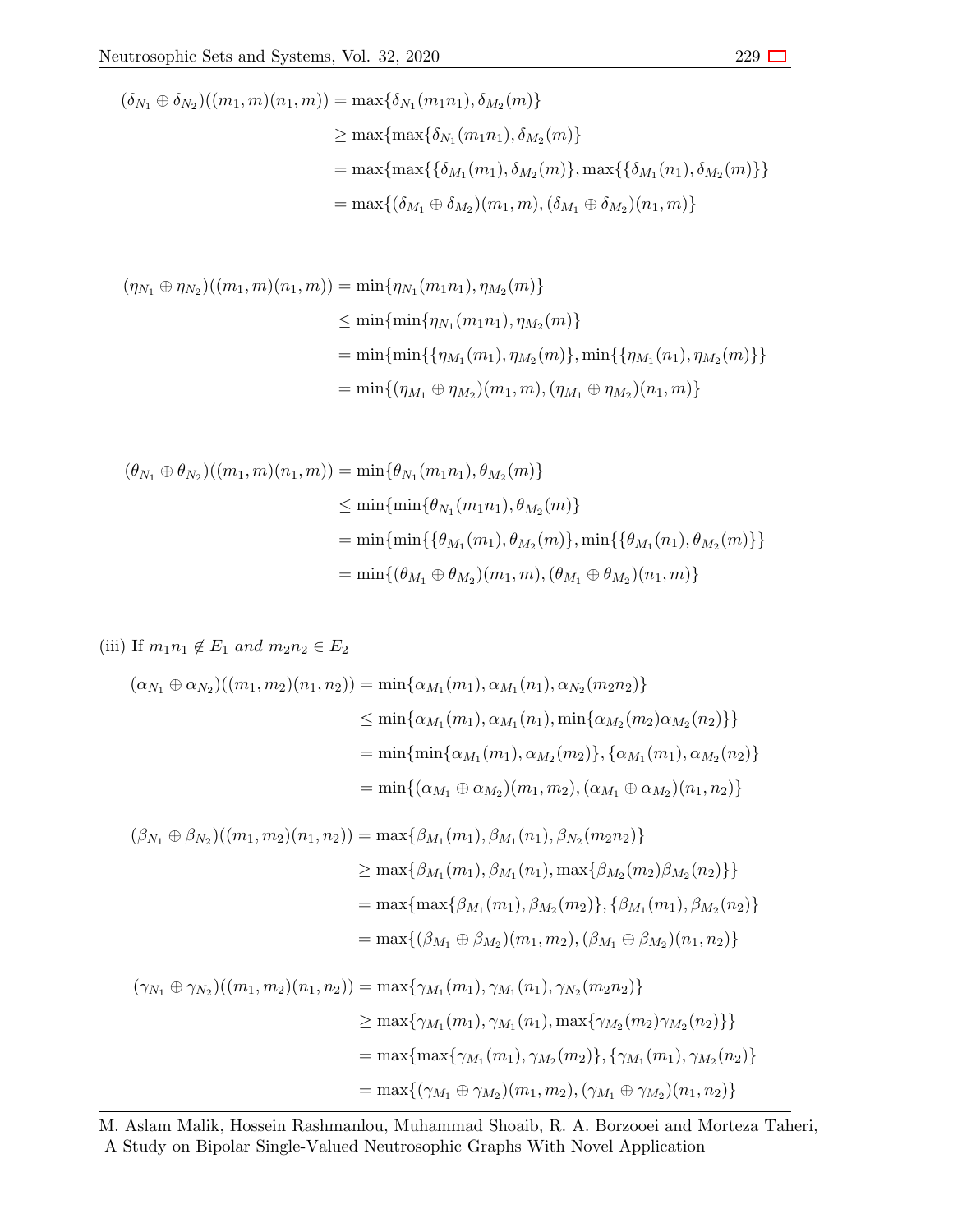$$
(\delta_{N_1} \oplus \delta_{N_2})((m_1, m_2)(n_1, n_2)) = \max{\{\delta_{M_1}(m_1), \delta_{M_1}(n_1), \delta_{N_2}(m_2n_2)\}}
$$
  
\n
$$
\geq \max{\{\delta_{M_1}(m_1), \delta_{M_1}(n_1), \max{\{\delta_{M_2}(m_2)\delta_{M_2}(n_2)\}\}}
$$
  
\n
$$
= \max{\{\max{\{\delta_{M_1}(m_1), \delta_{M_2}(m_2)\}, \{\delta_{M_1}(m_1), \delta_{M_2}(n_2)\}\}}
$$
  
\n
$$
= \max{\{(\delta_{M_1} \oplus \delta_{M_2})(m_1, m_2), (\delta_{M_1} \oplus \delta_{M_2})(n_1, n_2)\}}
$$

$$
(\eta_{N_1} \oplus \eta_{N_2})((m_1, m_2)(n_1, n_2)) = \min{\{\eta_{M_1}(m_1), \eta_{M_1}(n_1), \eta_{N_2}(m_2n_2)\}}
$$
  
\n
$$
\leq \min{\{\eta_{M_1}(m_1), \eta_{M_1}(n_1), \min{\{\eta_{M_2}(m_2)\eta_{M_2}(n_2)\}}\}}
$$
  
\n
$$
= \min{\{\min{\{\eta_{M_1}(m_1), \eta_{M_2}(m_2)\}}, \{\eta_{M_1}(m_1), \eta_{M_2}(n_2)\}}
$$
  
\n
$$
= \min{\{\eta_{M_1} \oplus \eta_{M_2}(m_1, m_2), (\eta_{M_1} \oplus \eta_{M_2})(n_1, n_2)\}}
$$

$$
(\theta_{N_1} \oplus \theta_{N_2})((m_1, m_2)(n_1, n_2)) = \min{\{\theta_{M_1}(m_1), \theta_{M_1}(n_1), \theta_{N_2}(m_2n_2)\}}
$$
  
\n
$$
\leq \min{\{\theta_{M_1}(m_1), \theta_{M_1}(n_1), \min{\{\theta_{M_2}(m_2)\theta_{M_2}(n_2)\}}\}}
$$
  
\n
$$
= \min{\{\min{\{\theta_{M_1}(m_1), \theta_{M_2}(m_2)\}}, \{\theta_{M_1}(m_1), \theta_{M_2}(n_2)\}}
$$
  
\n
$$
= \min{\{(\theta_{M_1} \oplus \theta_{M_2})(m_1, m_2), (\theta_{M_1} \oplus \theta_{M_2})(n_1, n_2)\}}
$$

 $(i \vee)$  If  $m_1 n_1 \in E_1$  *and*  $m_2 n_2 \notin E_2$ 

$$
(\alpha_{N_1} \oplus \alpha_{N_2})((m_1, m_2)(n_1, n_2)) = \min{\{\alpha_{M_2}(m_2), \alpha_{M_2}(n_2), \alpha_{N_1}(m_1n_1)\}}
$$
  
\n
$$
\leq \min{\{\alpha_{M_2}(m_2), \alpha_{M_2}(n_2), \min{\{\alpha_{M_1}(m_1)\alpha_{M_1}(n_1)\}}\}}
$$
  
\n
$$
= \min{\{\min{\{\alpha_{M_2}(m_2), \alpha_{M_1}(m_1)\}}, {\{\alpha_{M_2}(m_2), \alpha_{M_1}(n_1)\}}}
$$
  
\n
$$
= \min{\{\alpha_{M_1} \oplus \alpha_{M_2}(m_1, m_2), (\alpha_{M_1} \oplus \alpha_{M_2})(n_1, n_2)\}}
$$

$$
(\beta_{N_1} \oplus \beta_{N_2})((m_1, m_2)(n_1, n_2)) = \max{\beta_{M_2}(m_2), \beta_{M_2}(n_2), \beta_{N_1}(m_1n_1)}
$$
  
\n
$$
\geq \max{\beta_{M_2}(m_2), \beta_{M_2}(n_2), \max{\beta_{M_1}(m_1)\beta_{M_1}(n_1)} }
$$
  
\n
$$
= \max{\max{\beta_{M_2}(m_2), \beta_{M_1}(m_1)}, \{\beta_{M_2}(m_2), \beta_{M_1}(n_1)\}}
$$
  
\n
$$
= \max{\{(\beta_{M_1} \oplus \beta_{M_2})(m_1, m_2), (\beta_{M_1} \oplus \beta_{M_2})(n_1, n_2)\}}
$$

$$
(\gamma_{N_1} \oplus \gamma_{N_2})((m_1, m_2)(n_1, n_2)) = \max{\gamma_{M_2}(m_2), \gamma_{M_2}(n_2), \gamma_{N_1}(m_1n_1)}
$$
  
\n
$$
\geq \max{\gamma_{M_2}(m_2), \gamma_{M_2}(n_2), \max{\gamma_{M_1}(m_1)\gamma_{M_1}(n_1)} }
$$
  
\n
$$
= \max{\{\max{\gamma_{M_2}(m_2), \gamma_{M_1}(m_1)\}, {\gamma_{M_2}(m_2), \gamma_{M_1}(n_1)} }
$$
  
\n
$$
= \max{\{\gamma_{M_1} \oplus \gamma_{M_2}(m_1, m_2), (\gamma_{M_1} \oplus \gamma_{M_2})(n_1, n_2)\}}
$$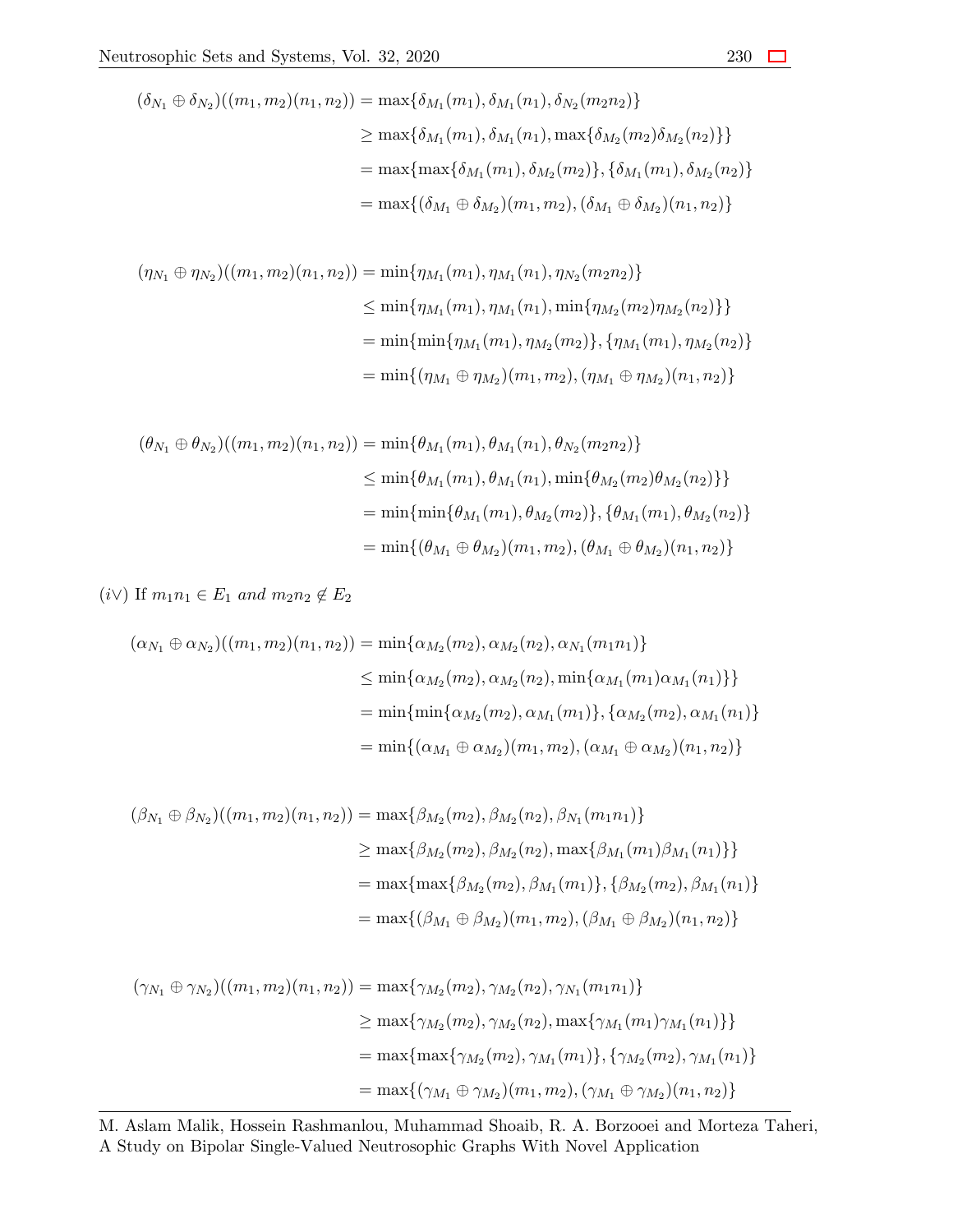$$
(\delta_{N_1} \oplus \delta_{N_2})((m_1, m_2)(n_1, n_2)) = \max{\{\delta_{M_2}(m_2), \delta_{M_2}(n_2), \delta_{N_1}(m_1n_1)\}}
$$
  
\n
$$
\geq \max{\{\delta_{M_2}(m_2), \delta_{M_2}(n_2), \max{\{\delta_{M_1}(m_1)\delta_{M_1}(n_1)\}}\}}
$$
  
\n
$$
= \max{\{\max{\{\delta_{M_2}(m_2), \delta_{M_1}(m_1)\}}, {\{\delta_{M_2}(m_2), \delta_{M_1}(n_1)\}}
$$
  
\n
$$
= \max{\{(\delta_{M_1} \oplus \delta_{M_2})(m_1, m_2), (\delta_{M_1} \oplus \delta_{M_2})(n_1, n_2)\}}
$$

$$
(\eta_{N_1} \oplus \eta_{N_2})((m_1, m_2)(n_1, n_2)) = \min{\{\eta_{M_2}(m_2), \eta_{M_2}(n_2), \eta_{N_1}(m_1n_1)\}}
$$
  
\n
$$
\leq \min{\{\eta_{M_2}(m_2), \eta_{M_2}(n_2), \min{\{\eta_{M_1}(m_1)\eta_{M_1}(n_1)\}}\}}
$$
  
\n
$$
= \min{\{\min{\{\eta_{M_2}(m_2), \eta_{M_1}(m_1)\}}, \{\eta_{M_2}(m_2), \eta_{M_1}(n_1)\}}
$$
  
\n
$$
= \min{\{\eta_{M_1} \oplus \eta_{M_2}(m_1, m_2), (\eta_{M_1} \oplus \eta_{M_2})(n_1, n_2)\}}
$$

$$
(\theta_{N_1} \oplus \theta_{N_2})((m_1, m_2)(n_1, n_2)) = \min{\{\theta_{M_2}(m_2), \theta_{M_2}(n_2), \theta_{N_1}(m_1n_1)\}}
$$
  
\n
$$
\leq \min{\{\theta_{M_2}(m_2), \theta_{M_2}(n_2), \min{\{\theta_{M_1}(m_1)\theta_{M_1}(n_1)\}}\}}
$$
  
\n
$$
= \min{\{\min{\{\theta_{M_2}(m_2), \theta_{M_1}(m_1)\}}, \{\theta_{M_2}(m_2), \theta_{M_1}(n_1)\}}
$$
  
\n
$$
= \min{\{(\theta_{M_1} \oplus \theta_{M_2})(m_1, m_2), (\theta_{M_1} \oplus \theta_{M_2})(n_1, n_2)\}}
$$

. Hence  $\texttt{G}_1 \oplus \texttt{G}_2$  is a BSVNG.  $_\Box$ 

**Definition 2.8.** Let  $G_1 = (M_1, N_1)$  and  $G_2 = (M_2, Y_2)$  be two BSVNGs.  $\forall (m_1, m_2) \in V_1 \times V_2$ 

$$
(d_{\alpha})_{\mathbf{G}_1 \oplus \mathbf{G}_2}(m_1, m_2) = \sum_{(m_1, m_2)(n_1, n_2) \in E_1 \times E_2} (\alpha_{N_1} \oplus \alpha_{N_2})((m_1, m_2)(n_1, n_2))
$$
  
\n
$$
= \sum_{m_1 = n_1, m_2 n_2 \in E_2} \min{\{\alpha_{M_1}(m_1), \alpha_{N_2}(m_2 n_2)\}}
$$
  
\n
$$
+ \sum_{m_1 n_1 \in E_1, m_2 = n_2} \min{\{\alpha_{N_1}(m_1 n_1, \alpha_{M_2}(m_2)\}\}
$$
  
\n
$$
+ \sum_{m_1 n_1 \notin E_1 \text{ and } m_2 n_2 \in E_2} \min{\{\alpha_{M_1}(m_1), \alpha_{M_1}(n_1), \alpha_{N_2}(m_2 n_2)\}\}
$$
  
\n
$$
+ \sum_{m_1 n_1 \in E_1 \text{ and } m_2 n_2 \notin E_2} \min{\{\alpha_{N_1}(m_1 n_1), \alpha_{M_2}(m_2), \alpha_{M_2}(n_2)\}}
$$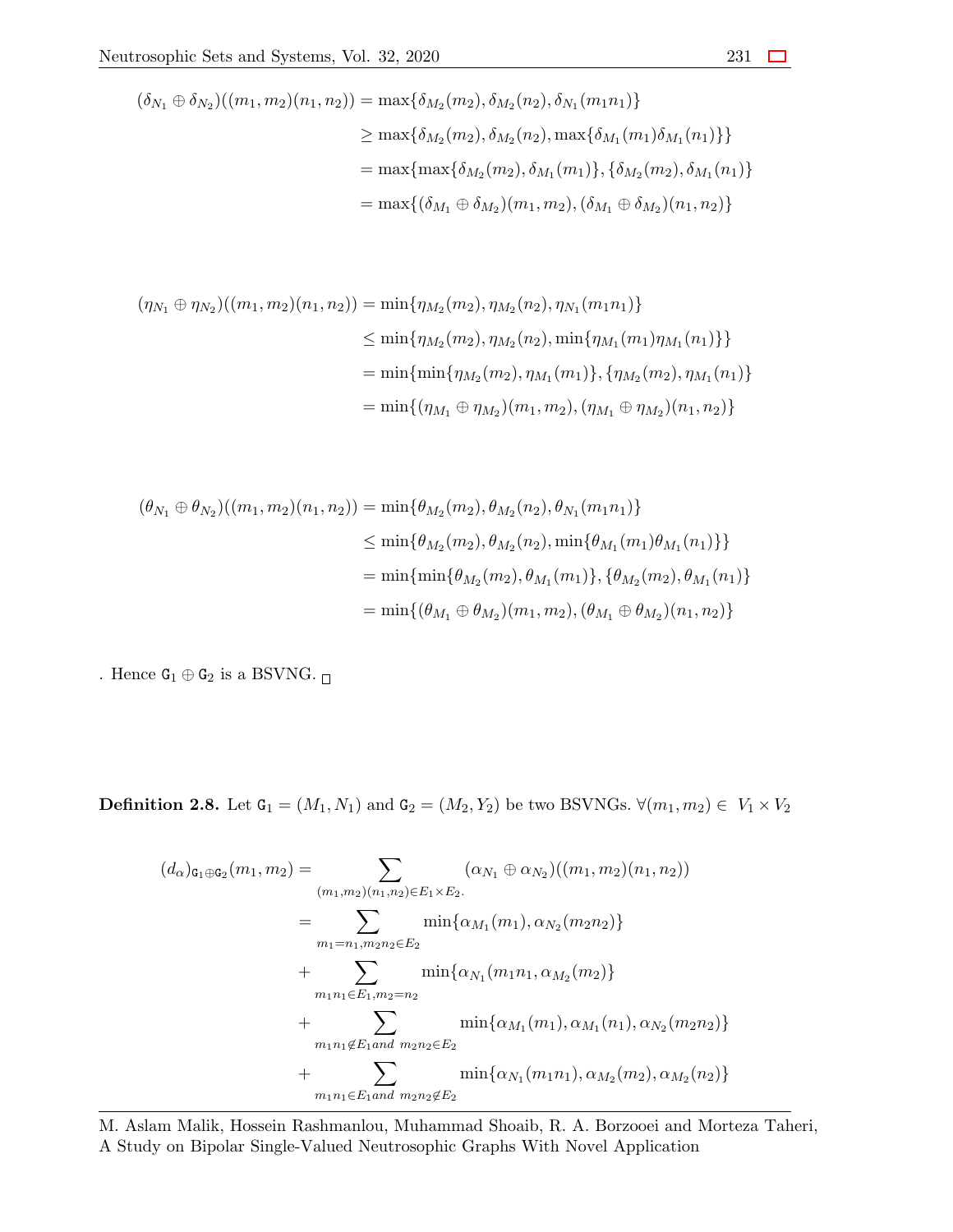$$
(d_{\beta})_{\mathbf{G}_{1}\oplus\mathbf{G}_{2}}(m_{1},m_{2}) = \sum_{(m_{1},m_{2})(n_{1},n_{2})\in E_{1}\times E_{2}.} (\beta_{N_{1}}\oplus\beta_{N_{2}})((m_{1},m_{2})(n_{1},n_{2}))
$$
  
\n
$$
= \sum_{m_{1}=n_{1},m_{2}n_{2}\in E_{2}} \max\{\beta_{M_{1}}(m_{1}),\beta_{N_{2}}(m_{2}n_{2})\}
$$
  
\n
$$
+ \sum_{m_{1}n_{1}\in E_{1},m_{2}=n_{2}} \max\{\beta_{N_{1}}(m_{1}n_{1},\beta_{M_{2}}(m_{2})\}
$$
  
\n
$$
+ \sum_{m_{1}n_{1}\notin E_{1} \text{ and } m_{2}n_{2}\in E_{2}} \max\{\beta_{M_{1}}(m_{1}),\beta_{M_{1}}(n_{1}),\beta_{N_{2}}(m_{2}n_{2})\}
$$
  
\n
$$
+ \sum_{m_{1}n_{1}\in E_{1} \text{ and } m_{2}n_{2}\notin E_{2}} \max\{\beta_{N_{1}}(m_{1}n_{1}),\beta_{M_{2}}(m_{2}),\beta_{M_{2}}(n_{2})\}
$$

$$
(d_{\gamma})_{\mathbf{G}_1 \oplus \mathbf{G}_2}(m_1, m_2) = \sum_{(m_1, m_2)(n_1, n_2) \in E_1 \times E_2} (\gamma_{N_1} \oplus \beta_{N_2})((m_1, m_2)(n_1, n_2))
$$
  
\n
$$
= \sum_{m_1 = n_1, m_2 n_2 \in E_2} \max{\gamma_{M_1}(m_1), \gamma_{N_2}(m_2 n_2)}
$$
  
\n
$$
+ \sum_{m_1 n_1 \in E_1, m_2 = n_2} \max{\gamma_{N_1}(m_1 n_1, \gamma_{M_2}(m_2))}
$$
  
\n
$$
+ \sum_{m_1 n_1 \notin E_1 \text{ and } m_2 n_2 \in E_2} \max{\gamma_{M_1}(m_1), \gamma_{M_1}(n_1), \gamma_{N_2}(m_2 n_2)}
$$
  
\n
$$
+ \sum_{m_1 n_1 \in E_1 \text{ and } m_2 n_2 \notin E_2} \max{\gamma_{N_1}(m_1 n_1), \gamma_{M_2}(m_2), \gamma_{M_2}(n_2)}
$$

$$
(d_{\delta})_{\mathbf{G}_{1}\oplus\mathbf{G}_{2}}(m_{1},m_{2}) = \sum_{(m_{1},m_{2})(n_{1},n_{2})\in E_{1}\times E_{2}.} (\delta_{N_{1}}\oplus\delta_{N_{2}})((m_{1},m_{2})(n_{1},n_{2}))
$$
  
\n
$$
= \sum_{m_{1}=n_{1},m_{2}n_{2}\in E_{2}} \max\{\delta_{M_{1}}(m_{1}),\delta_{N_{2}}(m_{2}n_{2})\}
$$
  
\n
$$
+ \sum_{m_{1}n_{1}\in E_{1},m_{2}=n_{2}} \max\{\delta_{N_{1}}(m_{1}n_{1},\delta_{M_{2}}(m_{2})\}
$$
  
\n
$$
+ \sum_{m_{1}n_{1}\notin E_{1} \text{ and } m_{2}n_{2}\in E_{2}} \max\{\delta_{M_{1}}(m_{1}),\delta_{M_{1}}(n_{1}),\delta_{N_{2}}(m_{2}n_{2})\}
$$
  
\n
$$
+ \sum_{m_{1}n_{1}\in E_{1} \text{ and } m_{2}n_{2}\notin E_{2}} \max\{\delta_{N_{1}}(m_{1}n_{1}),\delta_{M_{2}}(m_{2}),\delta_{M_{2}}(n_{2})\}
$$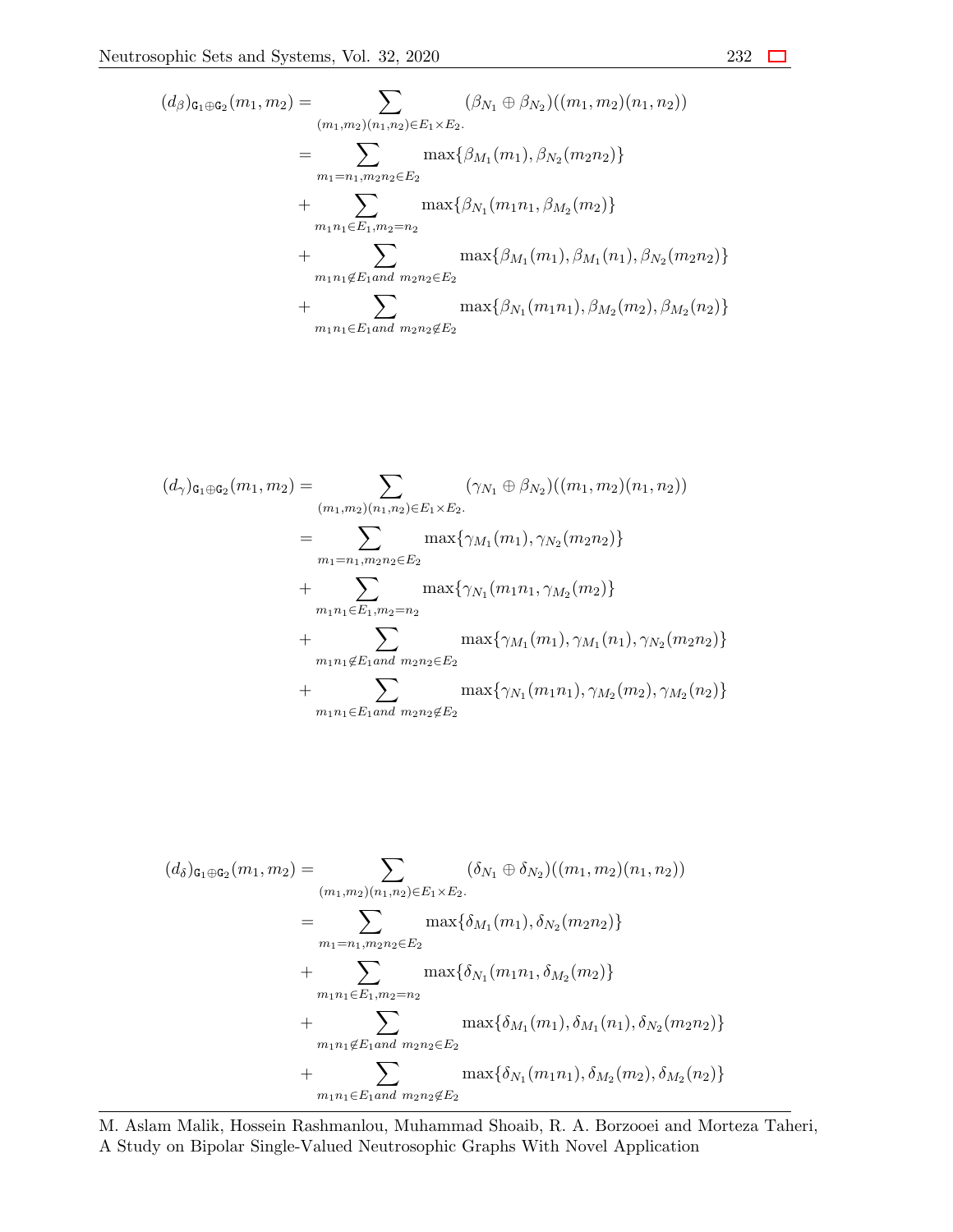$$
(d_{\eta})_{\mathbf{G}_1 \oplus \mathbf{G}_2}(m_1, m_2) = \sum_{\substack{(m_1, m_2)(n_1, n_2) \in E_1 \times E_2. \\ m_1 = n_1, m_2 n_2 \in E_2}} \sum_{\substack{(m_1, m_2)(n_1, n_2) \in E_1 \times E_2. \\ m_1 = n_1, m_2 n_2 \in E_2}} \min\{\eta_{M_1}(m_1), \eta_{N_2}(m_2 n_2)\} + \sum_{\substack{m_1 n_1 \in E_1, m_2 = n_2 \\ m_1 n_1 \notin E_1 \text{ and } m_2 n_2 \in E_2}} \min\{\eta_{M_1}(m_1), \eta_{M_1}(n_1), \eta_{N_2}(m_2 n_2)\} + \sum_{\substack{m_1 n_1 \in E_1 \text{ and } m_2 n_2 \in E_2}} \min\{\eta_{N_1}(m_1 n_1), \eta_{M_2}(m_2), \eta_{M_2}(n_2)\}
$$

$$
(d_{\theta})_{\mathbf{G}_1 \oplus \mathbf{G}_2}(m_1, m_2) = \sum_{(m_1, m_2)(n_1, n_2) \in E_1 \times E_2} (\theta_{N_1} \oplus \eta_{N_2})((m_1, m_2)(n_1, n_2))
$$
  
\n
$$
= \sum_{m_1 = n_1, m_2 n_2 \in E_2} \min{\{\theta_{M_1}(m_1), \theta_{N_2}(m_2 n_2)\}}
$$
  
\n
$$
+ \sum_{m_1 n_1 \in E_1, m_2 = n_2} \min{\{\theta_{N_1}(m_1 n_1, \theta_{M_2}(m_2)\}\}
$$
  
\n
$$
+ \sum_{m_1 n_1 \notin E_1 \text{ and } m_2 n_2 \in E_2} \min{\{\theta_{M_1}(m_1), \theta_{M_1}(n_1), \theta_{N_2}(m_2 n_2)\}\}
$$
  
\n
$$
+ \sum_{m_1 n_1 \in E_1 \text{ and } m_2 n_2 \notin E_2} \min{\{\theta_{N_1}(m_1 n_1), \theta_{M_2}(m_2), \theta_{M_2}(n_2)\}}
$$

**Theorem 2.9.** Let  $G_1 = (M_1, N_1)$  and  $G_2 = (M_2, Y_2)$  be two BSVNGs. If  $\alpha_{M_1} \ge \alpha_{N_2}, \beta_{M_1} \le$  $\beta_{N_2}, \gamma_{M_1} \leq \gamma_{N_2}$  and  $\alpha_{M_2} \geq \alpha_{N_1}, \beta_{M_2} \leq \beta_{N_1}, \gamma_{M_2} \leq \gamma_{N_1}$ . Also if  $\delta_{M_1} \leq \delta_{N_2}, \eta_{M_1} \geq \eta_{N_2}, \theta_{M_1} \geq \theta_{M_1}$  $\theta_{N_2}$  and  $\delta_{M_2} \leq \delta_{N_1}, \eta_{M_2} \geq \eta_{N_1}, \theta_{M_2} \geq \theta_{N_1}$ . Then for every  $\forall (m_1, m_2) \in V_1 \times V_2$ (*d*)G1*⊕*G<sup>2</sup> (*m*1*, m*2) =q(*d*)G<sup>1</sup> (*m*1)+*s*(*d*)G<sup>2</sup> (*m*2) where s=*| V*<sup>1</sup> *|* -(*d*)*G*<sup>1</sup> (*m*1) and q=*| V*<sup>2</sup> *|* -(*d*)*G*<sup>2</sup> (*m*2)

.

M. Aslam Malik, Hossein Rashmanlou, Muhammad Shoaib, R. A. Borzooei and Morteza Taheri, A Study on Bipolar Single-Valued Neutrosophic Graphs With Novel Application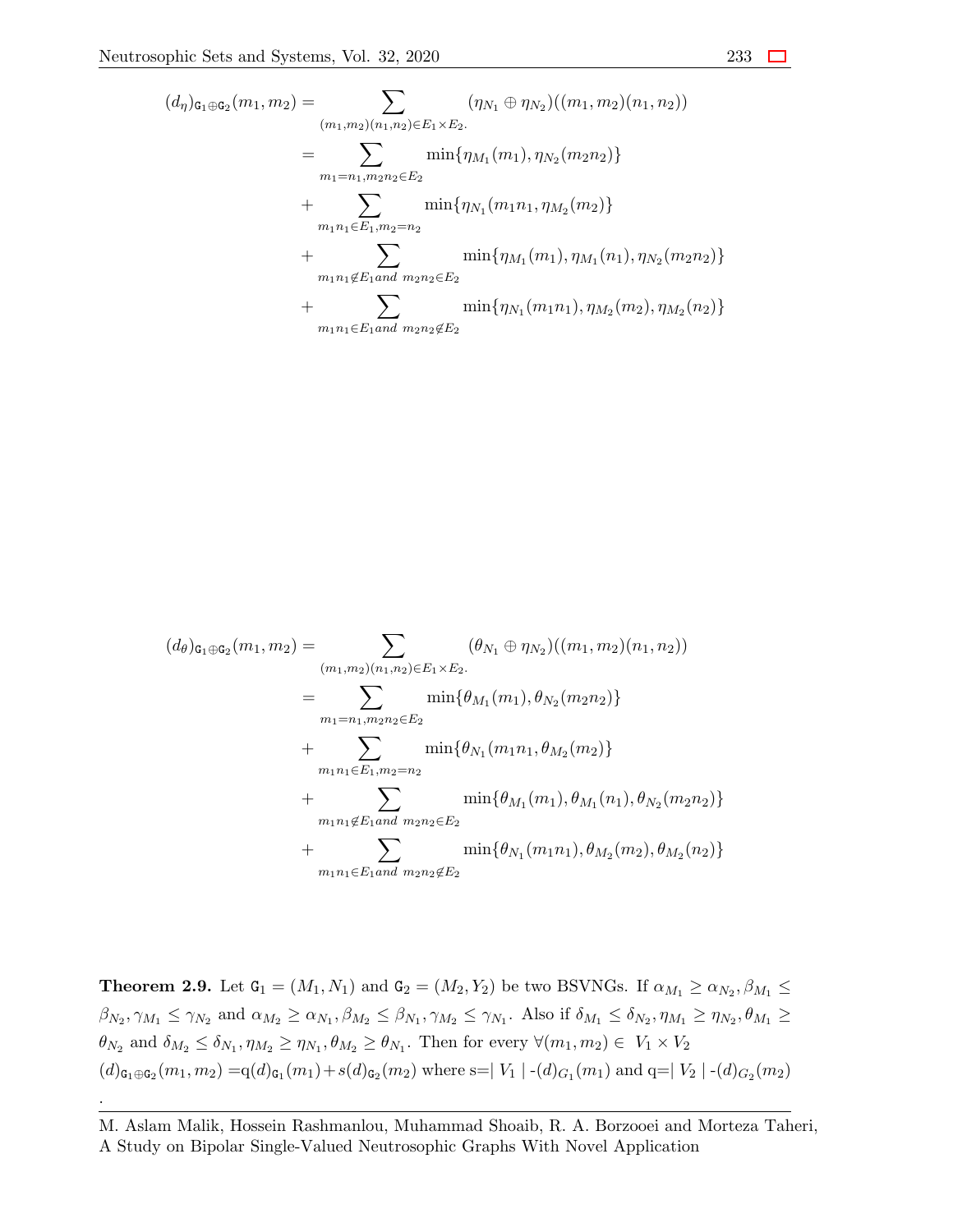*Proof.*

$$
(d_{\alpha})_{\mathbf{G}_{1}\oplus\mathbf{G}_{2}}(m_{1},m_{2}) = \sum_{(m_{1},m_{2})(n_{1},n_{2})\in E_{1}\times E_{2}.} (\alpha_{N_{1}} \oplus \alpha_{N_{2}})((m_{1},m_{2})(n_{1},n_{2}))
$$
  
\n
$$
= \sum_{m_{1}=n_{1},m_{2}n_{2}\in E_{2}} \min\{\alpha_{M_{1}}(m_{1}),\alpha_{N_{2}}(m_{2}n_{2})\}
$$
  
\n
$$
+ \sum_{m_{1}n_{1}\in E_{1},m_{2}=n_{2}} \min\{\alpha_{N_{1}}(m_{1}n_{1}),\alpha_{M_{2}}(m_{2})\}
$$
  
\n
$$
+ \sum_{m_{1}n_{1}\notin E_{1} \text{ and } m_{2}n_{2}\in E_{2}} \min\{\alpha_{M_{1}}(m_{1}),\alpha_{M_{1}}(n_{1}),\alpha_{N_{2}}(m_{2}n_{2})\}
$$
  
\n
$$
+ \sum_{m_{1}n_{1}\in E_{1} \text{ and } m_{2}n_{2}\notin E_{2}} \min\{\alpha_{N_{1}}(m_{1}n_{1}),\alpha_{M_{2}}(m_{2}),\alpha_{M_{2}}(n_{2})\}
$$
  
\n
$$
= \sum_{m_{2}n_{2}\in E_{2}} \alpha_{N_{2}}(m_{2}n_{2}) + \sum_{m_{1}n_{1}\in E_{1}} \alpha_{N_{1}}(m_{1}n_{1})
$$
  
\n
$$
+ \sum_{m_{1}n_{1}\notin E_{1} \text{ and } m_{2}n_{2}\in E_{2}} \alpha_{N_{2}}(m_{2}n_{2}) + \sum_{m_{1}n_{1}\in E_{1} \text{ and } m_{2}n_{2}\notin E_{2}} \alpha_{N_{1}}(m_{1}n_{1})
$$
  
\n
$$
= q(d_{\alpha})_{\mathbf{G}_{1}}(m_{1}) + s(d_{\alpha})_{\mathbf{G}_{2}}(m_{2})
$$

$$
(d_{\theta})_{\mathbf{G}_{1}\oplus\mathbf{G}_{2}}(m_{1},m_{2}) = \sum_{(m_{1},m_{2})(n_{1},n_{2})\in E_{1}\times E_{2}.} (\theta_{N_{1}}\oplus\theta_{N_{2}})((m_{1},m_{2})(n_{1},n_{2}))
$$
  
\n
$$
= \sum_{m_{1}=n_{1},m_{2}n_{2}\in E_{2}} \min\{\theta_{M_{1}}(m_{1}),\theta_{N_{2}}(m_{2}n_{2})\}
$$
  
\n
$$
+ \sum_{m_{1}n_{1}\in E_{1},m_{2}=n_{2}} \min\{\theta_{N_{1}}(m_{1}n_{1}),\theta_{M_{2}}(m_{2})\}
$$
  
\n
$$
+ \sum_{m_{1}n_{1}\notin E_{1} \text{ and } m_{2}n_{2}\in E_{2}} \min\{\theta_{M_{1}}(m_{1}),\theta_{M_{1}}(n_{1}),\theta_{N_{2}}(m_{2}n_{2})\}
$$
  
\n
$$
+ \sum_{m_{1}n_{1}\in E_{1} \text{ and } m_{2}n_{2}\notin E_{2}} \min\{\theta_{N_{1}}(m_{1}n_{1}),\theta_{M_{2}}(m_{2}),\theta_{M_{2}}(n_{2})\}
$$
  
\n
$$
= \sum_{m_{2}n_{2}\in E_{2}} \theta_{N_{2}}(m_{2}n_{2}) + \sum_{m_{1}n_{1}\in E_{1}} \theta_{N_{1}}(m_{1}n_{1})
$$
  
\n
$$
+ \sum_{m_{1}n_{1}\notin E_{1} \text{ and } m_{2}n_{2}\in E_{2}} \theta_{N_{2}}(m_{2}n_{2}) + \sum_{m_{1}n_{1}\in E_{1} \text{ and } m_{2}n_{2}\notin E_{2}} \theta_{N_{1}}(m_{1}n_{1})
$$
  
\n
$$
= q(d_{\theta})_{\mathbf{G}_{1}}(m_{1}) + s(d_{\theta})_{\mathbf{G}_{2}}(m_{2})
$$

In a similar way others four will proved obviously.

We conclude that  $(d)_{G_1 \oplus G_2}(m_1, m_2) = q(d)_{G_1}(m_1) + s(d)_{G_2}(m_2)$  where s= $|V_1|$  - $(d)_{G_1}(m_1)$  and  $q=|V_2|-(d)_{G_2}(m_2)$ .

M. Aslam Malik, Hossein Rashmanlou, Muhammad Shoaib, R. A. Borzooei and Morteza Taheri, A Study on Bipolar Single-Valued Neutrosophic Graphs With Novel Application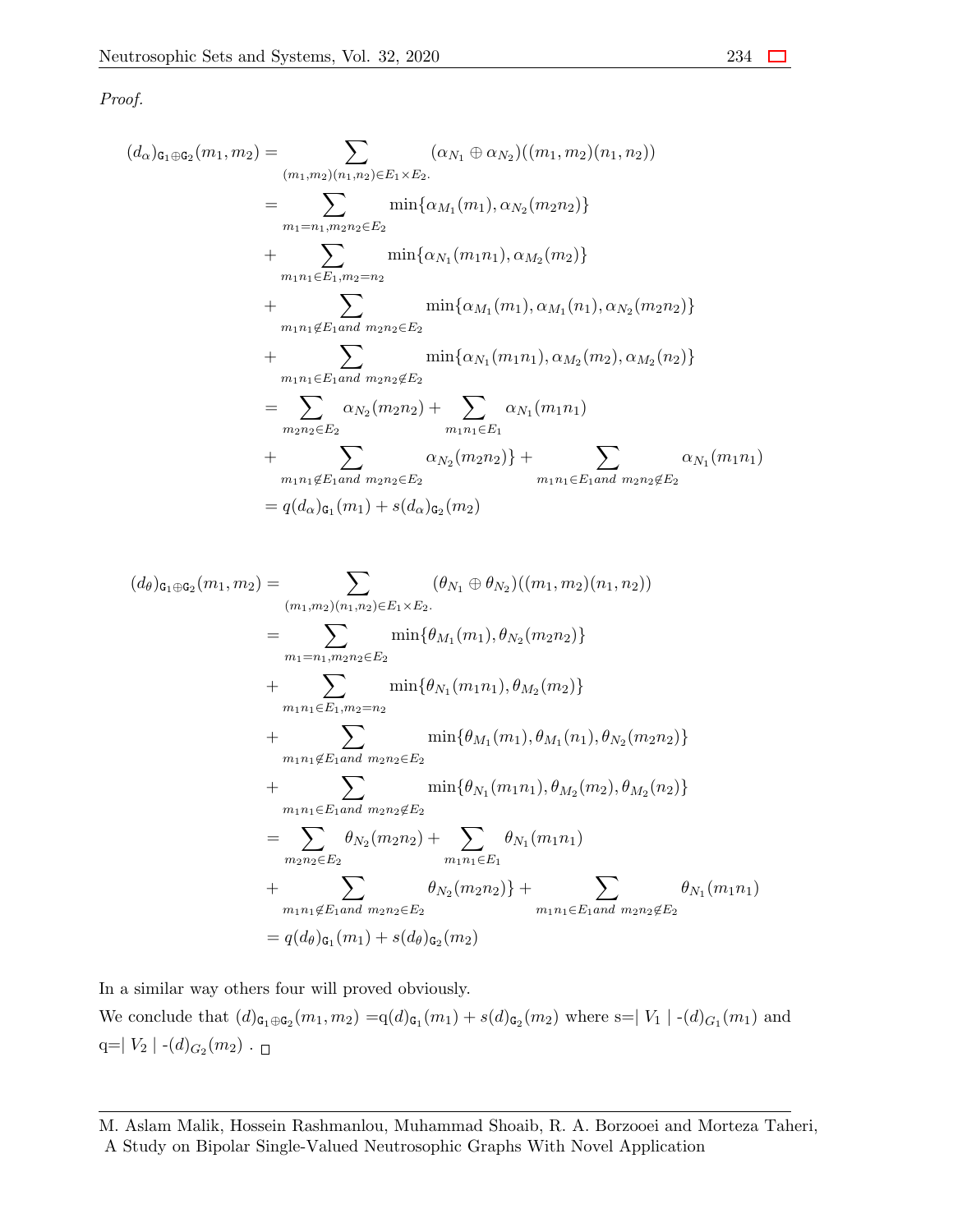**Definition 2.10.** Let  $G_1 = (M_1, N_1)$  and  $G_2 = (M_2, Y_2)$  be two BSVNGs.  $∀(m_1, m_2) ∈ V_1 × V_2$ 

$$
(td_{\alpha})_{\mathbf{G}_1 \oplus \mathbf{G}_2}(m_1, m_2) = \sum_{(m_1, m_2)(n_1, n_2) \in E_1 \times E_2} (\alpha_{N_1} \oplus \alpha_{N_2})((m_1, m_2)(n_1, n_2)) + (\alpha_{M_1} \oplus \alpha_{M_2}(m_1, m_2))
$$
  
\n
$$
= \sum_{m_1 = n_1, m_2 n_2 \in E_2} \min{\{\alpha_{M_1}(m_1), \alpha_{N_2}(m_2 n_2)\}}
$$
  
\n
$$
+ \sum_{m_1 n_1 \in E_1, m_2 = n_2} \min{\{\alpha_{N_1}(m_1 n_1, \alpha_{M_2}(m_2)\}\}
$$
  
\n
$$
+ \sum_{m_1 n_1 \notin E_1 \text{ and } m_2 n_2 \in E_2} \min{\{\alpha_{M_1}(m_1), \alpha_{M_1}(n_1), \alpha_{N_2}(m_2 n_2)\}\}
$$
  
\n
$$
+ \sum_{m_1 n_1 \in E_1 \text{ and } m_2 n_2 \notin E_2} \min{\{\alpha_{N_1}(m_1 n_1), \alpha_{M_2}(m_2), \alpha_{M_2}(n_2)\}\}
$$
  
\n
$$
+ \min{\{\alpha_{M_1}(m_1), \alpha_{M_2}(m_2)\}}
$$

$$
(td_{\beta})_{\mathfrak{a}_{1}\oplus\mathfrak{c}_{2}}(m_{1},m_{2}) = \sum_{(m_{1},m_{2})(n_{1},n_{2})\in E_{1}\times E_{2}.} (\beta_{N_{1}}\oplus\beta_{N_{2}})((m_{1},m_{2})(n_{1},n_{2})) + (\beta_{M_{1}}\oplus\beta_{M_{2}}(m_{1},m_{2}))
$$
  
\n
$$
= \sum_{m_{1}=n_{1},m_{2}n_{2}\in E_{2}} \max\{\beta_{M_{1}}(m_{1}),\beta_{N_{2}}(m_{2}n_{2})\}
$$
  
\n
$$
+ \sum_{m_{1}n_{1}\in E_{1},m_{2}=n_{2}} \max\{\beta_{N_{1}}(m_{1}n_{1},\beta_{M_{2}}(m_{2}))\}
$$
  
\n
$$
+ \sum_{m_{1}n_{1}\notin E_{1} \text{ and } m_{2}n_{2}\in E_{2}} \max\{\beta_{M_{1}}(m_{1}),\beta_{M_{1}}(n_{1}),\beta_{N_{2}}(m_{2}n_{2})\}
$$
  
\n
$$
+ \sum_{m_{1}n_{1}\in E_{1} \text{ and } m_{2}n_{2}\notin E_{2}} \max\{\beta_{N_{1}}(m_{1}n_{1}),\beta_{M_{2}}(m_{2}),\beta_{M_{2}}(n_{2})\}
$$
  
\n
$$
+ \max\{\beta_{M_{1}}(m_{1}),\beta_{M_{2}}(m_{2})\}
$$

$$
(td_{\gamma})_{\mathbf{G}_1 \oplus \mathbf{G}_2}(m_1, m_2) = \sum_{(m_1, m_2)(n_1, n_2) \in E_1 \times E_2} (\gamma_{N_1} \oplus \gamma_{N_2})((m_1, m_2)(n_1, n_2)) + (\gamma_{M_1} \oplus \gamma_{M_2}(m_1, m_2))
$$
  
\n
$$
= \sum_{m_1 = n_1, m_2 n_2 \in E_2} \max{\gamma_{M_1}(m_1), \gamma_{N_2}(m_2 n_2)}
$$
  
\n
$$
+ \sum_{m_1 n_1 \in E_1, m_2 = n_2} \max{\gamma_{N_1}(m_1 n_1, \gamma_{M_2}(m_2))}
$$
  
\n
$$
+ \sum_{m_1 n_1 \notin E_1 \text{ and } m_2 n_2 \in E_2} \max{\gamma_{M_1}(m_1), \gamma_{M_1}(n_1), \gamma_{N_2}(m_2 n_2)}
$$
  
\n
$$
+ \sum_{m_1 n_1 \in E_1 \text{ and } m_2 n_2 \notin E_2} \max{\gamma_{N_1}(m_1 n_1), \gamma_{M_2}(m_2), \gamma_{M_2}(n_2)}
$$
  
\n
$$
+ \max{\gamma_{M_1}(m_1), \gamma_{M_2}(m_2)}
$$

M. Aslam Malik, Hossein Rashmanlou, Muhammad Shoaib, R. A. Borzooei and Morteza Taheri, A Study on Bipolar Single-Valued Neutrosophic Graphs With Novel Application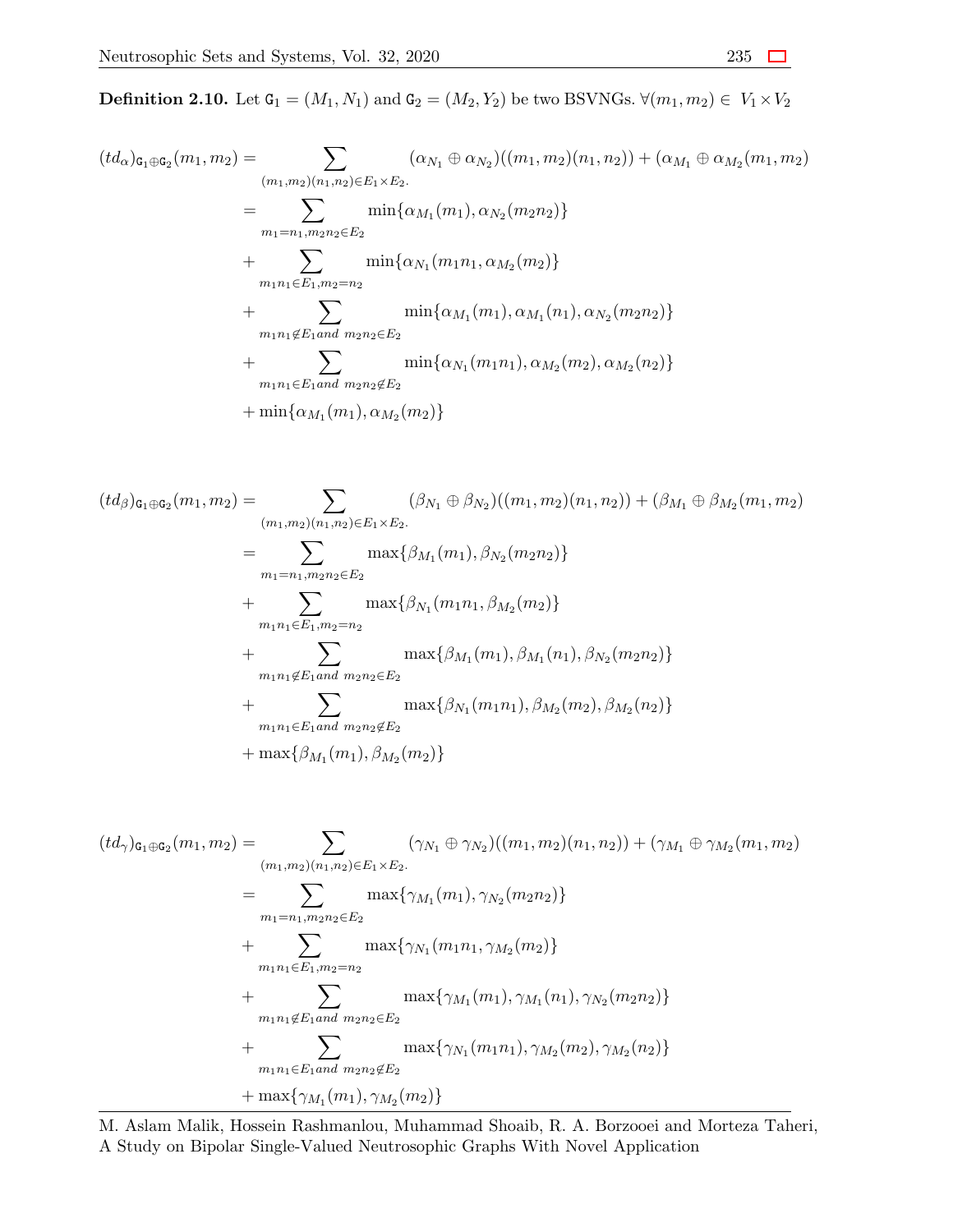$$
(td_{\delta})_{\mathbf{G}_{1}\oplus\mathbf{G}_{2}}(m_{1},m_{2}) = \sum_{(m_{1},m_{2})(n_{1},n_{2})\in E_{1}\times E_{2}.} (\delta_{N_{1}}\oplus\delta_{N_{2}})((m_{1},m_{2})(n_{1},n_{2})) + (\delta_{M_{1}}\oplus\delta_{M_{2}}(m_{1},m_{2}))
$$
  
\n
$$
= \sum_{m_{1}=n_{1},m_{2}n_{2}\in E_{2}} \max\{\delta_{M_{1}}(m_{1}),\delta_{N_{2}}(m_{2}n_{2})\}
$$
  
\n
$$
+ \sum_{m_{1}n_{1}\in E_{1},m_{2}=n_{2}} \max\{\delta_{N_{1}}(m_{1}n_{1},\delta_{M_{2}}(m_{2})\}
$$
  
\n
$$
+ \sum_{m_{1}n_{1}\notin E_{1} \text{ and } m_{2}n_{2}\in E_{2}} \max\{\delta_{M_{1}}(m_{1}),\delta_{M_{1}}(n_{1}),\delta_{N_{2}}(m_{2}n_{2})\}
$$
  
\n
$$
+ \sum_{m_{1}n_{1}\in E_{1} \text{ and } m_{2}n_{2}\notin E_{2}} \max\{\delta_{N_{1}}(m_{1}n_{1}),\delta_{M_{2}}(m_{2}),\delta_{M_{2}}(n_{2})\}
$$
  
\n
$$
+ \min\{\delta_{M_{1}}(m_{1}),\delta_{M_{2}}(m_{2})\}
$$

$$
(td_{\eta})_{\mathbf{G}_1 \oplus \mathbf{G}_2}(m_1, m_2) = \sum_{(m_1, m_2)(n_1, n_2) \in E_1 \times E_2} (\eta_{N_1} \oplus \eta_{N_2})((m_1, m_2)(n_1, n_2)) + (\eta_{M_1} \oplus \eta_{M_2}(m_1, m_2))
$$
  
\n
$$
= \sum_{m_1 = n_1, m_2 n_2 \in E_2} \min{\{\eta_{M_1}(m_1), \eta_{N_2}(m_2 n_2)\}}
$$
  
\n
$$
+ \sum_{m_1 n_1 \in E_1, m_2 = n_2} \min{\{\eta_{N_1}(m_1 n_1, \eta_{M_2}(m_2)\}}
$$
  
\n
$$
+ \sum_{m_1 n_1 \notin E_1 \text{ and } m_2 n_2 \in E_2} \min{\{\eta_{M_1}(m_1), \eta_{M_1}(n_1), \eta_{N_2}(m_2 n_2)\}}
$$
  
\n
$$
+ \sum_{m_1 n_1 \in E_1 \text{ and } m_2 n_2 \notin E_2} \min{\{\eta_{N_1}(m_1 n_1), \eta_{M_2}(m_2), \eta_{M_2}(n_2)\}}
$$
  
\n
$$
+ \max{\{\eta_{M_1}(m_1), \eta_{M_2}(m_2)\}}
$$

$$
(td_{\theta})_{\mathsf{G}_1 \oplus \mathsf{G}_2}(m_1, m_2) = \sum_{(m_1, m_2)(n_1, n_2) \in E_1 \times E_2} (\theta_{N_1} \oplus \theta_{N_2})((m_1, m_2)(n_1, n_2)) + (\theta_{M_1} \oplus \theta_{M_2}(m_1, m_2))
$$
  
\n
$$
= \sum_{m_1 = n_1, m_2 n_2 \in E_2} \min{\{\theta_{M_1}(m_1), \theta_{N_2}(m_2 n_2)\}}
$$
  
\n
$$
+ \sum_{m_1 n_1 \in E_1, m_2 = n_2} \min{\{\theta_{N_1}(m_1 n_1, \theta_{M_2}(m_2)\}\}
$$
  
\n
$$
+ \sum_{m_1 n_1 \notin E_1 \text{ and } m_2 n_2 \in E_2} \min{\{\theta_{M_1}(m_1), \theta_{M_1}(n_1), \theta_{N_2}(m_2 n_2)\}\}
$$
  
\n
$$
+ \sum_{m_1 n_1 \in E_1 \text{ and } m_2 n_2 \notin E_2} \min{\{\theta_{N_1}(m_1 n_1), \theta_{M_2}(m_2), \theta_{M_2}(n_2)\}\}
$$
  
\n
$$
+ \max{\{\theta_{M_1}(m_1), \theta_{M_2}(m_2)\}}
$$

**Theorem 2.11.** Let  $G_1 = (M_1, N_1)$  and  $G_2 = (M_2, Y_2)$  be two BSVNGs. If (i)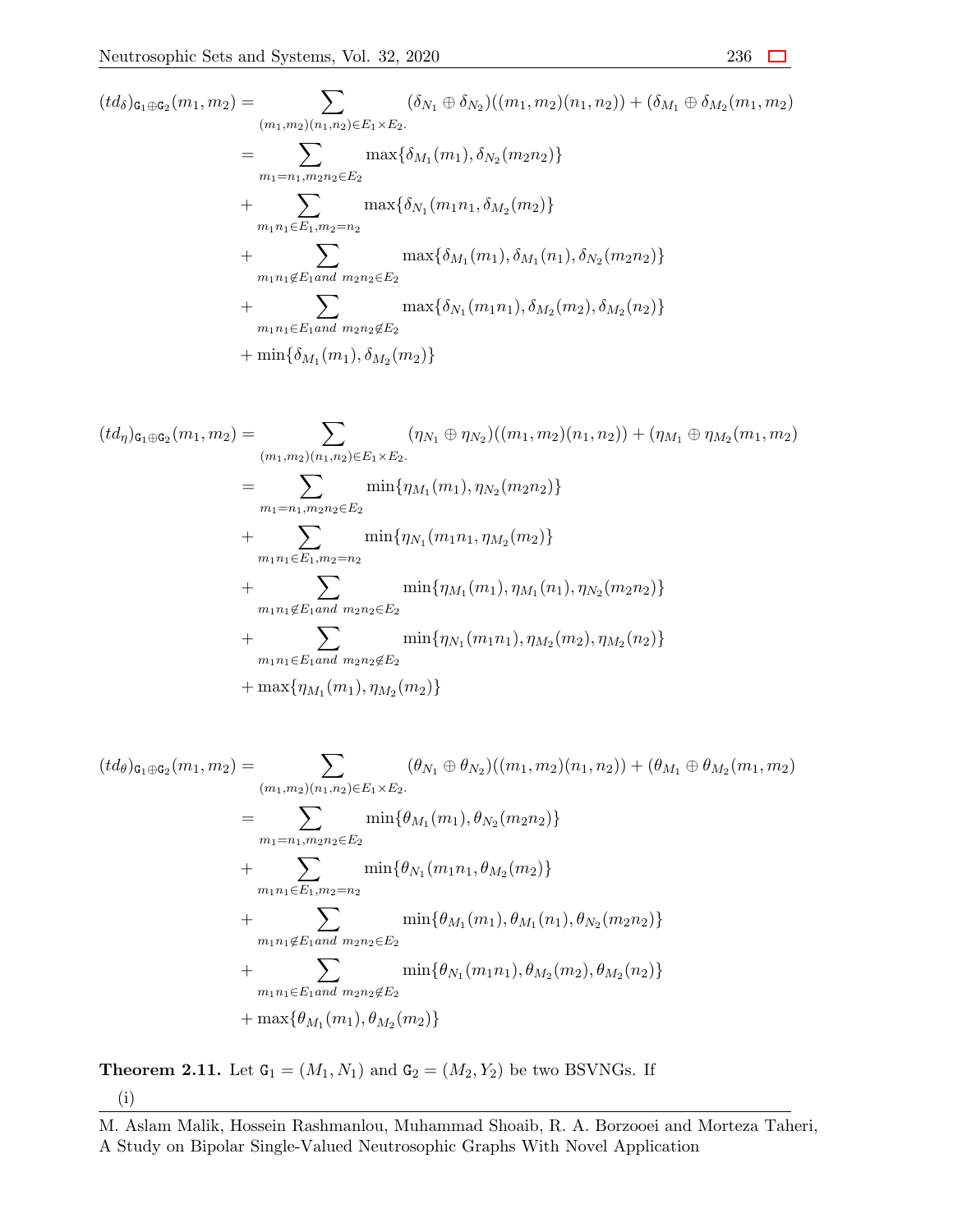$\alpha_{M_1} \geq \alpha_{N_2}$  *and*  $\alpha_{M_2} \geq \alpha_{N_1}$  then  $\forall (m_1, m_2) \in V_1 \times V_2$ 

$$
(td_{\alpha})_{\mathbf{G}_1 \oplus \mathbf{G}_2}(m_1, m_2) = q(t d_{\alpha})_{\mathbf{G}_1}(m_1) + s(t d_{\alpha})_{\mathbf{G}_2}(m_2)
$$

$$
- (q-1)T_{\mathbf{G}_1}(m_1) - \max\{T_{\mathbf{G}_1}(m_1), T_{\mathbf{G}_1}(m_1)\}
$$

and

 $\delta_{M_1} \leq \delta_{N_2}$  *and*  $\delta_{M_2} \leq \delta_{N_1}$  then  $\forall (m_1, m_2) \in V_1 \times V_2$ 

$$
(td_{\delta})_{\mathbf{G}_{1}\oplus\mathbf{G}_{2}}(m_{1}), m_{2}) = q(t d_{\delta})_{\mathbf{G}_{1}}(m_{1}) + s (td_{\delta})_{\mathbf{G}_{2}}(m_{2}) - (q - 1)T_{\mathbf{G}_{1}}(m_{1}) - \min\{T_{\mathbf{G}_{1}}(m_{1}), T_{\mathbf{G}_{1}}(m_{1})\}
$$

(ii)  $\beta_{M_1} \leq \beta_{N_2}$  and  $\beta_{M_2} \leq \beta_{N_1}$  then  $\forall (m_1, m_2) \in V_1 \times V_2$ 

$$
(td_{\beta})_{\mathbf{G}_1 \oplus \mathbf{G}_2}(m_1, m_2) = q(t d_{\beta})_{\mathbf{G}_1}(m_1) + s (td_{\beta})_{\mathbf{G}_2}(m_2)
$$

$$
- (q - 1)I_{\mathbf{G}_1}(m_1) - \min\{I_{\mathbf{G}_1}(m_1), I_{\mathbf{G}_1}(m_1)\}
$$

and

*n*<sub>*M*1</sub></sub>  $\geq \eta_{N_2}$  *and*  $\eta_{M_2} \geq \eta_{N_1}$  then  $\forall (m_1, m_2) \in V_1 \times V_2$ 

$$
(td_{\eta})_{\mathbf{G}_1 \oplus \mathbf{G}_2}(m_1, m_2) = q(t d_{\eta})_{\mathbf{G}_1}(m_1) + s(t d_{\eta})_{\mathbf{G}_2}(m_2)
$$

$$
- (q - 1)I_{\mathbf{G}_1}(m_1) - \max\{I_{\mathbf{G}_1}(m_1), I_{\mathbf{G}_1}(m_1)\}
$$

(iii)  $\gamma_{M_1} \leq \gamma_{N_2}$  *and*  $\gamma_{M_2} \geq \gamma_{N_1}$  then  $\forall (m_1, m_2) \in V_1 \times V_2$ 

$$
(td_{\gamma})_{\mathbf{G}_1 \oplus \mathbf{G}_2}(m_1, m_2) = q(t d_{\gamma})_{\mathbf{G}_1}(m_1) + s (t d_{\gamma})_{\mathbf{G}_2}(m_2)
$$

$$
- (q - 1) F_{\mathbf{G}_1}(m_1) - \min\{F_{\mathbf{G}_1}(m_1), F_{\mathbf{G}_1}(m_1)\}
$$

and

 $\theta_{M_1} \ge \theta_{N_2}$  *and*  $\theta_{M_2} \le \theta_{N_1}$  then  $\forall (m_1, m_2) \in V_1 \times V_2$ 

$$
(td_{\theta})_{\mathsf{G}_1 \oplus \mathsf{G}_2}(m_1, m_2) = q(t d_{\theta})_{\mathsf{G}_1}(m_1) + s(t d_{\theta})_{\mathsf{G}_2}(m_2)
$$

$$
- (q - 1)F_{\mathsf{G}_1}(m_1) - \max\{F_{\mathsf{G}_1}(m_1), F_{\mathsf{G}_1}(m_1)\}
$$

*∀*( $m_1, m_2$ ) ∈ *V*<sub>1</sub> × *V*<sub>2</sub> ,s=| *V*<sub>1</sub> | -(*d*)*G*<sub>1</sub>( $m_1$ ) and q=| *V*<sub>2</sub> | -(*d*)*G*<sub>2</sub>( $m_2$ ) .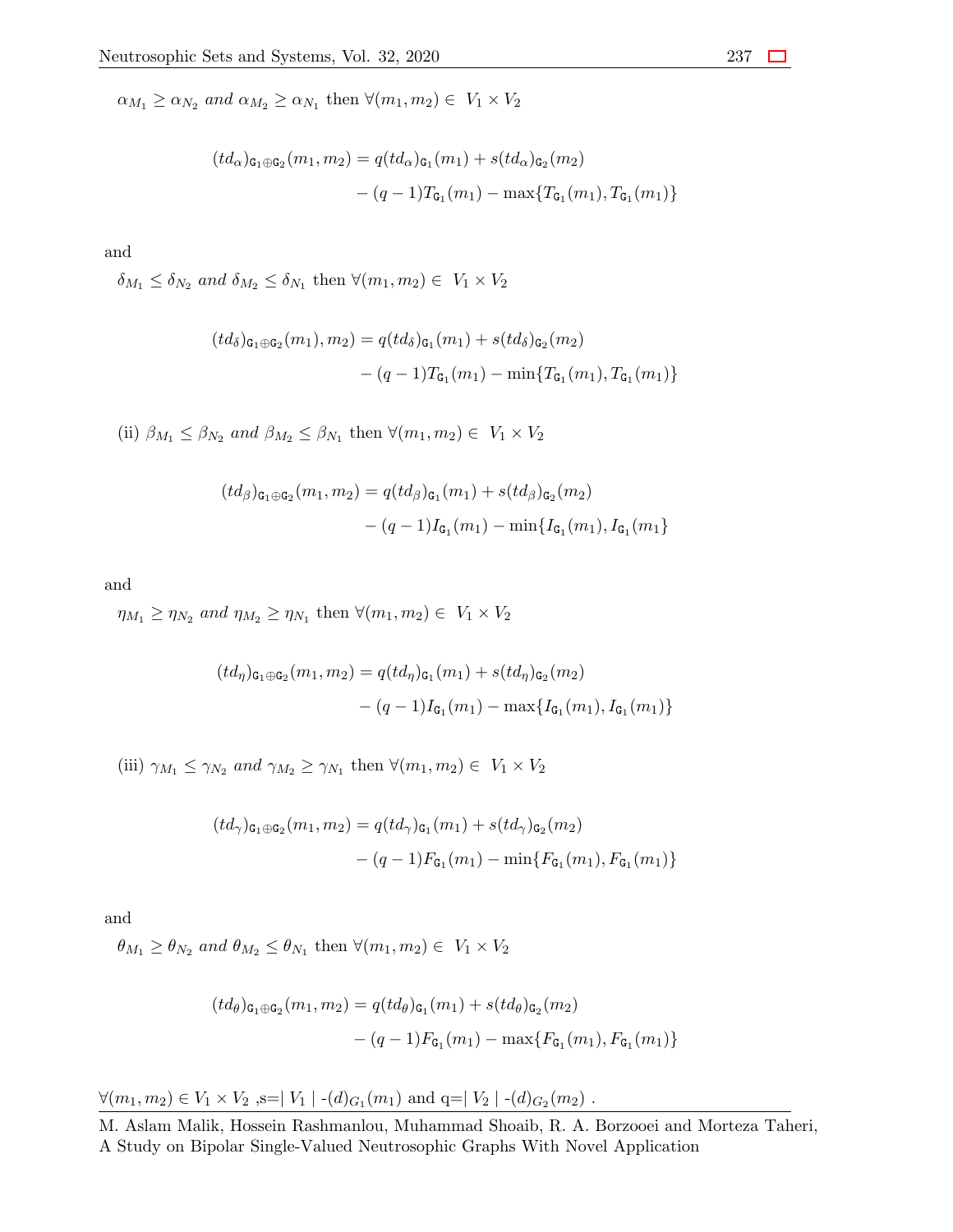*Proof. ∀*(*m*1*, m*2) *∈ V*<sup>1</sup> *× V*<sup>2</sup>

$$
(td_{\alpha})_{\mathfrak{G}_{1}\oplus\mathfrak{G}_{2}}(m_{1},m_{2}) = \sum_{(m_{1},m_{2})(n_{1},n_{2})\in E_{1}\times E_{2}} (\alpha_{N_{1}} \oplus \alpha_{N_{2}})((m_{1},m_{2})(n_{1},n_{2})) + (\alpha_{M_{1}} \oplus \alpha_{M_{2}})(m_{1},m_{2})
$$
  
\n
$$
= \sum_{m_{1}=n_{1},m_{2}n_{2}\in E_{2}} \min\{\alpha_{M_{1}}(m_{1}),\alpha_{N_{2}}(m_{2}n_{2})\}
$$
  
\n
$$
+ \sum_{m_{1}n_{1}\in E_{1},m_{2}=n_{2}} \min\{\alpha_{N_{1}}(m_{1}n_{1}),\alpha_{M_{2}}(m_{2})\}
$$
  
\n
$$
+ \sum_{m_{1}n_{1}\in E_{1}\text{and }m_{2}n_{2}\in E_{2}} \min\{\alpha_{M_{1}}(m_{1}),\alpha_{M_{1}}(n_{1}),\alpha_{N_{2}}(m_{2}n_{2})\}
$$
  
\n
$$
+ \sum_{m_{1}n_{1}\in E_{1}\text{and }m_{2}n_{2}\in E_{2}} \min\{\alpha_{N_{1}}(m_{1}n_{1}),\alpha_{M_{2}}(m_{2}),\alpha_{M_{2}}(n_{2})\}
$$
  
\n
$$
= \sum_{m_{2}n_{2}\in E_{2}} \alpha_{N_{2}}(m_{2}n_{2}) + \sum_{m_{1}n_{1}\in E_{1}} \alpha_{N_{1}}(m_{1}n_{1})
$$
  
\n
$$
+ \sum_{m_{1}n_{1}\notin E_{1}\text{and }m_{2}n_{2}\in E_{2}} \alpha_{N_{2}}(m_{2}n_{2})\} + \sum_{m_{1}n_{1}\in E_{1}\text{and }m_{2}n_{2}\notin E_{2}} \alpha_{N_{1}}(m_{1}n_{1})
$$
  
\n
$$
+ \max\{\alpha_{M_{1}}(m_{1}),\alpha_{M_{2}}(m_{2})\}
$$
  
\n
$$
= \sum_{m_{2}n_{2}\in E_{2}} \alpha_{N_{2}}(m_{2}n_{2}) + \sum_{m_{1}n_{1}\in E_{1}\text{and }m_{2}n_{2}\in E_{2}} \
$$

$$
(td_{\delta})_{\mathbf{G}_{1}\oplus\mathbf{G}_{2}}(m_{1},m_{2}) = \sum_{(m_{1},m_{2})(n_{1},n_{2})\in E_{1}\times E_{2}.} (\delta_{N_{1}}\oplus\delta_{N_{2}})((m_{1},m_{2})(n_{1},n_{2})) + (\delta_{M_{1}}\oplus\delta_{M_{2}})(m_{1},m_{2})
$$
  
\n
$$
= \sum_{m_{1}=n_{1},m_{2}n_{2}\in E_{2}} \max\{\delta_{M_{1}}(m_{1}),\delta_{N_{2}}(m_{2}n_{2})\}
$$
  
\n
$$
+ \sum_{m_{1}n_{1}\in E_{1},m_{2}=n_{2}} \max\{\delta_{N_{1}}(m_{1}n_{1}),\delta_{M_{2}}(m_{2})\}
$$
  
\n
$$
+ \sum_{m_{1}n_{1}\notin E_{1} \text{ and } m_{2}n_{2}\in E_{2}} \max\{\delta_{M_{1}}(m_{1}),\delta_{M_{1}}(n_{1}),\delta_{N_{2}}(m_{2}n_{2})\}
$$
  
\n
$$
+ \sum_{m_{1}n_{1}\in E_{1} \text{ and } m_{2}n_{2}\notin E_{2}} \max\{\delta_{N_{1}}(m_{1}n_{1}),\delta_{M_{2}}(m_{2}),\delta_{M_{2}}(n_{2})\}
$$
  
\n
$$
+ \min\{\delta_{M_{1}}(m_{1}),\delta_{M_{2}}(m_{2})\}
$$
  
\n
$$
= \sum_{m_{2}n_{2}\in E_{2}} \delta_{N_{2}}(m_{2}n_{2}) + \sum_{m_{1}n_{1}\in E_{1}} \delta_{N_{1}}(m_{1}n_{1})
$$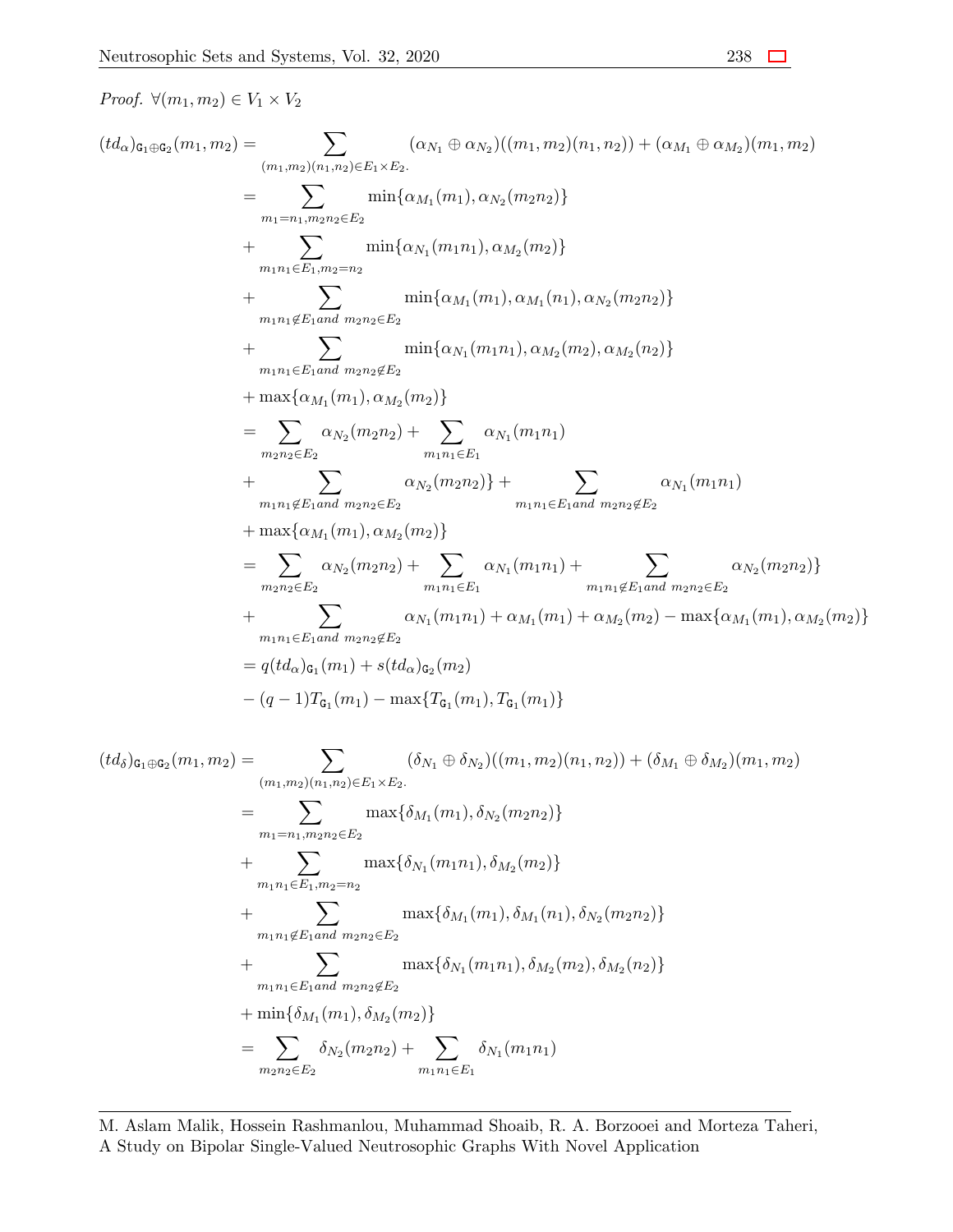+ 
$$
\sum_{m_1n_1 \notin E_1 \text{ and } m_2n_2 \in E_2} \delta_{N_2}(m_2n_2) + \sum_{m_1n_1 \in E_1 \text{ and } m_2n_2 \notin E_2} \delta_{N_1}(m_1n_1)
$$
  
+ 
$$
\min{\{\delta_{M_1}(m_1), \delta_{M_2}(m_2)\}}
$$
  
= 
$$
\sum_{m_2n_2 \in E_2} \delta_{N_2}(m_2n_2) + \sum_{m_1n_1 \in E_1} \delta_{N_1}(m_1n_1) + \sum_{m_1n_1 \notin E_1 \text{ and } m_2n_2 \in E_2} \delta_{N_2}(m_2n_2)\}
$$
  
+ 
$$
\sum_{m_1n_1 \in E_1 \text{ and } m_2n_2 \notin E_2} \delta_{N_1}(m_1n_1) + \delta_{M_1}(m_1) + \delta_{M_2}(m_2) - \min{\{\delta_{M_1}(m_1), \delta_{M_2}(m_2)\}}
$$
  
= 
$$
q(t d_\delta)_{\mathbf{G}_1}(m_1) + s(t d_\delta)_{\mathbf{G}_2}(m_2)
$$
  
- 
$$
(q-1)T_{\mathbf{G}_1}(m_1) - \min\{T_{\mathbf{G}_1}(m_1), T_{\mathbf{G}_1}(m_1)\}
$$

In a similar way others four will proved obviously. where s= $|V_1|$  -(*d*)<sub>*G*1</sub>(*m*<sub>1</sub>) and q= $|V_2|$  -(*d*)<sub>*G*2</sub>(*m*<sub>2</sub>)  $\Box$ 

**Example 2.12.** In Example [2.6](#page-5-0) we have to find the degree and total degree of vertices of G<sup>1</sup> *⊕* G<sup>2</sup> by using Figure 2, Figure 3, and Figure 4.

$$
(d_{\alpha})_{\mathbf{G}_1 \oplus \mathbf{G}_2}(a, c) = q(d_{\alpha})_{\mathbf{G}_1}(a) + s(d_{\alpha})_{\mathbf{G}_2}(c)
$$

where s= $|V_1|$  -(*d*)<sub>*G*1</sub></sub>(*a*) and q= $|V_2|$  -(*d*)<sub>*G*2</sub>(*e*)

$$
s = |V_1| - (d)_{G_1}(a) = 2 - 1 = 1, q = |V_2| - (d)_{G_2}(e) = 2 - 1 = 1
$$

$$
(d_{\alpha})_{\texttt{G}_1\oplus\texttt{G}_2}(a,c)=q(d_{\alpha})_{\texttt{G}_1}(a)+s(d_{\alpha})_{\texttt{G}_2}(c)=1(0.4)+1(0.5)=0.4+0.5=0.9
$$

 $(d_{\beta})_{\mathbf{G}_1 \oplus \mathbf{G}_2}(a, c) = q(d_{\beta})_{\mathbf{G}_1}(a) + s(d_{\beta})_{\mathbf{G}_2}(c) = 1(0.2) + 1(0.4) = 0.2 + 0.4 = 0.6$ 

$$
(d_{\gamma})_{\mathbf{G}_1 \oplus \mathbf{G}_2}(a, c) = 0.7, (d_{\delta})_{\mathbf{G}_1 \oplus \mathbf{G}_2}(a, c) = -1.1
$$
  

$$
(d_{\eta})_{\mathbf{G}_1 \oplus \mathbf{G}_2}(a, c) = -0.5, (d_{\theta})_{\mathbf{G}_1 \oplus \mathbf{G}_2}(a, c) = -0.7
$$
  
So 
$$
(d)_{\mathbf{G}_1 \oplus \mathbf{G}_2}(a, e) = (0.9, 0.6, -1.1, -0.5, -0.7)
$$

By applying this technique we can find degree of all vertices in a similar way. Now we will find total degree of vertices. For this select vertex  $(a,e)$ 

$$
(td_{\alpha})_{\mathbf{G}_1 \oplus \mathbf{G}_2}(a,c) = q(t d_{\alpha})_{\mathbf{G}_1}(a) + s(t d_{\alpha})_{\mathbf{G}_2}(c)
$$
  

$$
- (s - 1)\alpha_{\mathbf{G}_2}(c) - (q - 1)\alpha_{\mathbf{G}_1}(a) - \max\{\alpha_{\mathbf{G}_1}(a), \alpha_{\mathbf{G}_2}(c)\}
$$
  

$$
= 1(0.7 + 0.4) + 1(0.6 + 0.5) - (1 - 1)(0.6) - (1 - 1)(0.7)
$$
  

$$
- \max\{0.6, 0.7\} = 1(1.1) + 1.1 - 0.7 = 1.5
$$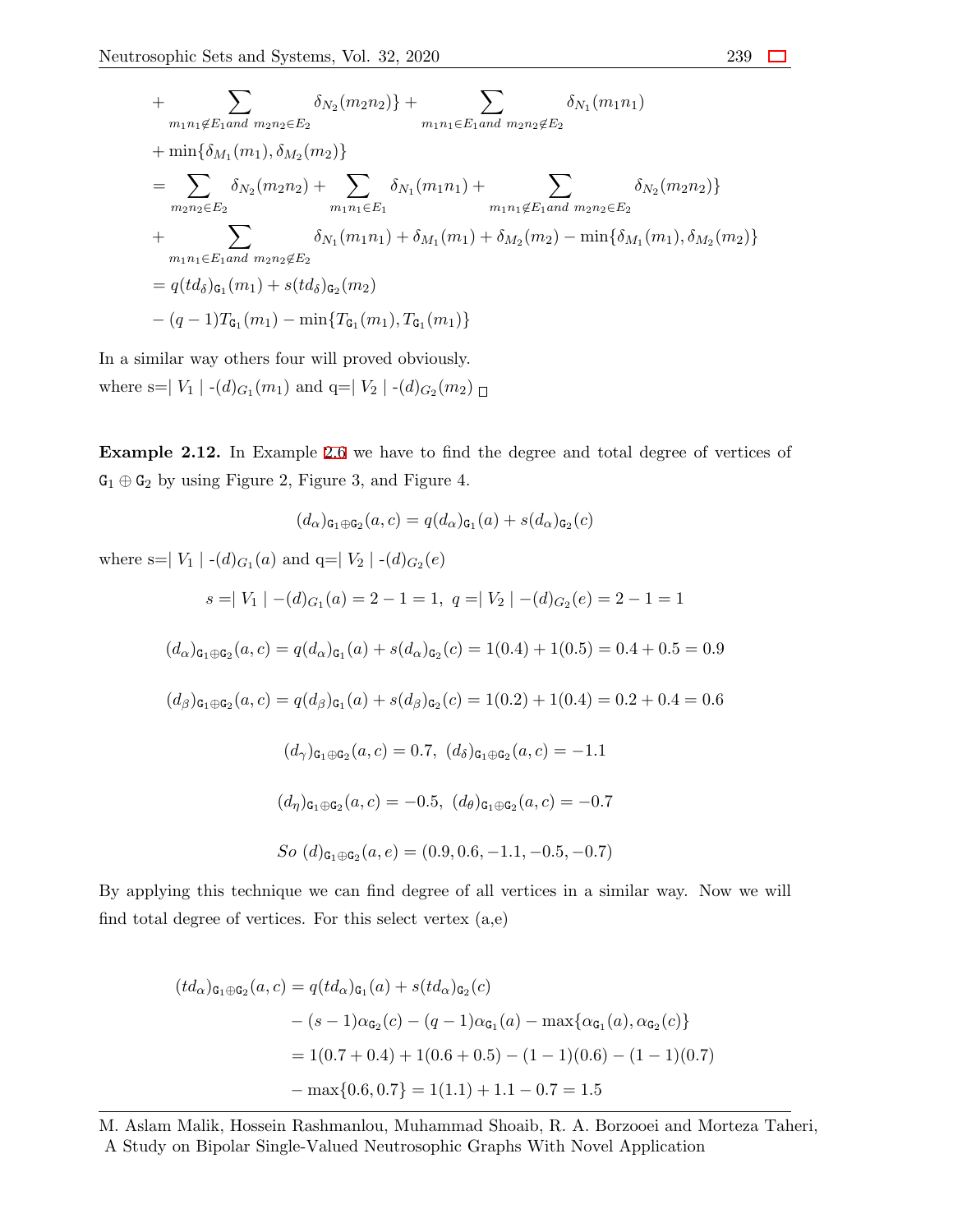$$
(td_{\delta})_{\mathbf{G}_{1}\oplus\mathbf{G}_{2}}(a,c) = q(t d_{\delta})_{\mathbf{G}_{1}}(a) + s(t d_{\delta})_{\mathbf{G}_{2}}(c)
$$
  
\n
$$
- (s - 1)\delta_{\mathbf{G}_{2}}(c) - (q - 1)\delta_{\mathbf{G}_{1}}(a) - \min\{\delta_{\mathbf{G}_{1}}(a), \delta_{\mathbf{G}_{2}}(c)\}
$$
  
\n
$$
= 1(-0.6 - 0.2) + 1(-0.5 - 0.3) - (1 - 1)(-0.5) - (1 - 1)(-0.6)
$$
  
\n
$$
- \min\{-0.5, -0.6\} = (-0.8 - 0.8 + 0.6 = -1.0
$$
  
\n
$$
(td_{\beta})_{\mathbf{G}_{1}\oplus\mathbf{G}_{2}}(a,c) = 1.0, (td_{\gamma})_{\mathbf{G}_{1}\oplus\mathbf{G}_{2}}(a,c) = 1.3
$$
  
\n
$$
(td_{\eta})_{\mathbf{G}_{1}\oplus\mathbf{G}_{2}}(a,c) = -1.1, (td_{\theta})_{\mathbf{G}_{1}\oplus\mathbf{G}_{2}}(a,c) = -1.7
$$
  
\n
$$
(td)_{\mathbf{G}_{1}\oplus\mathbf{G}_{2}}(a,c) = (1.5, 1.0, 1.3, -1.0, -1.1, -1.7)
$$

By applying this technique we can find total degree of all vertices in a similar way.

**Definition 2.13.** let  $G_1 = (M_1, N_1)$  and  $G_2 = (M_2, N_2)$  are two bipolar single valued neutrosophic fuzzy graphs defined on  $G_1 = (V_1, E_1)$  and  $G_2 = (V_2, E_2)$  respectively. The Residue product of  $G_1$  and  $G_2$  is represented by  $G_1 \bullet G_2 = (M_1 \bullet M_2, N_1 \bullet N_2)$ . Residue product of  $G_1$  *and*  $G_2$  is defined as the following conditions: (i)

$$
(\alpha_{M_1} \bullet \alpha_{M_2})((m_1, m_2)) = \max{\{\alpha_{M_1}(m_1), \alpha_{M_2}(m_2)\}}, (\beta_{M_1} \bullet \beta_{M_2})((m_1, m_2))
$$
  
\n
$$
= \min{\{\beta_{M_1}(m_1), \beta_{M_2}(m_2)\}}
$$
  
\n
$$
(\gamma_{M_1} \bullet \gamma_{M_2})((m_1, m_2)) = \min{\{\gamma_{M_1}(m_1), \gamma_{M_2}(m_2)\}}, (\delta_{M_1} \bullet \delta_{M_2})((m_1, m_2))
$$
  
\n
$$
= \min{\{\delta_{M_1}(m_1), \delta_{M_2}(m_2)\}}
$$
  
\n
$$
(\eta_{M_1} \bullet \eta_{M_2})((m_1, m_2)) = \max{\{\eta_{M_1}(m_1), \eta_{M_2}(m_2)\}}, (\theta_{M_1} \bullet \theta_{M_2})((m_1, m_2))
$$

$$
(\eta_{M_1} \bullet \eta_{M_2})((m_1, m_2)) = \max{\{\eta_{M_1}(m_1), \eta_{M_2}(m_2)\}, \ (\theta_{M_1} \bullet \theta_{M_2})((m_1, m_2))}
$$

$$
= \max{\{\theta_{M_1}(m_1), \theta_{M_2}(m_2)\}}
$$

 $∀(m_1, m_2) ∈ (V_1 × V_2)$ (ii)

$$
(\alpha_{N_1} \bullet \alpha_{N_2})((m_1, m_2)(n_1, n_2)) = \alpha_{N_1}(m_1 n_1), \ (\beta_{N_1} \bullet \beta_{N_2})((m_1, m_2)(n_1, n_2)) = \beta_{N_1}(m_1 n_1)
$$

$$
(\gamma_{N_1} \bullet \gamma_{N_2})((m_1, m_2)(n_1, n_2)) = \gamma_{N_1}(m_1 n_1), \ (\delta_{N_1} \bullet \delta_{N_2})((m_1, m_2)(n_1, n_2)) = \delta_{N_1}(m_1 n_1)
$$

$$
(\eta_{N_1} \bullet \eta_{N_2})((m_1, m_2)(n_1, n_2)) = \eta_{N_1}(m_1 n_1), \ (\theta_{N_1} \bullet \theta_{N_2})((m_1, m_2)(n_1, n_2)) = \theta_{N_1}(m_1 n_1)
$$

$$
\forall m_1 n_1 \in E_1, m_2 \neq n_2.
$$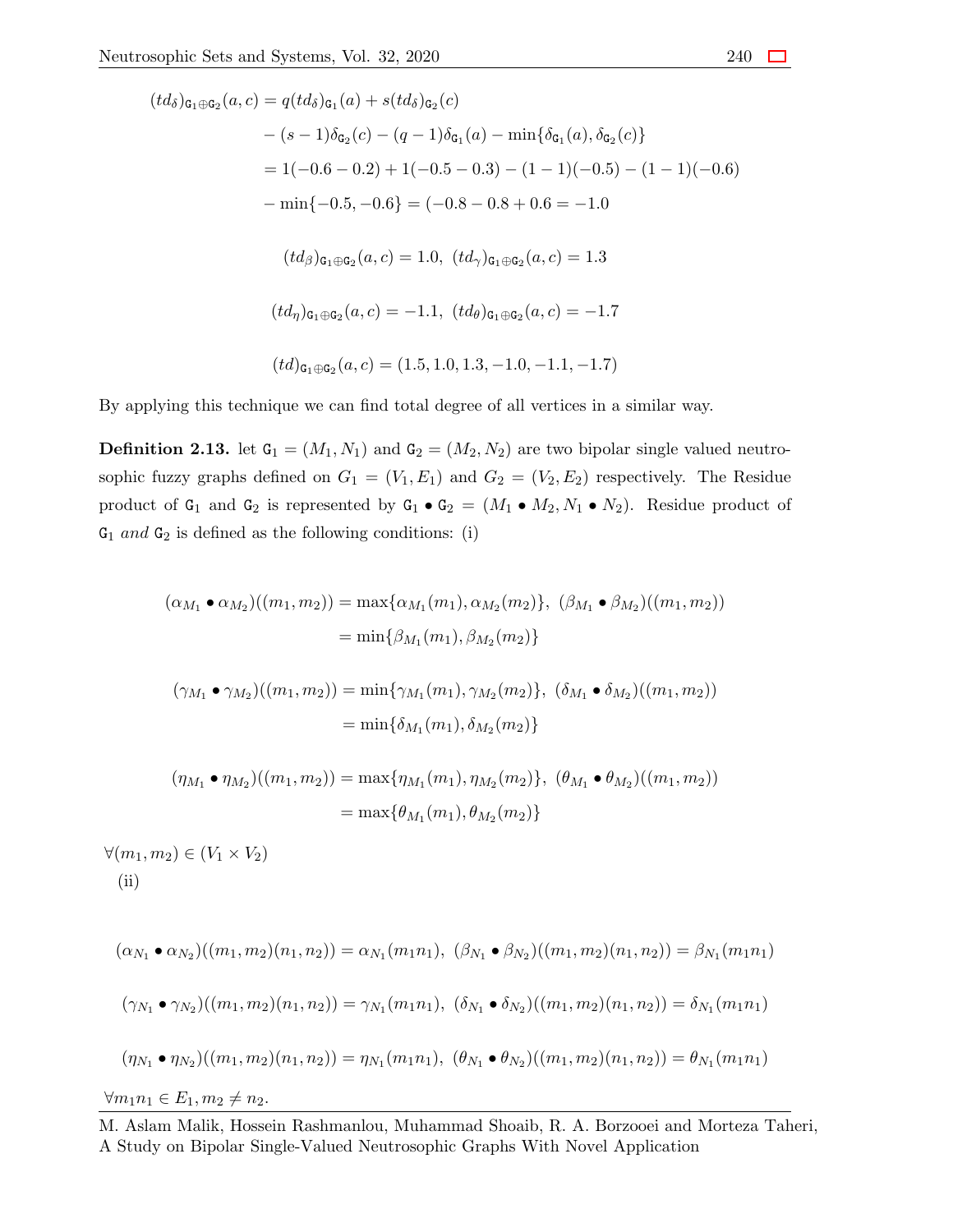

FIGURE 5.  $G_1$ 



FIGURE  $6. G_2$ 



Figure 7. G<sup>1</sup> *•* G<sup>2</sup>

<span id="page-20-0"></span>**Example 2.14.** Let  $G_1 = (M_1, N_1)$  and  $G_2 = (M_2, N_2)$  be two BSVNGs on  $V_1$  ${a, b, c, d}$  *and*  $V_2 = {e, f}$  respectively which shown in Figure 5 and Figure 6. Also Residue product is shown in Figure 7.

**Proposition 2.15.** Let  $G_1 = (M_1, N_1)$  and  $G_2 = (M_2, N_2)$  be two BSVNGs of graph  $G_1$  $(V_1, E_1)$  and  $G_2 = (V_2, E_2)$ , respectively. Then the Residue product  $G_1 \bullet G_2$  of  $G_1 = (V_1, E_1)$ and  $G_2 = (V_2, E_2)$  is a BSVNG.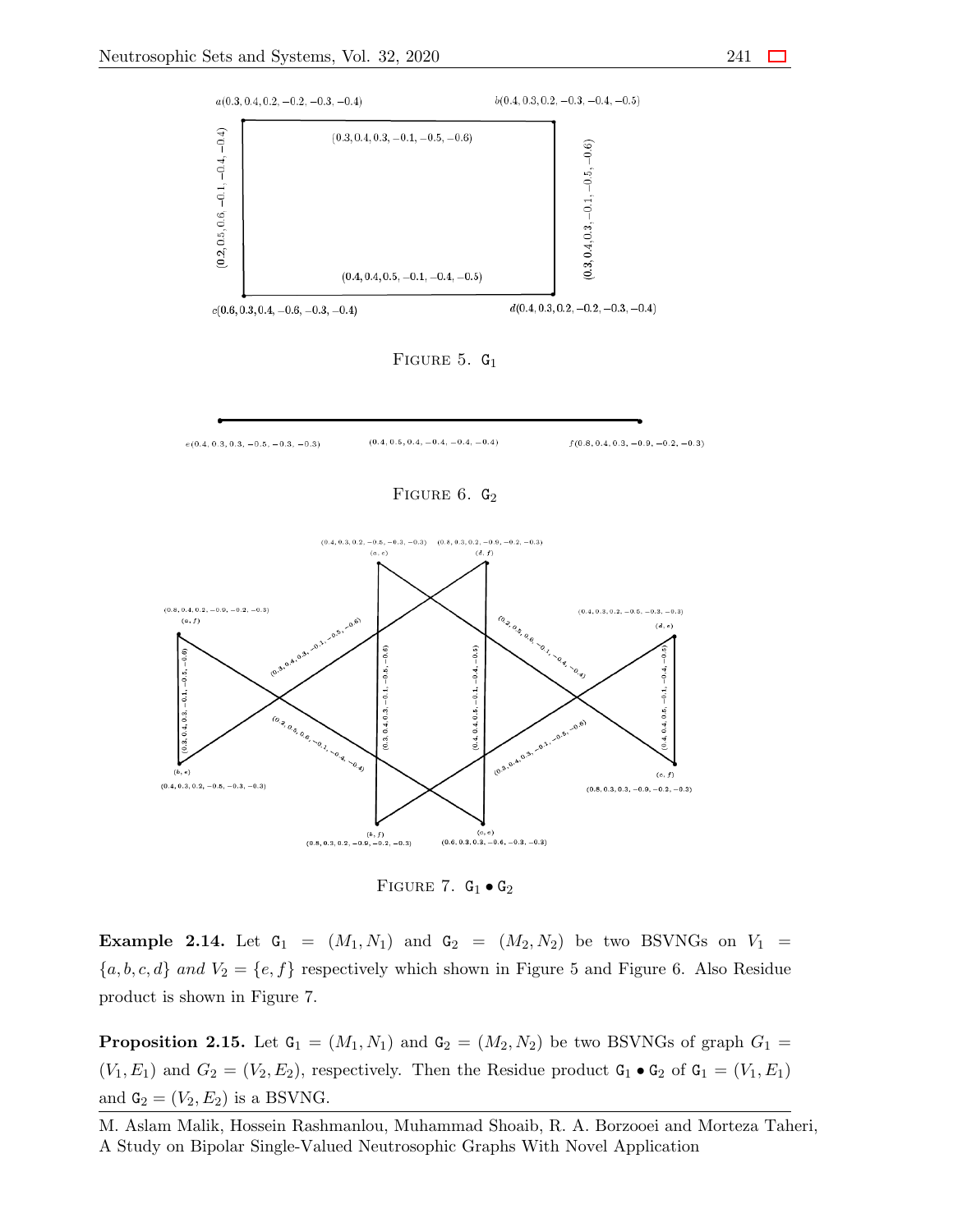*Proof.* Let  $G_1 = (M_1, N_1)$  and  $G_2 = (M_2, N_2)$  be two BSVNGs of graph  $G_1 = (V_1, E_1)$  and  $G_2 = (V_2, E_2)$ , respectively. Let  $(m_1, m_2)(n_1, n_2) \in E_1 \times E_2$  If  $m_1 n_1 \in E_1$  and  $m_2 \neq n_2$  then

$$
(\alpha_{N_1} \bullet \alpha_{N_2})((m_1, m_2)(n_1, n_2)) = \alpha_{N_1}(m_1 n_1)
$$
  
\n
$$
\leq \min{\{\alpha_{M_1}(m_1), \alpha_{M_1}(n_1)\}}
$$
  
\n
$$
\leq \max{\{\min{\{\alpha_{M_1}(m_1), \alpha_{M_1}(n_1)\}, \min{\{\alpha_{M_2}(m_2), \alpha_{M_2}(n_2)\}\}}\}}
$$
  
\n
$$
= \min{\{\max{\{\alpha_{M_1}(m_1), \alpha_{M_1}(n_1)\}, \max{\{\alpha_{M_2}(m_2), \alpha_{M_2}(n_2)\}}\}}
$$
  
\n
$$
= \min{\{(\alpha_{M_1} \bullet \alpha_{M_2})(m_1, m_2), (\alpha_{M_1} \bullet \alpha_{M_2})(n_1, n_2)\}}
$$

$$
(\beta_{N_1} \bullet \beta_{N_2})((m_1, m_2)(n_1, n_2)) = \beta_{N_1}(m_1 n_1)
$$
  
\n
$$
\geq \max{\beta_{M_1}(m_1), \beta_{M_1}(n_1)}
$$
  
\n
$$
\geq \min{\max{\beta_{M_1}(m_1), \beta_{M_1}(n_1)}, \max{\beta_{M_2}(m_2), \beta_{M_2}(n_2)}}
$$
  
\n
$$
= \max{\min{\beta_{M_1}(m_1), \beta_{M_1}(n_1)}, \min{\beta_{M_2}(m_2), \beta_{M_2}(n_2)}}
$$
  
\n
$$
= \max{\{(\beta_{M_1} \bullet \beta_{M_2})(m_1, m_2), (\beta_{M_1} \bullet \beta_{M_2})(n_1, n_2)\}}
$$

$$
(\gamma_{N_1} \bullet \gamma_{N_2})((m_1, m_2)(n_1, n_2)) = \gamma_{N_1}(m_1 n_1)
$$
  
\n
$$
\ge \max{\gamma_{M_1}(m_1), \gamma_{M_1}(n_1)}
$$
  
\n
$$
\ge \min{\max{\gamma_{M_1}(m_1), \gamma_{M_1}(n_1)}, \max{\gamma_{M_2}(m_2), \gamma_{M_2}(n_2)}}
$$
  
\n
$$
= \max{\min{\gamma_{M_1}(m_1), \gamma_{M_1}(n_1)}, \min{\gamma_{M_2}(m_2), \gamma_{M_2}(n_2)}}
$$
  
\n
$$
= \max{\{(\gamma_{M_1} \bullet \gamma_{M_2})(m_1, m_2), (\gamma_{M_1} \bullet \gamma_{M_2})(n_1, n_2)\}}
$$

$$
(\delta_{N_1} \bullet \delta_{N_2})((m_1, m_2)(n_1, n_2)) = \delta_{N_1}(m_1 n_1)
$$
  
\n
$$
\ge \max{\delta_{M_1}(m_1), \delta_{M_1}(n_1)}
$$
  
\n
$$
\ge \min{\max{\delta_{M_1}(m_1), \delta_{M_1}(n_1)}, \max{\delta_{M_2}(m_2), \delta_{M_2}(n_2)}}
$$
  
\n
$$
= \max{\min{\delta_{M_1}(m_1), \delta_{M_1}(n_1)}, \min{\delta_{M_2}(m_2), \delta_{M_2}(n_2)}}
$$
  
\n
$$
= \max{\{(\delta_{M_1} \bullet \delta_{M_2})(m_1, m_2), (\delta_{M_1} \bullet \delta_{M_2})(n_1, n_2)\}}
$$

$$
(\eta_{N_1} \bullet \eta_{N_2})((m_1, m_2)(n_1, n_2)) = \eta_{N_1}(m_1 n_1)
$$
  
\n
$$
\leq \min{\eta_{M_1}(m_1), \eta_{M_1}(n_1)}
$$
  
\n
$$
\leq \max{\{\min{\eta_{M_1}(m_1), \eta_{M_1}(n_1)\}, \min{\eta_{M_2}(m_2), \eta_{M_2}(n_2)\}}\}}
$$
  
\n
$$
= \min{\{\max{\eta_{M_1}(m_1), \eta_{M_1}(n_1)\}, \max{\eta_{M_2}(m_2), \eta_{M_2}(n_2)\}}}
$$
  
\n
$$
= \min{\{(\eta_{M_1} \bullet \eta_{M_2})(m_1, m_2), (\eta_{M_1} \bullet \eta_{M_2})(n_1, n_2)\}}
$$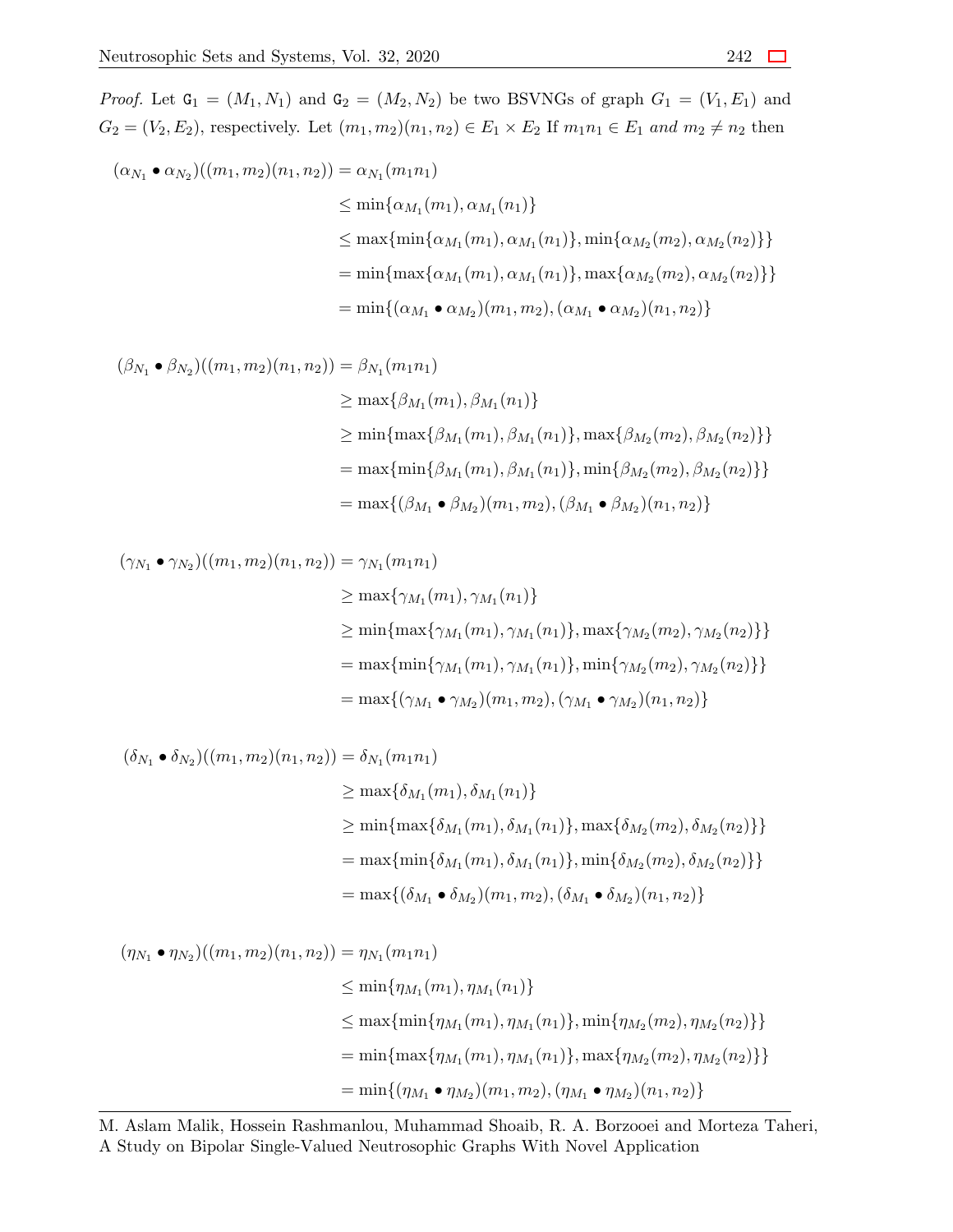$$
(\theta_{N_1} \bullet \theta_{N_2})((m_1, m_2)(n_1, n_2)) = \theta_{N_1}(m_1 n_1)
$$
  
\n
$$
\leq \min{\theta_{M_1}(m_1), \theta_{M_1}(n_1)}
$$
  
\n
$$
\leq \max{\min{\theta_{M_1}(m_1), \theta_{M_1}(n_1)}, \min{\theta_{M_2}(m_2), \theta_{M_2}(n_2)} }
$$
  
\n
$$
= \min{\max{\theta_{M_1}(m_1), \theta_{M_1}(n_1)}, \max{\theta_{M_2}(m_2), \theta_{M_2}(n_2)} }
$$
  
\n
$$
= \min{\{(\theta_{M_1} \bullet \theta_{M_2})(m_1, m_2), (\theta_{M_1} \bullet \theta_{M_2})(n_1, n_2)\}}
$$

 $\Box$ 

**Definition 2.16.** Let  $G_1 = (M_1, N_1)$  and  $G_2 = (M_2, N_2)$  be two BSVNGs. For any  $\text{vertex}(m_1, m_2) \in V_1 \times V_2$ 

$$
(d_{\alpha})_{\mathbf{G}_1 \bullet \mathbf{G}_2}(m_1, m_2) = \sum_{\substack{(m_1, m_2)(n_1, n_2) \in E_1 \times E_2. \\ m_1 n_1 \in E_1, m_2 \neq n_2}} (\alpha_{N_1} \bullet \alpha_{N_2})((m_1, m_2)(n_1, n_2))
$$

$$
(d_{\beta})_{\mathbf{G}_1 \bullet \mathbf{G}_2}(m_1, m_2) = \sum_{\substack{(m_1, m_2)(n_1, n_2) \in E_1 \times E_2. \\ m_1 n_1 \in E_1, m_2 \neq n_2}} (\beta_{N_1} \bullet \beta_{N_2})((m_1, m_2)(n_1, n_2))
$$

$$
(d_{\gamma})_{\mathbf{G}_1 \bullet \mathbf{G}_2}(m_1, m_2) = \sum_{\substack{(m_1, m_2)(n_1, n_2) \in E_1 \times E_2. \\ m_1 n_1 \in E_1, m_2 \neq n_2}} (\gamma_{N_1} \bullet \gamma_{N_2})((m_1, m_2)(n_1, n_2))
$$

$$
(d_{\delta})_{\mathbf{G}_1 \bullet \mathbf{G}_2}(m_1, m_2) = \sum_{\substack{(m_1, m_2)(n_1, n_2) \in E_1 \times E_2. \\ m_1 n_1 \in E_1, m_2 \neq n_2}} (\delta_{N_1} \bullet \delta_{N_2})((m_1, m_2)(n_1, n_2))
$$

$$
(d_{\eta})_{\mathbf{G}_1 \bullet \mathbf{G}_2}(m_1, m_2) = \sum_{\substack{(m_1, m_2)(n_1, n_2) \in E_1 \times E_2. \\ m_1 n_1 \in E_1, m_2 \neq n_2}} (\eta_{N_1} \bullet \eta_{N_2})((m_1, m_2)(n_1, n_2))
$$

$$
= \sum_{m_1 n_1 \in E_1, m_2 \neq n_2} \eta_{N_1}(m_1 n_1) = (d_{\eta})_{\mathbf{G}_1}(m_1)
$$

$$
(d_{\theta})_{\mathbf{G}_1 \bullet \mathbf{G}_2}(m_1, m_2) = \sum (\theta_{N_1} \bullet \theta_{N_2})((m_1, m_2)(n_1, n_2))
$$

$$
d_{\theta})_{\mathbf{G}_1 \bullet \mathbf{G}_2}(m_1, m_2) = \sum_{(m_1, m_2)(n_1, n_2) \in E_1 \times E_2} (\theta_{N_1} \bullet \theta_{N_2})((m_1, m_2)(n_1, n_2))
$$
  
= 
$$
\sum_{m_1 n_1 \in E_1, m_2 \neq n_2} \theta_{N_1}(m_1 n_1) = (d_{\theta})_{\mathbf{G}_1}(m_1)
$$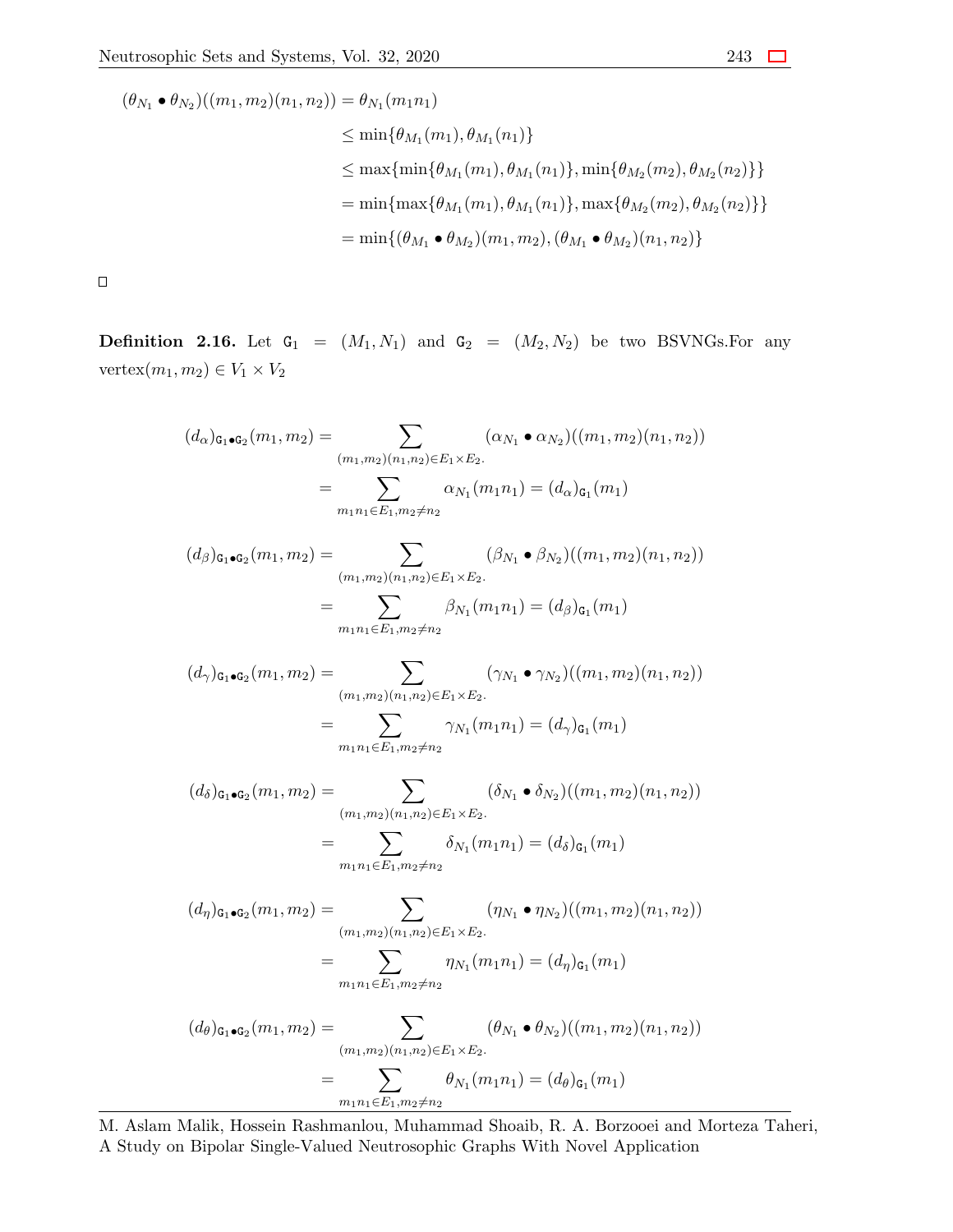**Definition 2.17.** Let  $G_1 = (M_1, N_1)$  and  $G_2 = (M_2, N_2)$  be two BSVNGs. For any  $\text{vertex}(m_1, m_2) \in V_1 \times V_2$ 

$$
(td_{\alpha})_{\mathbf{G}_1 \bullet \mathbf{G}_2}(m_1, m_2) = \sum_{(m_1, m_2)(n_1, n_2) \in E_1 \times E_2} (\alpha_{N_1} \bullet \alpha_{N_2})((m_1, m_2)(n_1, n_2)) + (\alpha_{M_1} \bullet \alpha_{M_2})(m_1, m_2))
$$
  
\n
$$
= \sum_{m_1 n_1 \in E_1, m_2 \neq n_2} \alpha_{N_1}(m_1 n_1) + \min{\alpha_{M_1}(m_1), \alpha_{M_2}(m_2)}
$$
  
\n
$$
= \sum_{m_1 n_1 \in E_1, m_2 \neq n_2} \alpha_{N_1}(m_1 n_1) + \alpha_{M_1}(m_1) + \alpha_{M_2}(m_2) - \max{\alpha_{M_1}(m_1), \alpha_{M_2}(m_2)}
$$
  
\n
$$
= (td_{\alpha})_{\mathbf{G}_1}(m_1) + \alpha_{M_2}(m_2) - \max{\alpha_{M_1}(m_1), \alpha_{M_2}(m_2)}
$$

$$
(td_{\beta})_{\mathbf{G}_1 \bullet \mathbf{G}_2}(m_1, m_2) = \sum_{(m_1, m_2)(n_1, n_2) \in E_1 \times E_2} (\beta_{N_1} \bullet \beta_{N_2})((m_1, m_2)(n_1, n_2)) + (\beta_{M_1} \bullet \beta_{M_2}(m_1, m_2))
$$
  
\n
$$
= \sum_{m_1 n_1 \in E_1, m_2 \neq n_2} \beta_{N_1}(m_1 n_1) + \max{\beta_{M_1}(m_1), \beta_{M_2}(m_2)}
$$
  
\n
$$
= \sum_{m_1 n_1 \in E_1, m_2 \neq n_2} \beta_{N_1}(m_1 n_1) + \beta_{M_1}(m_1) + \beta_{M_2}(m_2) - \min{\beta_{M_1}(M_1), \beta_{M_2}(m_2)}
$$
  
\n
$$
= (td_{\beta})_{\mathbf{G}_1}(m_1) + \beta_{M_2}(m_2) - \min{\beta_{M_1}(m_1), \beta_{M_2}(m_2)}
$$

$$
(td_{\gamma})_{\mathbf{G}_1 \bullet \mathbf{G}_2}(m_1, m_2) = \sum_{(m_1, m_2)(n_1, n_2) \in E_1 \times E_2} (\gamma_{N_1} \bullet \gamma_{N_2})((m_1, m_2)(n_1, n_2)) + (\gamma_{M_1} \bullet \gamma_{M_2}(m_1, m_2))
$$
  
\n
$$
= \sum_{m_1 n_1 \in E_1, m_2 \neq n_2} \gamma_{N_1}(m_1 n_1) + \max{\gamma_{M_1}(m_1), \gamma_{M_2}(m_2)}
$$
  
\n
$$
= \sum_{m_1 n_1 \in E_1, m_2 \neq n_2} \gamma_{N_1}(m_1 n_1) + \gamma_{M_1}(m_1) + \gamma_{M_2}(m_2) - \min{\gamma_{M_1}(m_1), \gamma_{M_2}(m_2)}
$$
  
\n
$$
= (td_{\gamma})_{\mathbf{G}_1}(m_1) + \gamma_{M_2}(m_2) - \min{\gamma_{M_1}(m_1), \gamma_{M_2}(m_2)}
$$

$$
(td_{\delta})_{\mathbf{G}_{1}\bullet\mathbf{G}_{2}}(m_{1},m_{2}) = \sum_{(m_{1},m_{2})(n_{1},n_{2})\in E_{1}\times E_{2}.} (\delta_{N_{1}}\bullet\delta_{N_{2}})((m_{1},m_{2})(n_{1},n_{2})) + (\delta_{M_{1}}\bullet\delta_{M_{2}})(m_{1},m_{2}))
$$
  

$$
= \sum_{m_{1}n_{1}\in E_{1},m_{2}\neq n_{2}} \delta_{N_{1}}(m_{1}n_{1}) + \max\{\delta_{M_{1}}(m_{1}),\delta_{M_{2}}(m_{2})\}
$$
  

$$
= \sum_{m_{1}n_{1}\in E_{1},m_{2}\neq n_{2}} \delta_{N_{1}}(m_{1}n_{1}) + \delta_{M_{1}}(m_{1}) + \delta_{M_{2}}(m_{2}) - \min\{\delta_{M_{1}}(m_{1}),\delta_{M_{2}}(m_{2})\}
$$
  

$$
= (td_{\delta})_{\mathbf{G}_{1}}(m_{1}) + \delta_{M_{2}}(m_{2}) - \min\{\delta_{M_{1}}(m_{1}),\delta_{M_{2}}(m_{2})\}
$$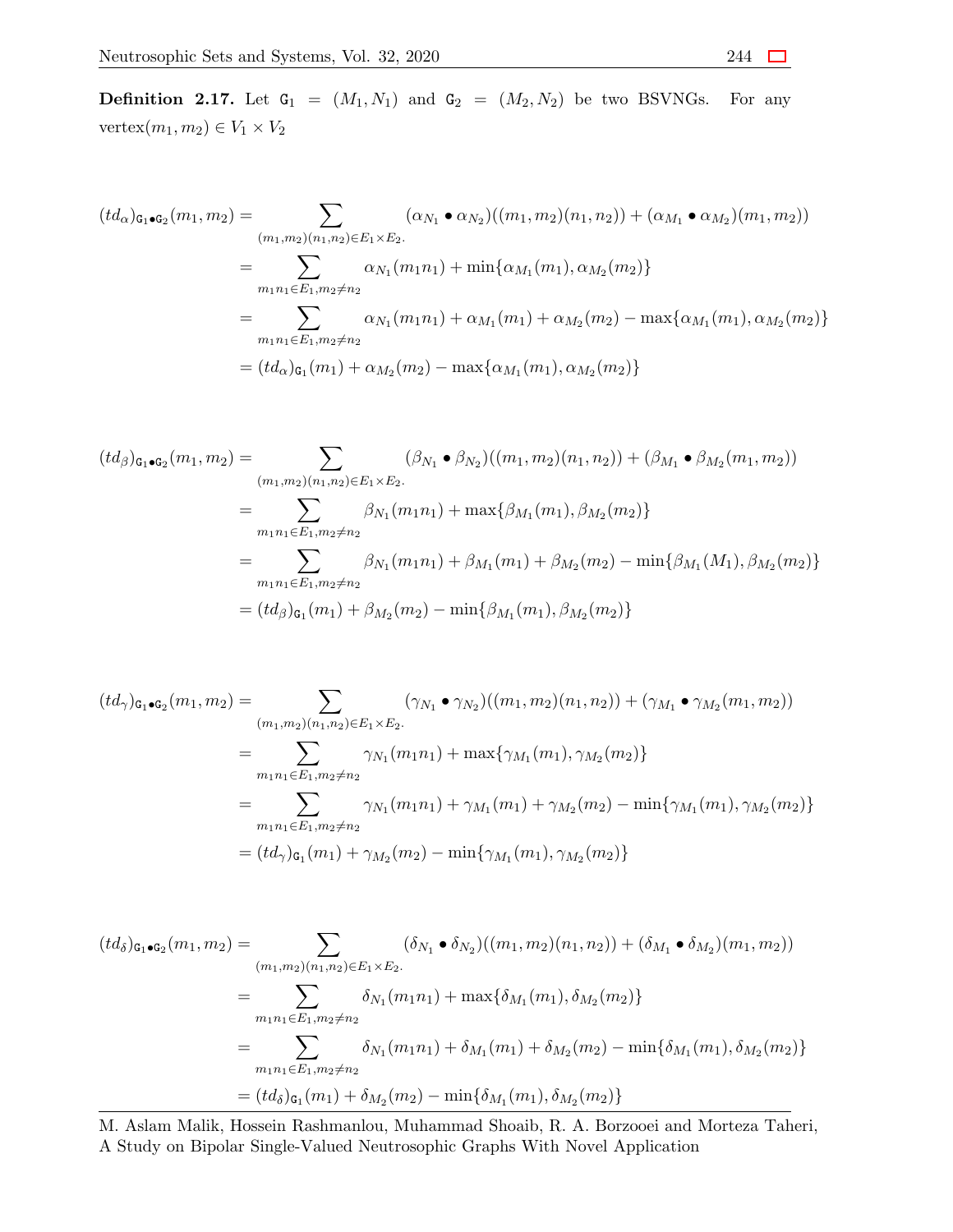$$
(td_{\eta})_{\mathbf{G}_1\bullet\mathbf{G}_2}(m_1, m_2) = \sum_{(m_1, m_2)(n_1, n_2) \in E_1 \times E_2} (\eta_{N_1} \bullet \eta_{N_2})((m_1, m_2)(n_1, n_2)) + (\eta_{M_1} \bullet \eta_{M_2}(m_1, m_2))
$$
  
\n
$$
= \sum_{m_1n_1 \in E_1, m_2 \neq n_2} \eta_{N_1}(m_1n_1) + \min{\eta_{M_1}(m_1), \eta_{M_2}(m_2)}
$$
  
\n
$$
= \sum_{m_1n_1 \in E_1, m_2 \neq n_2} \eta_{N_1}(m_1n_1) + \eta_{M_1}(m_1) + \eta_{M_2}(m_2) - \max{\{\Gamma_{M_1}(m_1), \eta_{M_2}(m_2)\}}
$$
  
\n
$$
= (td_{\eta})_{\mathbf{G}_1}(m_1) + \eta_{M_2}(m_2) - \max{\{\eta_{M_1}(m_1), \eta_{M_2}(m_2)\}}
$$
  
\n
$$
(td_{\theta})_{\mathbf{G}_1\bullet\mathbf{G}_2}(m_1, m_2) = \sum (\theta_{N_1} \bullet \theta_{N_2})((m_1, m_2)(n_1, n_2)) + (\theta_{M_1} \bullet \theta_{M_2}(m_1, m_2))
$$

$$
h_1, m_2) = \sum_{(m_1, m_2)(n_1, n_2) \in E_1 \times E_2} (\theta_{N_1} \bullet \theta_{N_2})((m_1, m_2)(n_1, n_2)) + (\theta_{M_1} \bullet \theta_{M_2}(m_1, m_2))
$$
  
\n
$$
= \sum_{m_1 n_1 \in E_1, m_2 \neq n_2} \theta_{N_1}(m_1 n_1) + \min{\theta_{M_1}(m_1), \theta_{M_2}(m_2)}
$$
  
\n
$$
= \sum_{m_1 n_1 \in E_1, m_2 \neq n_2} \theta_{N_1}(m_1 n_1) + \theta_{M_1}(m_1) + \theta_{M_2}(m_2) - \max{\theta_{M_1}(m_1), \theta_{M_2}(m_2)}
$$
  
\n
$$
= (td_\theta)_{\mathfrak{G}_1}(m_1) + \theta_{M_2}(m_2) - \max{\theta_{M_1}(m_1), \theta_{M_2}(m_2)}
$$

**Example 2.18.** In Example [2.14](#page-20-0) we have to find the degree and total degree of vertices of  $\texttt{G}_1 \bullet \texttt{G}_2$  by using Figure 5, Figure 6, and Figure 7.

$$
(d_{\beta})_{\mathbf{G}_1 \bullet \mathbf{G}_2}(a, f) = (d_{\beta})_{\mathbf{G}_1}(a) = 0.5 + 0.4 = 0.9
$$
  

$$
(d_{\eta})_{\mathbf{G}_1 \bullet \mathbf{G}_2}(a, f) = (d_{\eta})_{\mathbf{G}_1}(a) = -0.4 - 0.5 = -0.9
$$
  

$$
(d_{\alpha})_{\mathbf{G}_1 \bullet \mathbf{G}_2}(a, f) = 0.5, (d_{\gamma})_{\mathbf{G}_1 \bullet \mathbf{G}_2}(a, f) = 0.9
$$
  

$$
(d_{\delta})_{\mathbf{G}_1 \bullet \mathbf{G}_2}(a, f) = -0.2, (d_{\theta})_{\mathbf{G}_1 \bullet \mathbf{G}_2}(a, f) = -1.0
$$
  

$$
(d)_{\mathbf{G}_1 \bullet \mathbf{G}_2}(a, f) = (0.5, 0.9, 0.9, -0.2, -0.9, -1.0)
$$

By applying same method we can find degree of all vertices. Now we are to find total degree of vertices. For this select vertices (a,f)

$$
(td_{\beta})_{\mathbf{G}_1 \bullet \mathbf{G}_2}(a, f) = (td_{\beta})_{\mathbf{G}_1}(a) + \beta_{M_2}(f) - \min\{\beta_{M_1}(a), \beta_{M_2}(f)\}\
$$

$$
= (0.5 + 0.4 + 0.4) + 0.8 - \min(0.3, 0.8)
$$

$$
= 1.3 + 0.8 - 0.3 = 1.8
$$

$$
(td_{\eta})_{\mathbf{G}_1 \bullet \mathbf{G}_2}(a, f) = (td_{\eta})_{\mathbf{G}_1}(a) + \eta_{M_2}(f) - \max\{\eta_{M_1}(a), \eta_{M_2}(f)\}
$$
  

$$
= (-0.4 - 0.3 - 0.5) + (-0.2) - \max(-0.3, -0.2)
$$
  

$$
= -1.2 - 0.2 + 0.2 = -1.2
$$
  

$$
(td_{\gamma})_{\mathbf{G}_1 \bullet \mathbf{G}_2}(a, f) = 1.1, (td_{\delta})_{\mathbf{G}_1 \bullet \mathbf{G}_2}(a, f) = -0.4
$$

M. Aslam Malik, Hossein Rashmanlou, Muhammad Shoaib, R. A. Borzooei and Morteza Taheri, A Study on Bipolar Single-Valued Neutrosophic Graphs With Novel Application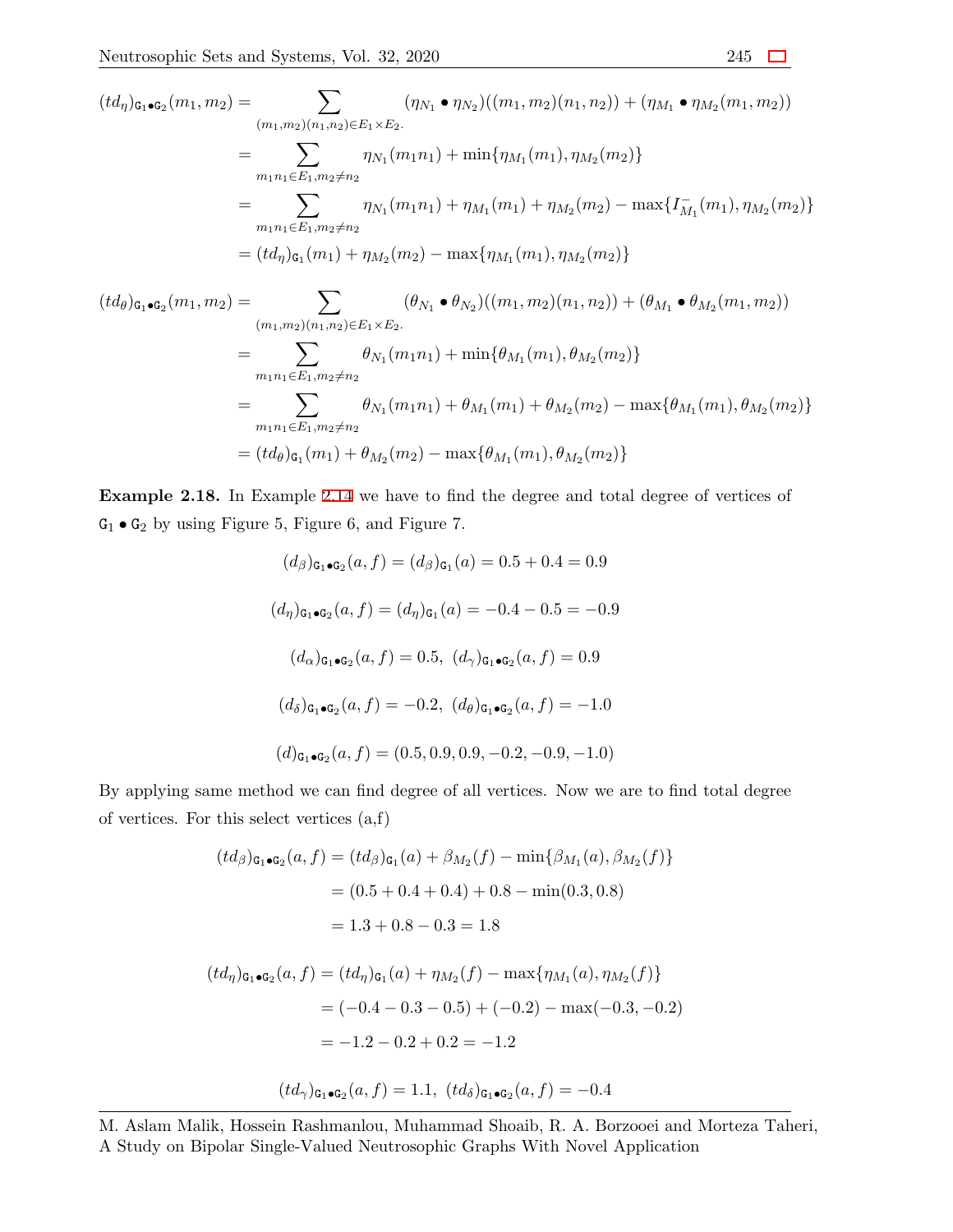$$
(td_{\theta})_{\mathbf{G}_1 \bullet \mathbf{G}_2}(a, f) = -1.4, \ (td_{\alpha})_{\mathbf{G}_1 \bullet \mathbf{G}_2}(a, f) = 0.8
$$
  
So  $(td)_{\mathbf{G}_1 \bullet \mathbf{G}_2}(a, f) = (0.8, 1.8, 1.1 - 0.4, -1.2, -1.4)$ 

by applying similar method we can find total degree of all others vertices in a similar way.

**Definition 2.19.** let  $G_1 = (M_1, N_1)$  and  $G_2 = (M_2, N_2)$  are bipolar single valued neutrosophic fuzzy graphs defined on  $G_1 = (V_1, E_1)$  and  $G_2 = (V_1, E_2)$  respectively. The maximal product of  $G_1$  and  $G_2$  is represented by  $G_1 * G_2 = (M_1 * M_2, N_1 \oplus N_2)$ . The Maximal product of  $G_1$  and  $G_2$ is defined as the following conditions (i)

$$
(\alpha_{M_1} * \alpha_{M_2})((m_1, m_2)) = \max{\alpha_{M_1}(m_1), \alpha_{M_2}(m_2)}, (\beta_{M_1} * \beta_{M_2})((m_1, m_2))
$$
  

$$
= \min{\beta_{M_1}(m_1), \beta_{M_2}(m_2)}
$$
  

$$
(\gamma_{M_1} * \gamma_{M_2})((m_1, m_2)) = \min{\gamma_{M_1}(m_1), \gamma_{M_2}(m_2)}, (\delta_{M_1} * \delta_{M_2})((m_1, m_2))
$$
  

$$
= \min{\delta_{M_1}(m_1), \delta_{M_2}(m_2)}
$$

$$
(\eta_{M_1} * \eta_{M_2})((m_1, m_2)) = \max{\{\eta_{M_1}(m_1), \eta_{M_2}(m_2)\}, \ (\theta_{M_1} * \theta_{M_2})((m_1, m_2))}
$$
  
=  $\max{\{\theta_{M_1}(m_1), \theta_{M_2}(m_2)\}}$ 

*∀* (*m*1*, m*2) *∈* (*V*<sup>1</sup> *× V*2) (ii)

$$
(\alpha_{M_1} * \alpha_{M_2})((m, m_2)(m, n_2)) = \max{\{\alpha_{M_1}(m), \alpha_{N_2}(m_2 n_2)\}, (\beta_{M_1} * \beta_{M_2})((m, m_2)(m, n_2))\}
$$
  
=  $\min{\{\beta_{M_1}(m), \beta_{N_2}(m_2 n_2)\}}$ 

$$
(\gamma_{M_1} * \gamma_{M_2})((m, m_2)(m, n_2)) = \min{\gamma_{M_{m_1}}(m), \gamma_{N_2}(m_2 n_2)}, (\delta_{M_1} * \delta_{M_2})((m, m_2)(m, n_2))
$$
  
=  $\min{\delta_{M_1}(m), \delta_{N_2}(m_2 n_2)}$ 

$$
(\eta_{M_1} * \eta_{M_2})((m, m_2)(m, n_2)) = \max{\{\eta_{M_1}(m), \eta_{N_2}(m_2 n_2)\}, \ (\theta_{M_1} * \theta_{M_2})((m, m_2)(m, n_2))\}
$$
  
=  $\max{\{\theta_{M_{m_1}}(m), \theta_{N_2}(m_2 n_2)\}}$ 

*∀*  $m \in V_1$  *and*  $m_2n_2 \in E_2$ (iii)

$$
(\alpha_{M_1} * \alpha_{M_2})((m_1, m)(n_1, m)) = \max{\alpha_{N_1}(m_1 n_1), \alpha_{M_2}(m)}, (\beta_{M_1} * \beta_{M_2})((m_1, m)(n_1, m))
$$
  
=  $\min{\beta_{N_1}(m_1 n_1), \beta_{M_2}(m)}$ 

$$
(\gamma_{M_1} * \gamma_{M_2})((m_1, m)(n_1, m)) = \min{\gamma_{N_1}(m_1 n_1), \gamma_{M_2}(m)}, (\delta_{M_1} * \delta_{M_2})((m_1, m)(n_1, m))
$$
  
=  $\min{\delta_{N_1}(m_1 n_1), \delta_{M_2}(m)}$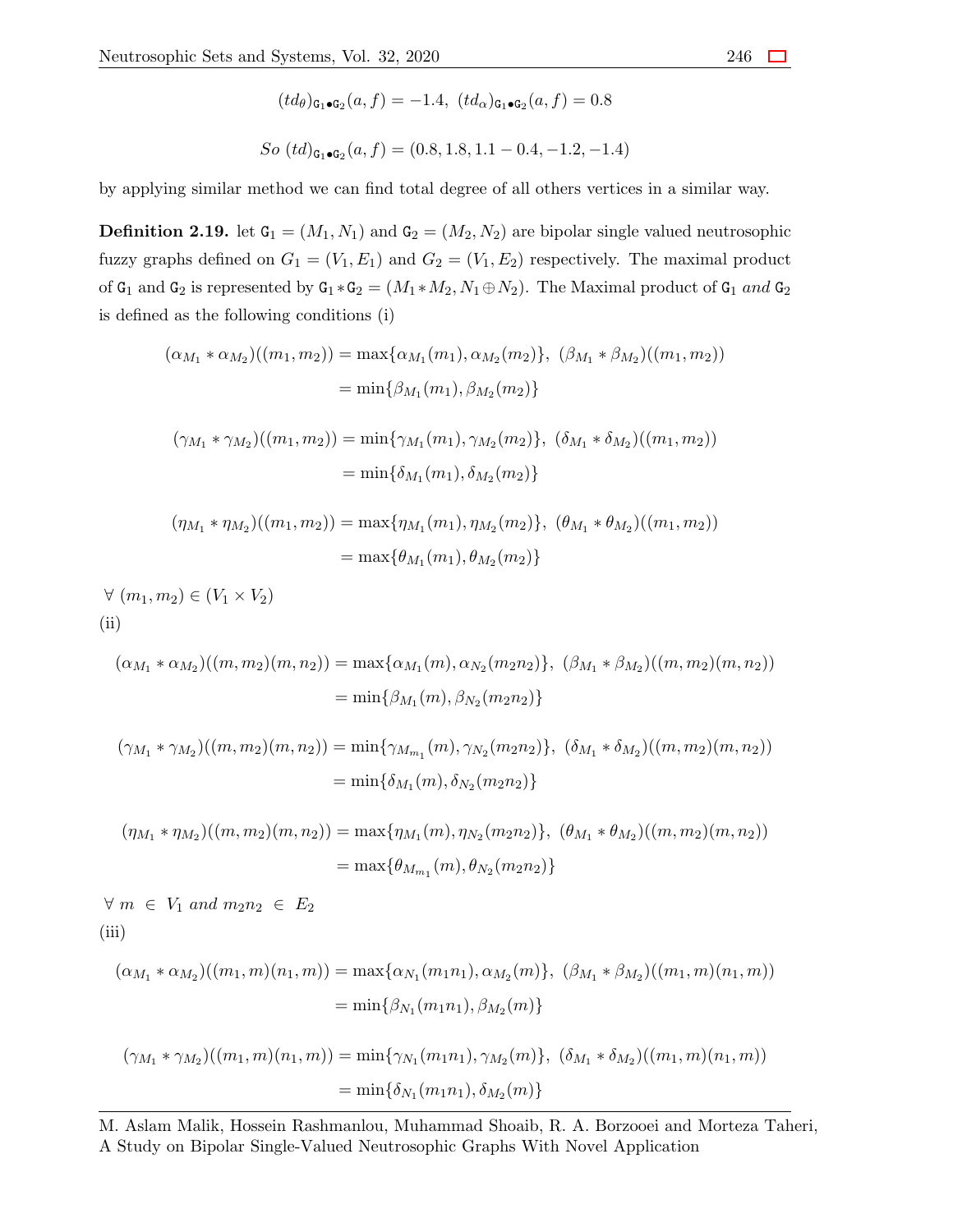

FIGURE 9.  $G_2$ 

$$
(\eta_{M_1} * \eta_{M_2})((m_1, m)(n_1, m)) = \max{\{\eta_{N_1}(m_1 n_1), \eta_{M_2}(m)\}, \ (\theta_{M_1} * \theta_{M_2})((m_1, m)(n_1, m))}
$$
  
=  $\max{\{\theta_{N_1}(m_1 n_1), \theta_{M_2}(m)\}}$ 

*∀ m ∈ V*<sup>2</sup> *and m*1*n*<sup>1</sup> *∈ E*<sup>1</sup>

<span id="page-26-0"></span>**Example 2.20.** Let  $G_1 = (M_1, N_1)$  and  $G_2 = (M_2, N_2)$  be two BSVNGs on  $V_1$  ${a,b}$  *and*  $V_2 = {c,d,e}$  respectively which shown in Figure 8 and Figure 9. Also maximal product is shown in Figure 10.

**Proposition 2.21.** Let  $G_1 = (M_1, N_1)$  and  $G_2 = (M_2, N_2)$  be two BSVNGs of graph  $G_1$  $(V_1, E_1)$  and  $G_2 = (V_2, E_2)$ , respectively. Then then maximal product  $G_1 * G_2$  of  $G_1 = (V_1, E_1)$ and  $G_2 = (V_2, E_2)$  is a BSVNG.

*Proof.* Let  $\mathbf{G}_1 = (M_1, N_1)$  and  $\mathbf{G}_2 = (M_2, N_2)$  be two BSVNGs of graph  $G_1 = (V_1, E_1)$  and  $G_2 = (V_2, E_2)$ , respectively. Then the Maximal product  $G_1 * G_2$  of  $G_1 = (V_1, E_1)$  and  $G_2 =$  $(V_2, E_2)$  can be proved. Let  $(m_1, m_2)(n_1, n_2) \in E_1 \times E_2$ 

M. Aslam Malik, Hossein Rashmanlou, Muhammad Shoaib, R. A. Borzooei and Morteza Taheri, A Study on Bipolar Single-Valued Neutrosophic Graphs With Novel Application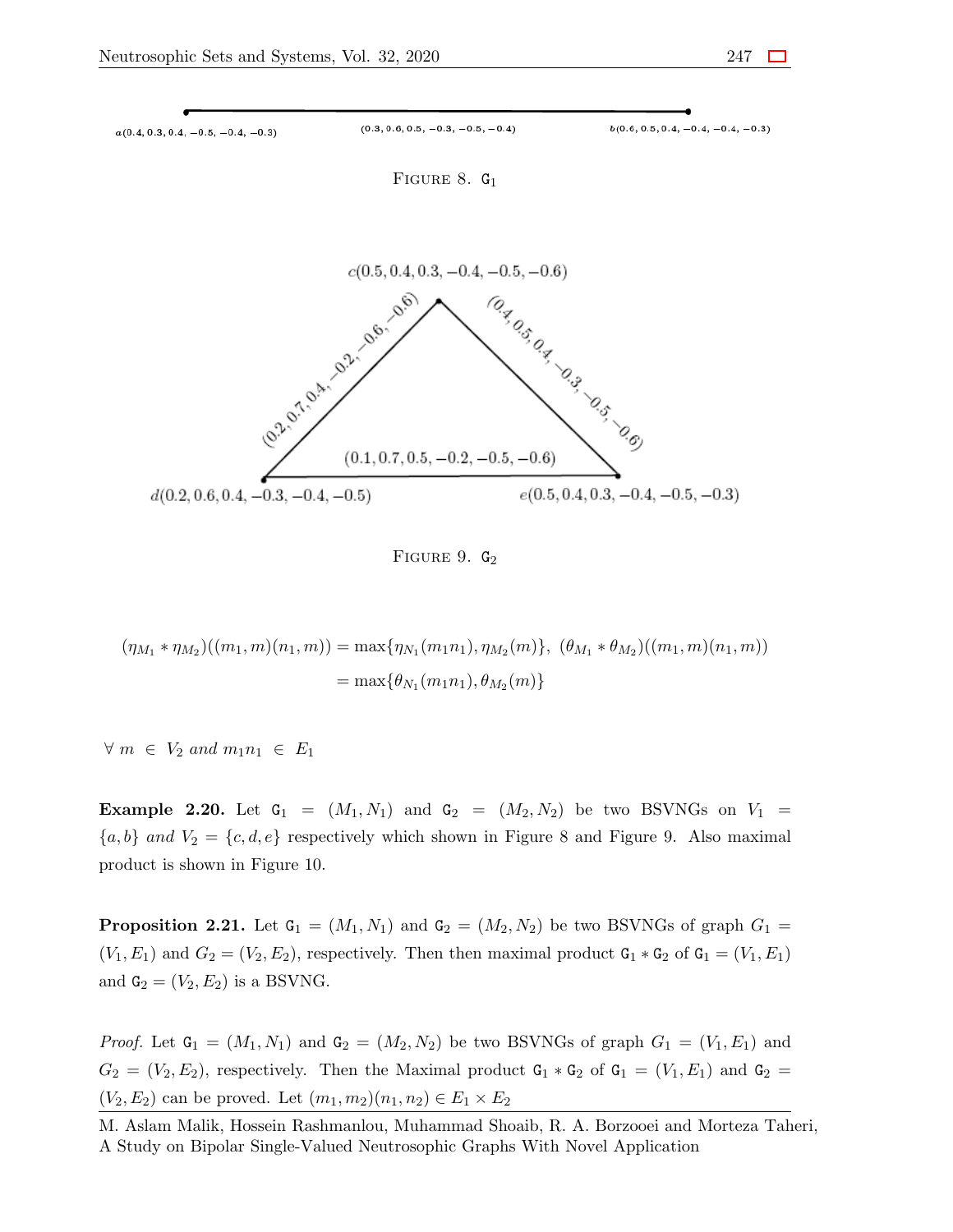



(i) If 
$$
m_1 = n_1 = m
$$

$$
(\alpha_{N_1} * \alpha_{N_2})((m, m_2)(m, n_2)) = \max{\alpha_{M_1}(m), \alpha_{N_2}(m_2 n_2)}
$$
  
\n
$$
\leq \max{\alpha_{M_1}(m), \min{\alpha_{M_2}(m_2), \alpha_{M_2}(n_2)} }
$$
  
\n
$$
= \min{\max{\{\alpha_{M_1}(m), \alpha_{M_2}(m_2)\}, \max{\{\alpha_{M_1}(m), \alpha_{M_2}(n_2)\}} }
$$
  
\n
$$
= \min{\{\alpha_{M_1} * \alpha_{M_2}(m, m_2), (\alpha_{M_1} * \alpha_{M_2})(m, n_2)\}}
$$

$$
(\beta_{N_1} * \beta_{N_2})((m, m_2)(m, n_2)) = \min{\beta_{M_1}(m), \beta_{N_2}(m_2 n_2)}
$$
  
\n
$$
\geq \min{\beta_{M_1}(m), \max{\beta_{M_2}(m_2), \beta_{M_2}(n_2)} }
$$
  
\n
$$
= \max{\min{\{\beta_{M_1}(m), \beta_{M_2}(m_2)\}, \min{\{\beta_{M_1}(m), \beta_{M_2}(n_2)\}} }
$$
  
\n
$$
= \max{\{(\beta_{M_1} * \beta_{M_2})(m, m_2), (\beta_{M_1} * \beta_{M_2})(m, n_2)\}}
$$

$$
(\gamma_{N_1} * \gamma_{N_2})((m, m_2)(m, n_2)) = \min{\gamma_{M_1}(m), \gamma_{N_2}(m_2 n_2)}
$$
  
\n
$$
\geq \min{\gamma_{M_1}(m), \max{\gamma_{M_2}(m_2), \gamma_{M_2}(n_2)} }
$$
  
\n
$$
= \max{\min{\{\gamma_{M_1}(m), \gamma_{M_2}(m_2)\}, \min{\{\gamma_{M_1}(m), \gamma_{M_2}(n_2)\}} }
$$
  
\n
$$
= \max{\{(\gamma_{M_1} * \gamma_{M_2})(m, m_2), (\gamma_{M_1} * \gamma_{M_2})(m, n_2)\}}
$$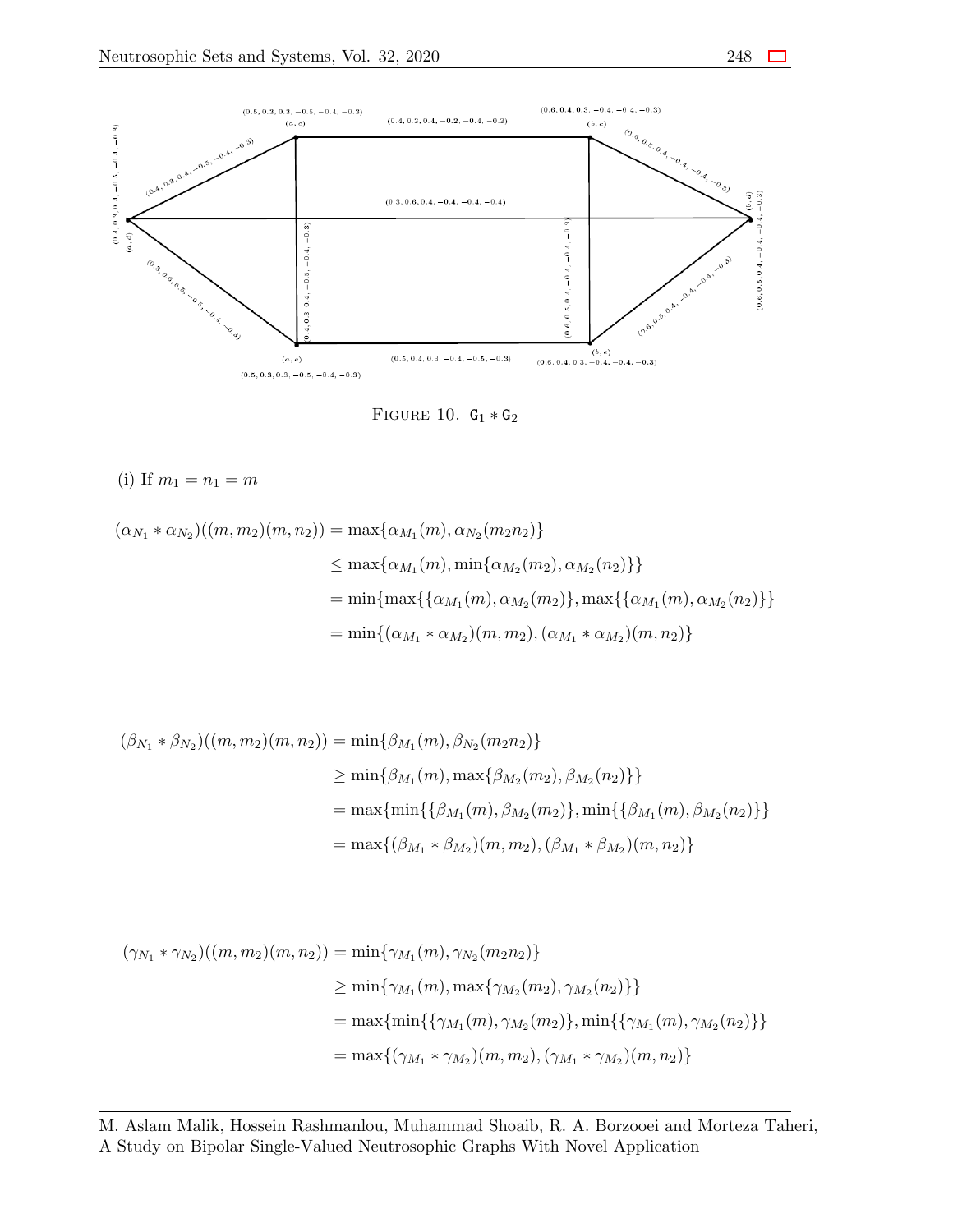$$
(\delta_{N_1} * \delta_{N_2})((m, m_2)(m, n_2)) = \min{\delta_{M_1}(m), \delta_{N_2}(m_2 n_2)}
$$
  
\n
$$
\geq \min{\delta_{M_1}(m), \max{\delta_{M_2}(m_2), \delta_{M_2}(n_2)} }
$$
  
\n
$$
= \max{\min{\{\delta_{M_1}(m), \delta_{M_2}(m_2)\}, \min{\{\delta_{M_1}(m), \delta_{M_2}(n_2)\}} }
$$
  
\n
$$
= \max{\{(\delta_{M_1} * \delta_{M_2})(m, m_2), (\delta_{M_1} * \delta_{M_2})(m, n_2)\}}
$$

$$
(\eta_{N_1} * \eta_{N_2})((m, m_2)(m, n_2)) = \max{\eta_{M_1}(m), \eta_{N_2}(m_2 n_2)}
$$
  

$$
\leq \max{\eta_{M_1}(m), \min{\eta_{M_2}(m_2), \eta_{M_2}(n_2)} }
$$
  

$$
= \min{\{\max{\{\eta_{M_1}(m), \eta_{M_2}(m_2)\}, \max{\{\eta_{M_1}(m), \eta_{M_2}(n_2)\}}\}}
$$
  

$$
= \min{\{(\eta_{M_1} * \eta_{M_2})(m, m_2), (\eta_{M_1} * \eta_{M_2})(m, n_2)\}}
$$

$$
(\theta_{N_1} * \theta_{N_2})((m, m_2)(m, n_2)) = \max{\theta_{M_1}(m), \theta_{N_2}(m_2 n_2)}
$$
  

$$
\leq \max{\theta_{M_1}(m), \min{\theta_{M_2}(m_2), \theta_{M_2}(n_2)} }
$$
  

$$
= \min{\max{\{\theta_{M_1}(m), \theta_{M_2}(m_2)\}, \max{\{\theta_{M_1}(m), \theta_{M_2}(n_2)\}} }
$$
  

$$
= \min{\{\theta_{M_1} * \theta_{M_2}(m, m_2), (\theta_{M_1} * \theta_{M_2})(m, n_2)\}}
$$

(ii) If  $m_2 = n_2 = m$ 

$$
(\alpha_{N_1} * \alpha_{N_2})((m_1, m)(n_1, m)) = \max{\{\alpha_{N_1}(m_1n_1), \alpha_{M_2}(m)\}}
$$
  
\n
$$
\leq \max{\{\min{\{\alpha_{N_1}(m_1n_1), \alpha_{M_2}(m)\}}\}}
$$
  
\n
$$
= \min{\{\max{\{\{\alpha_{N_1}(m_1), \alpha_{M_2}(m)\}}, \max{\{\alpha_{M_1}(n_1), \alpha_{M_2}(m)\}}\}}
$$
  
\n
$$
= \min{\{(\alpha_{M_1} * \alpha_{M_2})(m_1, m), (\alpha_{M_1} * \alpha_{M_2})(n_1, m)\}}
$$

$$
(\beta_{N_1} * \beta_{N_2})((m_1, m)(n_1, m)) = \min{\beta_{N_1}(m_1n_1), \beta_{M_2}(m)}
$$
  
\n
$$
\geq \min{\max{\beta_{N_1}(m_1n_1), \beta_{M_2}(m)}}
$$
  
\n
$$
= \max{\min{\{\beta_{N_1}(m_1), \beta_{M_2}(m)\}, \min{\{\beta_{M_1}(n_1), \beta_{M_2}(m)\}\}}
$$
  
\n
$$
= \max{\{(\beta_{M_1} * \beta_{M_2})(m_1, m), (\beta_{M_1} * \beta_{M_2})(n_1, m)\}}
$$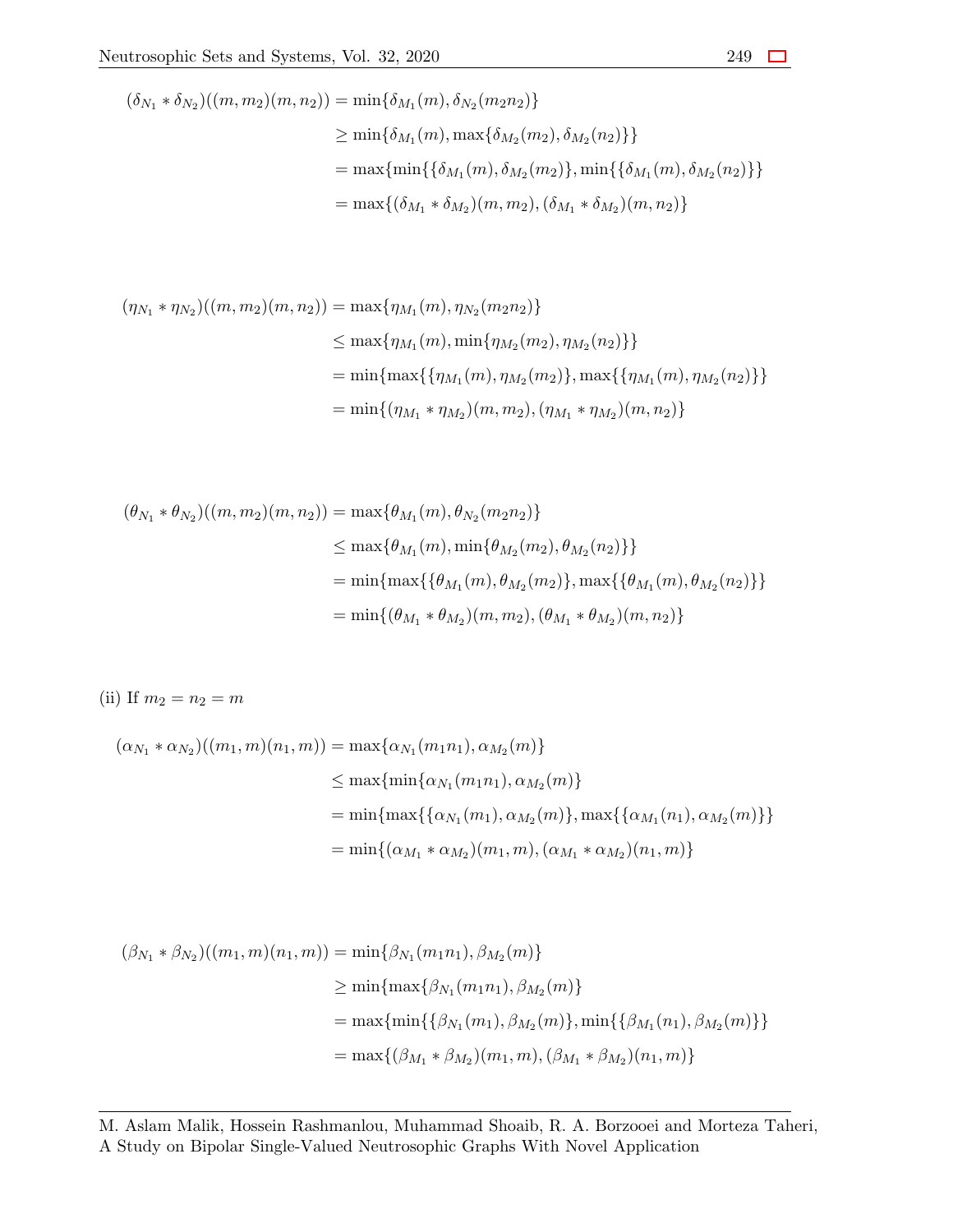$$
(\gamma_{N_1} * \gamma_{N_2})((m_1, m)(n_1, m)) = \min{\gamma_{N_1}(m_1n_1), \gamma_{M_2}(m)}
$$
  
\n
$$
\geq \min{\max{\gamma_{N_1}(m_1n_1), \gamma_{M_2}(m)}}
$$
  
\n
$$
= \max{\min{\{\gamma_{N_1}(m_1), \gamma_{M_2}(m)\}, \min{\{\gamma_{M_1}(n_1), \gamma_{M_2}(m)\}\}}
$$
  
\n
$$
= \max{\{(\gamma_{M_1} * \gamma_{M_2})(m_1, m), (\gamma_{M_1} * \gamma_{M_2})(n_1, m)\}}
$$

$$
(\delta_{N_1} * \delta_{N_2})((m_1, m)(n_1, m)) = \min{\{\delta_{N_1}(m_1n_1), \delta_{M_2}(m)\}}
$$
  
\n
$$
\geq \min{\{\max{\delta_{N_1}(m_1n_1), \delta_{M_2}(m)\}}}
$$
  
\n
$$
= \max{\{\min{\{\delta_{N_1}(m_1), \delta_{M_2}(m)\}}, \min{\{\delta_{M_1}(n_1), \delta_{M_2}(m)\}}\}}
$$
  
\n
$$
= \max{\{\delta_{M_1} * \delta_{M_2}(m_1, m), (\delta_{M_1} * \delta_{M_2})(n_1, m)\}}
$$

$$
(\eta_{N_1} * \eta_{N_2})((m_1, m)(n_1, m)) = \max{\{\eta_{N_1}(m_1n_1), \eta_{M_2}(m)\}}
$$
  
\n
$$
\leq \max{\{\min{\{\eta_{N_1}(m_1n_1), \eta_{M_2}(m)\}}\}}
$$
  
\n
$$
= \min{\{\max{\{\{\eta_{N_1}(m_1), \eta_{M_2}(m)\}}, \max{\{\eta_{M_1}(n_1), \eta_{M_2}(m)\}}\}}
$$
  
\n
$$
= \min{\{(\eta_{M_1} * \eta_{M_2})(m_1, m), (\eta_{M_1} * \eta_{M_2})(n_1, m)\}}
$$

$$
(\theta_{N_1} * \theta_{N_2})((m_1, m)(n_1, m)) = \max{\theta_{N_1}(m_1 n_1), \theta_{M_2}(m)}
$$
  

$$
\leq \max{\min{\theta_{N_1}(m_1 n_1), \theta_{M_2}(m)}}
$$
  

$$
= \min{\max{\{\theta_{N_1}(m_1), \theta_{M_2}(m)\}, \max{\{\theta_{M_1}(n_1), \theta_{M_2}(m)\}}}
$$
  

$$
= \min{\{(\theta_{M_1} * \theta_{M_2})(m_1, m), (\theta_{M_1} * \theta_{M_2})(n_1, m)\}}
$$

 $\Box$ 

**Definition 2.22.** Let  $G_1 = (M_1, N_1)$  and  $G_2 = (M_2, N_2)$  be two BSVNGs.  $∀(m_1, m_2) ∈ V_1 × V_2$ 

$$
(d_{\alpha})_{\mathsf{G}_1 * \mathsf{G}_2}(m_1, m_2) = \sum_{(m_1, m_2)(n_1, n_2) \in E_1 \times E_2} (\alpha_{N_1} * \alpha_{N_2})((m_1, m_2)(n_1, n_2))
$$
  

$$
= \sum_{m_1 = n_1, m_2 n_2 \in E_2} \max{\{\alpha_{M_1}(m_1), \alpha_{N_2}(m_2 n_2)\}}
$$
  

$$
+ \sum_{m_1 n_1 \in E_1, m_2 = n_2} \max{\{\alpha_{N_1}(m_1 n_1), \alpha_{M_2}(m_2)\}}
$$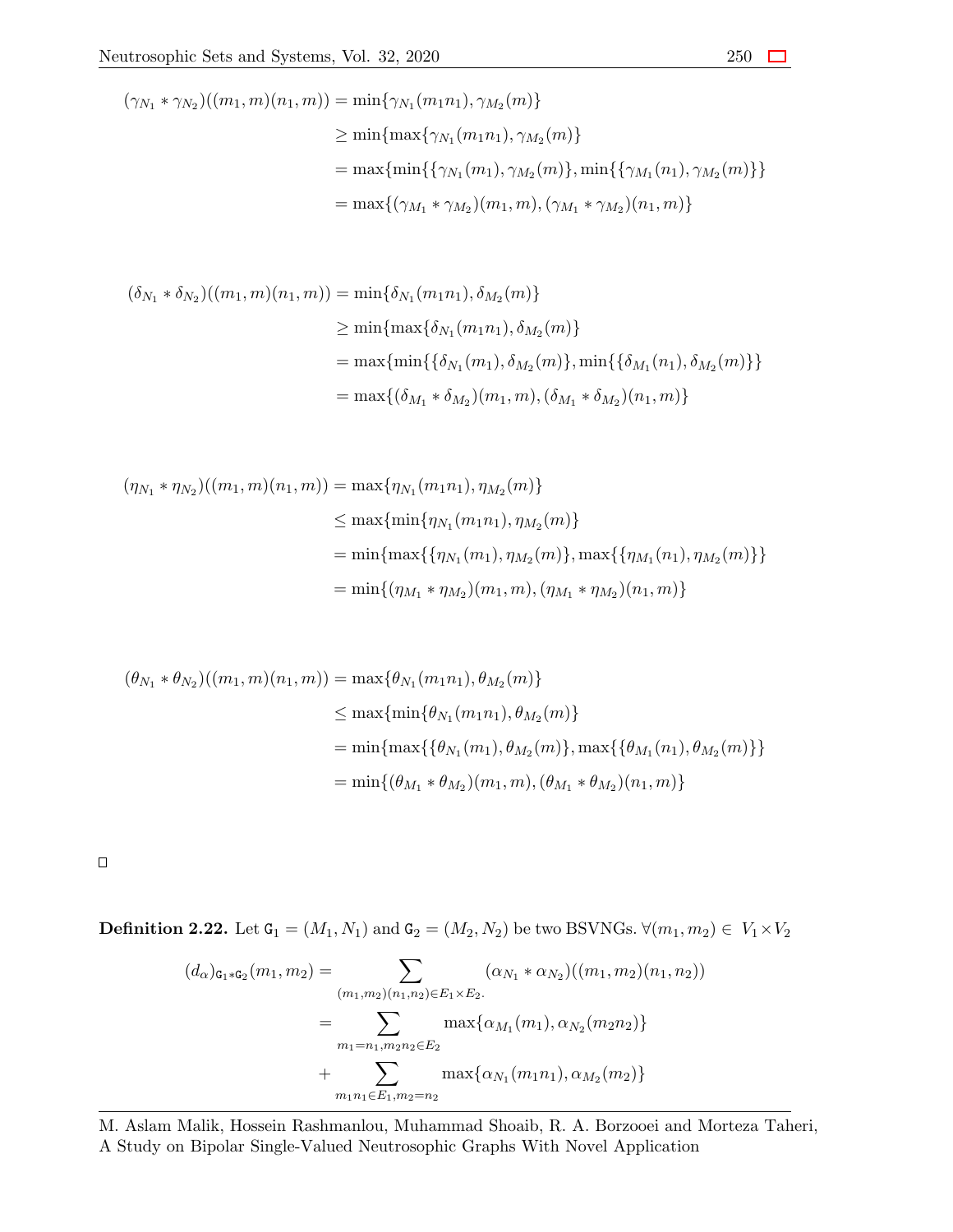$$
(d_{\beta})_{\mathfrak{G}_{1}*\mathfrak{G}_{2}}(m_{1}, m_{2}) = \sum_{(m_{1}, m_{2})(n_{1}, n_{2}) \in E_{1} \times E_{2}} (\beta_{N_{1}} * \beta_{N_{2}})((m_{1}, m_{2})(n_{1}, n_{2}))
$$
  
\n
$$
= \sum_{m_{1}=n_{1}, m_{2}n_{2} \in E_{2}} \min \{\beta_{M_{1}}(m_{1}), \beta_{N_{2}}(m_{2}n_{2})\}
$$
  
\n
$$
+ \sum_{m_{1}n_{1} \in E_{1}, m_{2}=n_{2}} \min \{\beta_{N_{1}}(m_{1}n_{1}), \beta_{M_{2}}(m_{2})\}
$$
  
\n
$$
(d_{\gamma})_{\mathfrak{G}_{1}*\mathfrak{G}_{2}}(m_{1}, m_{2}) = \sum_{(m_{1}, m_{2})(n_{1}, n_{2}) \in E_{1} \times E_{2}} (\gamma_{N_{1}} * \gamma_{N_{2}})((m_{1}, m_{2})(n_{1}, n_{2}))
$$
  
\n
$$
= \sum_{m_{1}=n_{1}, m_{2}n_{2} \in E_{2}} \min \{\gamma_{M_{1}}(m_{1}), \gamma_{N_{2}}(m_{2}n_{2})\}
$$
  
\n
$$
+ \sum_{m_{1}n_{1} \in E_{1}, m_{2}=n_{2}} \min \{\gamma_{N_{1}}(m_{1}n_{1}), \gamma_{M_{2}}(m_{2})\}
$$
  
\n
$$
(d_{\delta})_{\mathfrak{G}_{1}*\mathfrak{G}_{2}}(m_{1}, m_{2}) = \sum_{(m_{1}, m_{2})(n_{1}, n_{2}) \in E_{1} \times E_{2}} (\delta_{N_{1}} * \delta_{N_{2}})((m_{1}, m_{2})(n_{1}, n_{2}))
$$
  
\n
$$
= \sum_{m_{1}=n_{1}, m_{2}n_{2} \in E_{2}} \min \{\delta_{M_{1}}(m_{1}), \delta_{N_{2}}(m_{2}n_{2})\}
$$
  
\n
$$
+ \sum_{m_{1}n_{1} \in E_{1}, m_{2}=n_{2}} \min \{\delta_{N_{1}}(m_{1}n_{1}), \delta_{M_{2}}(m_{2})\}
$$
  
\n
$$
(d_{\eta})_{\mathfr
$$

$$
(d_{\theta})_{\mathsf{G}_1 * \mathsf{G}_2}(m_1, m_2) = \sum_{(m_1, m_2)(n_1, n_2) \in E_1 \times E_2} (\theta_{N_1} * \theta_{N_2})((m_1, m_2)(n_1, n_2))
$$
  

$$
= \sum_{m_1 = n_1, m_2 n_2 \in E_2} \max{\theta_{M_1}(m_1), \theta_{N_2}(m_2 n_2)}
$$
  

$$
+ \sum_{m_1 n_1 \in E_1, m_2 = n_2} \max{\theta_{N_1}(m_1 n_1), \theta_{M_2}(m_2)}
$$

**Theorem 2.23.** Let  $G_1 = (M_1, N_1)$  and  $G_2 = (M_2, N_2)$  are two BSVNGs. If  $\alpha_{M_1} \ge \alpha_{N_2}, \beta_{M_1} \le$  $\beta_{N_2}, \gamma_{M_1} \leq \gamma_{N_2}$  and  $\alpha_{M_2} \geq \alpha_{N_1}, \beta_{M_2} \leq \beta_{N_1}, \gamma_{M_2} \leq \gamma_{N_1}$ . Also If  $\delta_{M_1} \leq \delta_{N_2}, \eta_{M_1} \geq \eta_{N_2}, \theta_{M_1} \geq \theta_{M_1}$  $\theta_{N_2}$  and  $\delta_{M_2} \leq \delta_{N_1}, \eta_{M_2} \geq \eta_{N_1}, \theta_{M_2} \geq \theta_{N_1}$  Then for every  $\forall (m_1, m_2) \in V_1 \times V_2$  $(d_{\alpha})_{\mathsf{G}_1 * \mathsf{G}_2}(m_1, m_2) = (d)_{G_2}(m_2) \alpha_{M_1}(m_1) + (d)_{G_1}(m_1) \alpha_{M_2}(m_2)$  $(d_{\beta})_{\mathsf{G}_1 * \mathsf{G}_2} (m_1, m_2) = (d)_{\mathsf{G}_2} (m_2) \beta_{M_1} (m_1) + (d)_{G_1} (m_1) \beta_{M_2} (m_2)$  $(d_{\gamma})_{\mathsf{G}_1 * \mathsf{G}_2} (m_1, m_2) = (d)_{G_2} (m_2) \gamma_{M_1} (m_1) + (d)_{G_1} (m_1) \gamma_{M_2} (m_2)$  $(d_{\delta})_{\mathbf{G}_1 * \mathbf{G}_2}(m_1, m_2) = (d)_{G_2}(m_2) \delta_{M_1}(m_1) + (d)_{G_1}(m_1) \delta_{M_2}(m_2)$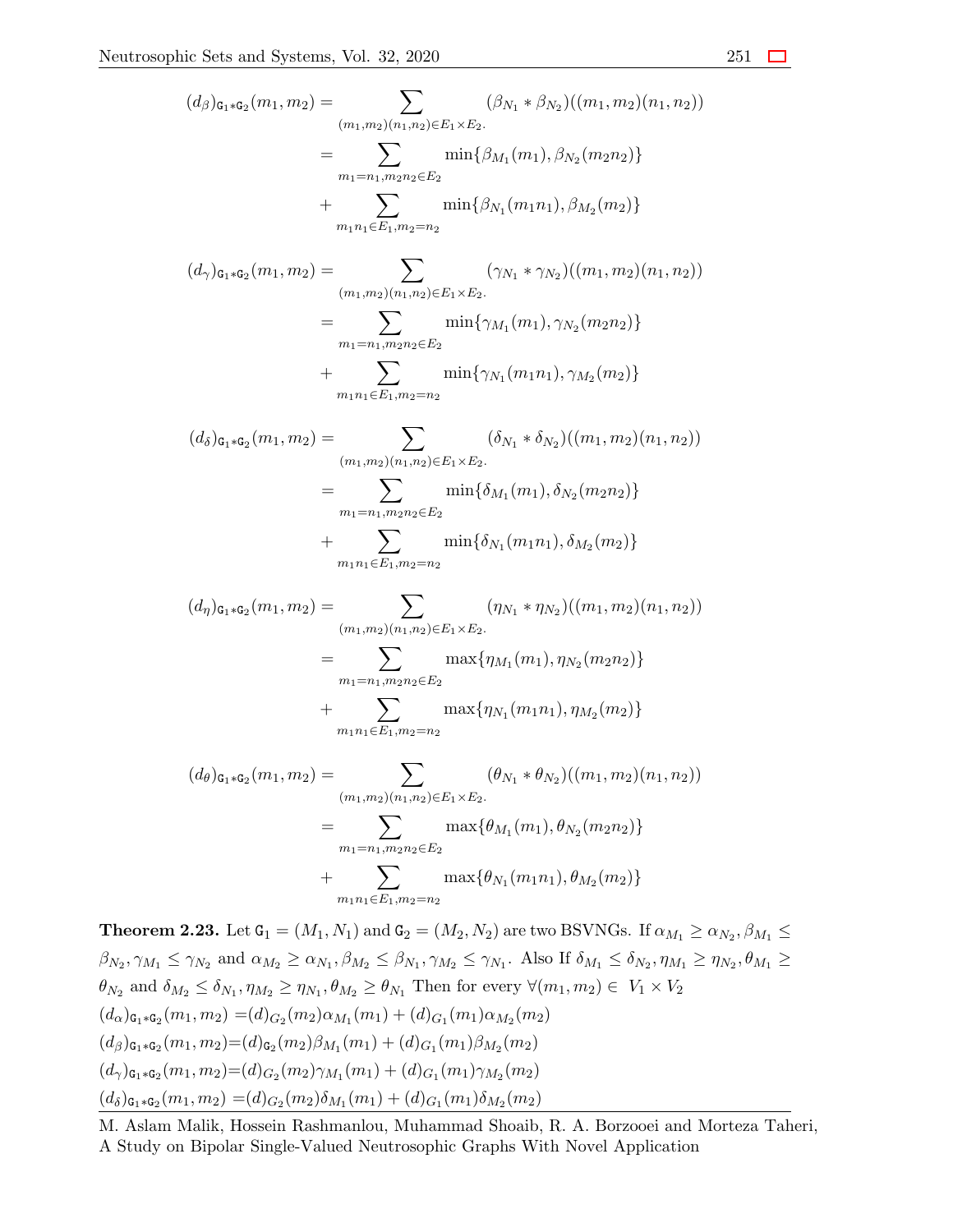$$
(d_{\eta})_{\mathbf{G}_1 * \mathbf{G}_2}(m_1, m_2) = (d)_{\mathbf{G}_2}(m_2) \eta_{M_1}(m_1) + (d)_{G_1}(m_1) \eta_{M_2}(m_2)
$$
  

$$
(d_{\theta})_{\mathbf{G}_1 * \mathbf{G}_2}(m_1, m_2) = (d)_{G_2}(m_2) \theta_{M_1}(m_1) + (d)_{G_1}(m_1) \theta_{M_2}(m_2)
$$

*Proof.*

$$
(d_{\alpha})_{\mathsf{G}_1 * \mathsf{G}_2}(m_1, m_2) = \sum_{(m_1, m_2)(n_1, n_2) \in E_1 \times E_2} (\alpha_{N_1} * \alpha_{N_2})((m_1, m_2)(n_1, n_2))
$$
  
\n
$$
= \sum_{m_1 = n_1, m_2 n_2 \in E_2} \max{\{\alpha_{M_1}(m_1), \alpha_{N_2}(m_2 n_2)\}}
$$
  
\n
$$
+ \sum_{m_1 n_1 \in E_1, m_2 = n_2} \max{\{\alpha_{N_1}(m_1 n_1), \alpha_{M_2}(m_2)\}}
$$
  
\n
$$
= \sum_{m_2 n_2 \in E_2, m_1 = n_1} \alpha_{N_2}(m_2 n_2) + \sum_{m_1 n_1 \in E_1, m_2 = n_2} \alpha_{N_1}(m_1 n_1)
$$
  
\n
$$
= (d)_{G_2}(m_2) \alpha_{M_1}(m_1) + (d)_{G_1}(m_1) \alpha_{M_2}(m_2)
$$

$$
(d_{\delta})_{\mathbf{G}_{1}*\mathbf{G}_{2}}(m_{1}, m_{2}) = \sum_{(m_{1}, m_{2})(n_{1}, n_{2}) \in E_{1} \times E_{2}.} (\delta_{N_{1}} * \delta_{N_{2}})((m_{1}, m_{2})(n_{1}, n_{2}))
$$
  
\n
$$
= \sum_{m_{1}=n_{1}, m_{2}n_{2} \in E_{2}} \min\{\delta_{M_{1}}(m_{1}), \delta_{N_{2}}(m_{2}n_{2})\}
$$
  
\n
$$
+ \sum_{m_{1}n_{1} \in E_{1}, m_{2}=n_{2}} \min\{\delta_{N_{1}}(m_{1}n_{1}), \delta_{M_{2}}(m_{2})\}
$$
  
\n
$$
= \sum_{m_{2}n_{2} \in E_{2}, m_{1}=n_{1}} \delta_{N_{2}}(m_{2}n_{2}) + \sum_{m_{1}n_{1} \in E_{1}, m_{2}=n_{2}} \delta_{N_{1}}(m_{1}n_{1})
$$
  
\n
$$
= (d)_{G_{2}}(m_{2})\delta_{M_{1}}(m_{1}) + (d)_{G_{1}}(m_{1})\delta_{M_{2}}(m_{2})
$$

In a similar way others four will proved obviously.  $_\Box$ 

**Definition 2.24.** Let  $G_1 = (M_1, N_1)$  and  $G_2 = (M_2, N_2)$  be two BSVNGs.  $∀(m_1, m_2) ∈ V_1 × V_2$ 

$$
(td_{\alpha})_{\mathbf{G}_1 * \mathbf{G}_2}(m_1, m_2) = \sum_{(m_1, m_2)(n_1, n_2) \in E_1 \times E_2} (\alpha_{N_1} * \alpha_{N_2})((m_1, m_2)(n_1, n_2)) + (\alpha_{M_1} * \alpha_{M_2}(m_1, m_2))
$$
  

$$
= \sum_{m_1 = n_1, m_2 n_2 \in E_2} \max{\{\alpha_{M_1}(m_1), \alpha_{N_2}(m_2 n_2)\}}
$$
  

$$
+ \sum_{m_1 n_1 \in E_1, m_2 = n_2} \max{\{\alpha_{N_1}(m_1 n_1), \alpha_{M_2}(m_2)\}}
$$
  

$$
+ \max{\{\alpha_{M_1}(m_1), \alpha_{M_2}(m_2)\}}
$$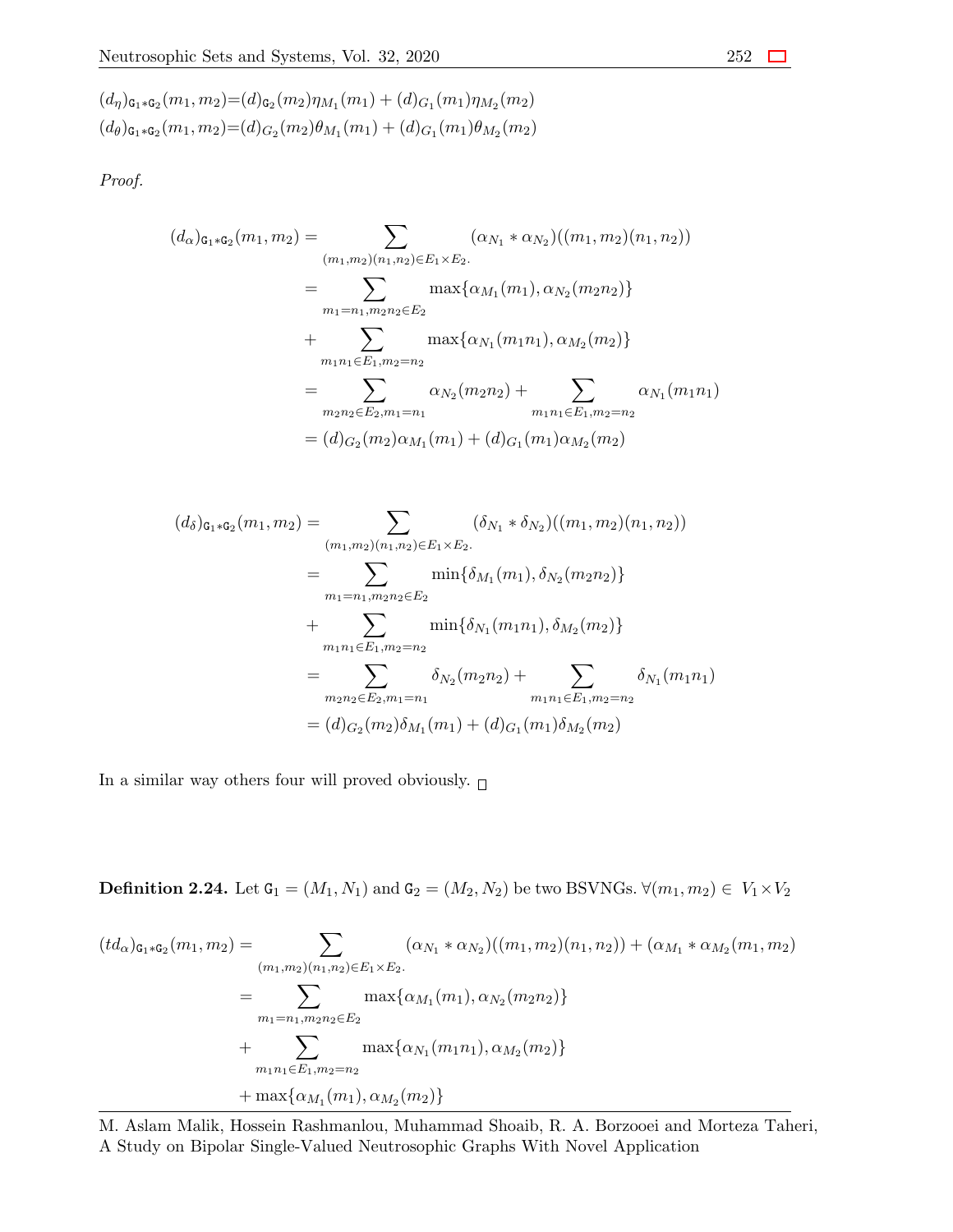$$
(td_{\beta})_{\mathbf{G}_{1}*\mathbf{G}_{2}}(m_{1},m_{2}) = \sum_{(m_{1},m_{2})(n_{1},n_{2}) \in E_{1} \times E_{2}.} (\beta_{N_{1}} * \beta_{N_{2}})((m_{1},m_{2})(n_{1},n_{2})) + (\beta_{M_{1}} * \beta_{M_{2}}(m_{1},m_{2}))
$$
  

$$
= \sum_{m_{1}=n_{1},m_{2}n_{2} \in E_{2}} \min{\{\beta_{M_{1}}(m_{1}), \beta_{N_{2}}(m_{2}n_{2})\}}
$$
  

$$
+ \sum_{m_{1}n_{1} \in E_{1},m_{2}=n_{2}} \min{\{\beta_{N_{1}}(m_{1}n_{1}), \beta_{M_{2}}(m_{2})\}}
$$
  

$$
+ \min{\{\beta_{M_{1}}(m_{1}), \beta_{M_{2}}(m_{2})\}}
$$

$$
(td_{\gamma})_{\mathbf{G}_1 * \mathbf{G}_2}(m_1, m_2) = \sum_{(m_1, m_2)(n_1, n_2) \in E_1 \times E_2} (\gamma_{N_1} * \gamma_{N_2})((m_1, m_2)(n_1, n_2)) + (\gamma_{M_1} * \gamma_{M_2}(m_1, m_2))
$$
  

$$
= \sum_{m_1 = n_1, m_2 n_2 \in E_2} \min{\gamma_{M_1}(m_1), \gamma_{N_2}(m_2 n_2)}
$$
  

$$
+ \sum_{m_1 n_1 \in E_1, m_2 = n_2} \min{\gamma_{N_1}(m_1 n_1, \gamma_{M_2}(m_2))}
$$
  

$$
+ \max{\gamma_{M_1}(m_1), \gamma_{M_2}(m_2)}
$$

$$
(td_{\delta})_{\mathbf{G}_{1}*\mathbf{G}_{2}}(m_{1},m_{2}) = \sum_{\substack{(m_{1},m_{2})(n_{1},n_{2}) \in E_{1} \times E_{2}. \\ m_{1} = n_{1}, m_{2}n_{2} \in E_{2}}} (\delta_{N_{1}} * \delta_{N_{2}})((m_{1},m_{2})(n_{1},n_{2})) + (\delta_{M_{1}} * \delta_{M_{2}}(m_{1},m_{2}))
$$
  

$$
= \sum_{\substack{m_{1} = n_{1}, m_{2}n_{2} \in E_{2}}} \min{\{\delta_{M_{1}}(m_{1}), \delta_{N_{2}}(m_{2}n_{2})\}}
$$
  

$$
+ \sum_{\substack{m_{1}n_{1} \in E_{1}, m_{2} = n_{2} \\ m_{1} \{\delta_{M_{1}}(m_{1}), \delta_{M_{2}}(m_{2})\}} \min{\{\delta_{M_{1}}(m_{1}), \delta_{M_{2}}(m_{2})\}}
$$

$$
(td_{\eta})_{\mathbf{G}_1 * \mathbf{G}_2}(m_1, m_2) = \sum_{(m_1, m_2)(n_1, n_2) \in E_1 \times E_2} (\eta_{N_1} * \eta_{N_2})((m_1, m_2)(n_1, n_2)) + (\eta_{M_1} * \eta_{M_2}(m_1, m_2))
$$
  

$$
= \sum_{m_1 = n_1, m_2 n_2 \in E_2} \max{\eta_{M_1}(m_1), \eta_{N_2}(m_2 n_2)}
$$
  

$$
+ \sum_{m_1 n_1 \in E_1, m_2 = n_2} \max{\eta_{N_1}(m_1 n_1), \eta_{M_2}(m_2)}
$$
  

$$
+ \max{\eta_{M_1}(m_1), \eta_{M_2}(m_2)}
$$

$$
(td_{\theta})_{\mathbf{G}_{1} * \mathbf{G}_{2}}(m_{1}, m_{2}) = \sum_{(m_{1}, m_{2})(n_{1}, n_{2}) \in E_{1} \times E_{2}.} (\theta_{N_{1}} * \theta_{N_{2}})((m_{1}, m_{2})(n_{1}, n_{2})) + (\theta_{M_{1}} * \theta_{M_{2}}(m_{1}, m_{2}))
$$
  

$$
= \sum_{m_{1} = n_{1}, m_{2} n_{2} \in E_{2}} \max{\theta_{M_{1}}(m_{1}), \theta_{N_{2}}(m_{2} n_{2})}
$$
  

$$
+ \sum_{m_{1} n_{1} \in E_{1}, m_{2} = n_{2}} \max{\theta_{N_{1}}(m_{1} n_{1}, \theta_{M_{2}}(m_{2}))}
$$
  

$$
+ \max{\theta_{M_{1}}(m_{1}), \theta_{M_{2}}(m_{2})}
$$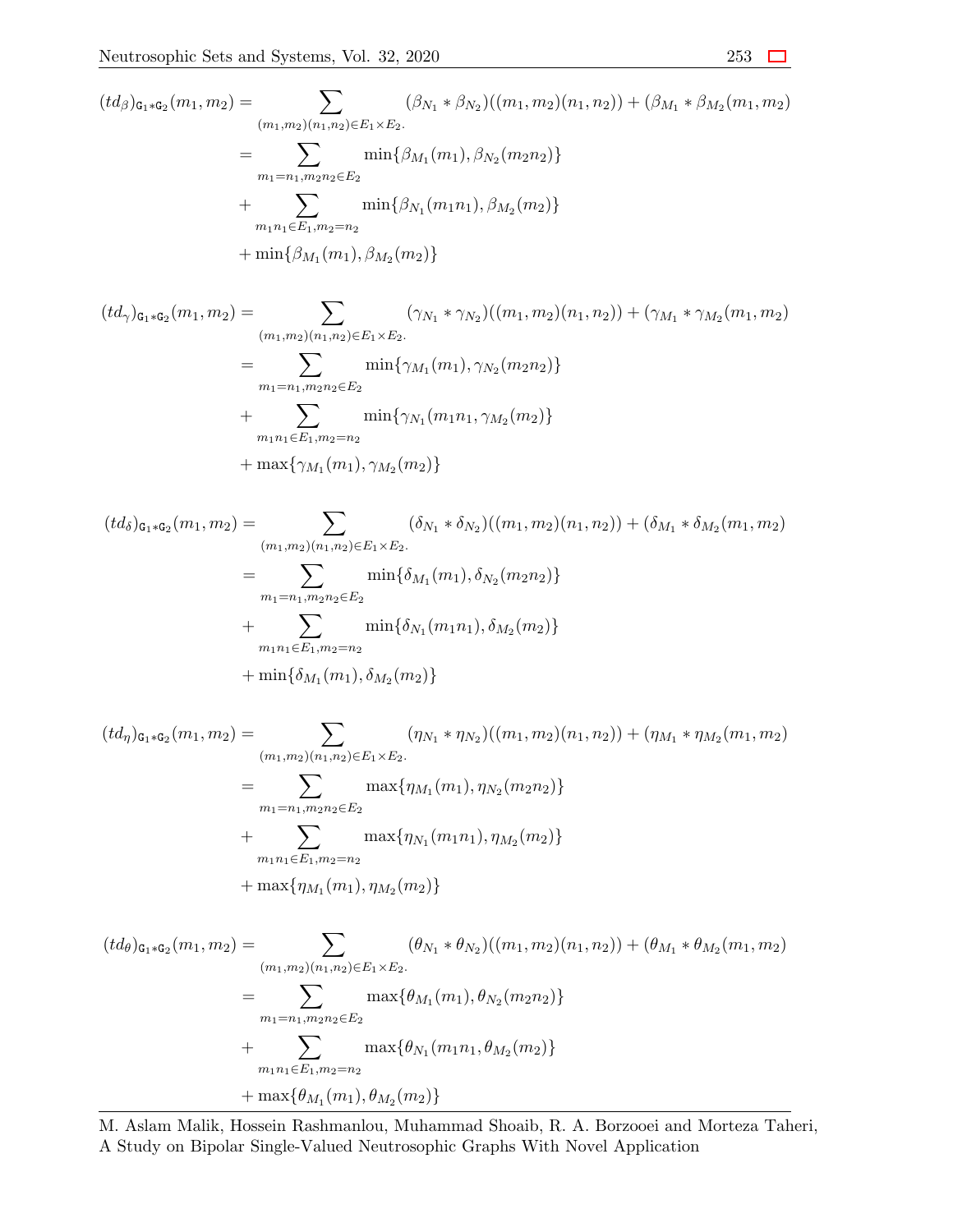**Theorem 2.25.** Let  $G_1 = (M_1, N_1)$  and  $G_2 = (M_2, N_2)$  be two BSVNGs. If  $\alpha_{M_1} \ge \alpha_{N_2}, \beta_{M_1} \le$  $\beta_{N_2}, \gamma_{M_1} \leq \gamma_{N_2}$  and  $\alpha_{M_2} \geq \alpha_{N_1}, \beta_{M_2} \leq \beta_{N_1}, \gamma_{M_2} \leq \gamma_{N_1}$ . Also If  $\delta_{M_1} \leq \delta_{N_2}, \eta_{M_1} \geq \eta_{N_2}, \theta_{M_1} \geq \theta_{N_1}$  $\theta_{N_2}$  and  $\delta_{M_2} \leq \delta_{N_1}, \eta_{M_2} \geq \eta_{N_1}, \theta_{M_2} \geq \theta_{N_1}$  Then for every  $\forall (m_1, m_2) \in V_1 \times V_2$  $(d_{\alpha})_{\mathbf{G}_1 * \mathbf{G}_2} (m_1, m_2) = (d)_{G_2} (m_2) \alpha_{M_1} (m_1) + (d)_{G_1} (m_1) \alpha_{M_2} (m_2)$  $(d_{\beta})_{\mathsf{G}_1 * \mathsf{G}_2} (m_1, m_2) = (d)_{\mathsf{G}_2} (m_2) \beta_{M_1} (m_1) + (d)_{G_1} (m_1) \beta_{M_2} (m_2)$  $(d_{\gamma})_{\mathsf{G}_1 * \mathsf{G}_2} (m_1, m_2) = (d)_{G_2} (m_2) \gamma_{M_1} (m_1) + (d)_{G_1} (m_1) \gamma_{M_2} (m_2)$  $(d_{\delta})_{\mathbf{G}_1 * \mathbf{G}_2} (m_1, m_2) = (d)_{G_2} (m_2) \delta_{M_1} (m_1) + (d)_{G_1} (m_1) \delta_{M_2} (m_2)$  $(d_n)_{\mathsf{G}_1 * \mathsf{G}_2} (m_1, m_2) = (d)_{\mathsf{G}_2} (m_2) \eta_{M_1} (m_1) + (d)_{G_1} (m_1) \eta_{M_2} (m_2)$  $(d_{\theta})_{\mathbf{G}_1 * \mathbf{G}_2} (m_1, m_2) = (d)_{G_2} (m_2) \theta_{M_1} (m_1) + (d)_{G_1} (m_1) \theta_{M_2} (m_2)$ 

*Proof.*

$$
(td_{\alpha})_{\mathbf{G}_{1}*\mathbf{G}_{2}}(m_{1},m_{2}) = \sum_{(m_{1},m_{2})(n_{1},n_{2})\in E_{1}\times E_{2}.} (\alpha_{N_{1}}*\alpha_{N_{2}})((m_{1},m_{2})(n_{1},n_{2})) + (\alpha_{M_{1}}*\alpha_{M_{2}})(m_{1},m_{2})
$$
  
\n
$$
= \sum_{m_{1}=n_{1},m_{2}n_{2}\in E_{2}} \max{\{\alpha_{M_{1}}(m_{1}),\alpha_{N_{2}}(m_{2}n_{2})\}}
$$
  
\n
$$
+ \sum_{m_{1}n_{1}\in E_{1},m_{2}=n_{2}} \max{\{\alpha_{N_{1}}(m_{1}n_{1}),\alpha_{M_{2}}(m_{2})\}}
$$
  
\n
$$
+ \max{\{\alpha_{M_{1}}(m_{1}),\alpha_{M_{2}}(m_{2})\}}
$$
  
\n
$$
= \sum_{m_{2}n_{2}\in E_{2},m_{1}=n_{1}} \alpha_{N_{2}}(m_{2}n_{2}) + \sum_{m_{1}n_{1}\in E_{1},m_{2}=n_{2}} \alpha_{N_{1}}(m_{1}n_{1})
$$
  
\n
$$
+ \max{\{\alpha_{M_{1}}(m_{1}),\alpha_{M_{2}}(m_{2})\}}
$$
  
\n
$$
= (d)_{G_{2}}(m_{2})\alpha_{M_{1}}(m_{1}) + (d)_{G_{1}}(m_{1})\alpha_{M_{2}}(m_{2}) + \max{\{\alpha_{M_{1}}(m_{1}),\alpha_{M_{2}}(m_{2})\}}
$$

$$
(td_{\delta})_{\mathbf{G}_{1}*\mathbf{G}_{2}}(m_{1},m_{2}) = \sum_{(m_{1},m_{2})(n_{1},n_{2})\in E_{1}\times E_{2}.} (\delta_{N_{1}}*\delta_{N_{2}})((m_{1},m_{2})(n_{1},n_{2})) + (\delta_{M_{1}}*\delta_{M_{2}})(m_{1},m_{2})
$$
  
\n
$$
= \sum_{m_{1}=n_{1},m_{2}n_{2}\in E_{2}} \min\{\delta_{M_{1}}(m_{1}),\delta_{N_{2}}(m_{2}n_{2})\}
$$
  
\n
$$
+ \sum_{m_{1}n_{1}\in E_{1},m_{2}=n_{2}} \min\{\delta_{N_{1}}(m_{1}n_{1}),\delta_{M_{2}}(m_{2})\}
$$
  
\n
$$
+ \min\{\delta_{M_{1}}(m_{1}),\delta_{M_{2}}(m_{2})\}
$$
  
\n
$$
= \sum_{m_{2}n_{2}\in E_{2},m_{1}=n_{1}} \delta_{N_{2}}(m_{2}n_{2}) + \sum_{m_{1}n_{1}\in E_{1},m_{2}=n_{2}} \delta_{N_{1}}(m_{1}n_{1})
$$
  
\n
$$
+ \min\{\delta_{M_{1}}(m_{1}),\delta_{M_{2}}(m_{2})\}
$$
  
\n
$$
= (d)_{G_{2}}(m_{2})\delta_{M_{1}}(m_{1}) + (d)_{G_{1}}(m_{1})\delta_{M_{2}}(m_{2}) + \min\{\delta_{M_{1}}(m_{1}),\delta_{M_{2}}(m_{2})\}
$$

In a similar way others four will proved obviously.  $\Box$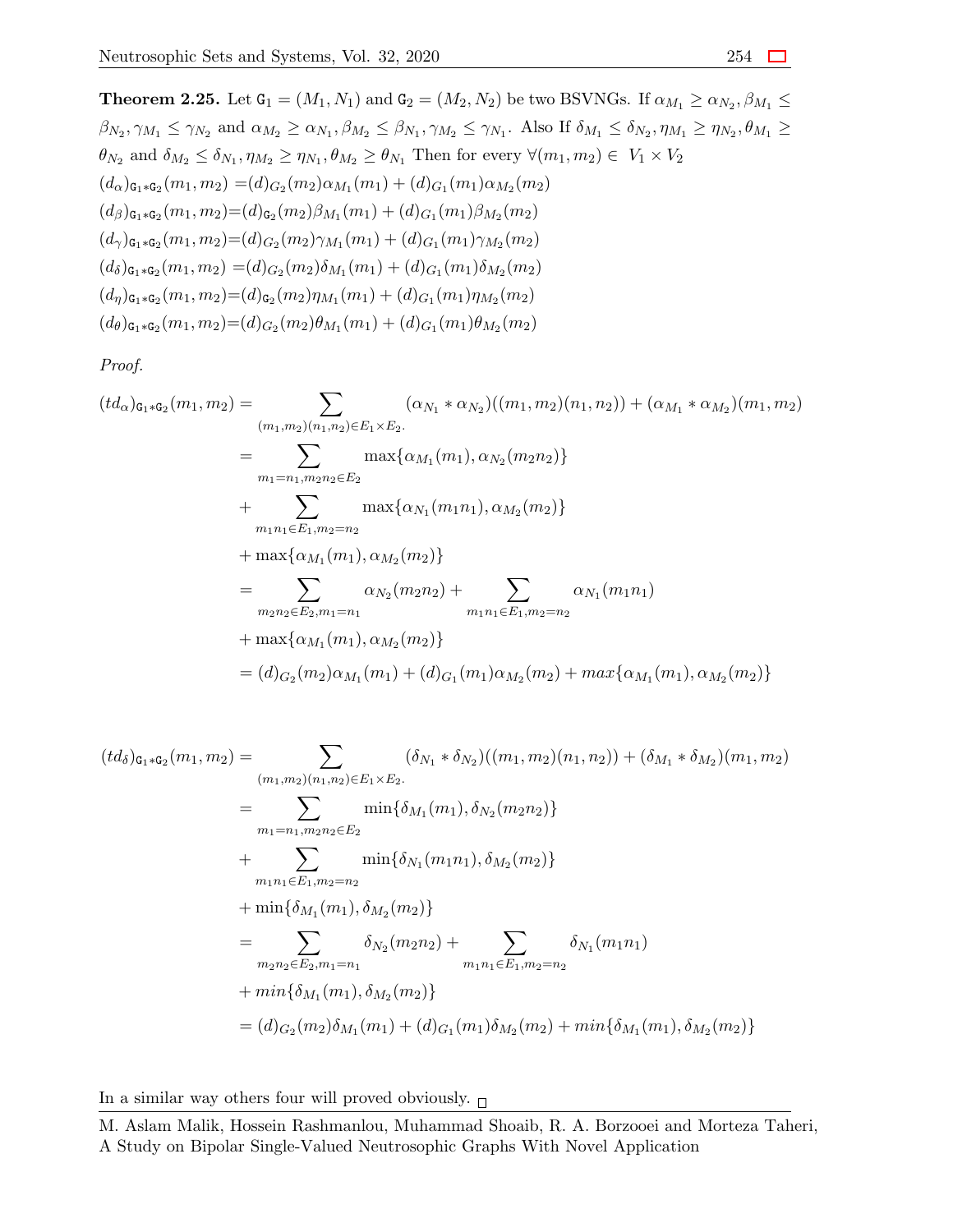**Example 2.26.** In Example [2.20](#page-26-0) we have to find the degree and total degree of vertices of G<sup>1</sup> *∗* G<sup>2</sup> by using Figure 8, Figure 9, and Figure 10. Select the vertex (e,a).

$$
(d_{\alpha})_{\mathbf{G}_1 * \mathbf{G}_2}(a, c) = (d)_{G_2}(c)\alpha_{M_1}(a) + (d)_{G_1}(a)\alpha_{M_2}(c)
$$

$$
= 2(0.4) + 1(0.5) = 0.8 + 0.5 = 1.3
$$

$$
(td_{\delta})_{\mathbf{G}_1 * \mathbf{G}_2}(a, c) = (d)_{G_2}(c)\delta_{M_1}(a) + (d)_{G_1}(a)\delta_{M_2}(c)
$$

$$
= 2(-0.5) + 1(-0.4) = -1.0 - 0.4 = -1.4
$$

,  $(d_{\beta})_{\mathbf{G}_1 * \mathbf{G}_2}(a, c) = 1.0$ ,  $(d_{\gamma})_{\mathbf{G}_1 * \mathbf{G}_2}(e, a) = 1.1$ ,  $(td_{\eta})_{\mathbf{G}_1 * \mathbf{G}_2}(a, c) = -1.3$ ,  $(td_{\theta})_{\mathbf{G}_1 * \mathbf{G}_2}(a, c) = -1.2$ . By applying the same method we can find the degree of all vertices.now we are find the total degree of vertices in maximal product. For this select the same vertex (e,a).

$$
(td_{\alpha})_{\mathbf{G}_1 * \mathbf{G}_2}(a, c) = (d)_{G_2}(c)\alpha_{M_1}(a) + (d)_{G_1}(a)\alpha_{M_2}(c) + \max\{\alpha_{M_1}(a), \alpha_{M_2}(c)\}\
$$

$$
= 2(0.4) + 1(0.5) + \max(0.4, 0.5) = 0.8 + 0.5 + 0.5 = 1.8
$$

$$
(td_{\theta})_{\mathbf{G}_1 * \mathbf{G}_2}(a, c) = (d)_{G_2}(c)\theta_{M_1}(a) + (d)_{G_1}(a)\theta_{M_2}(c) + \min\{\theta_{M_1}(a), \theta_{M_2}(c)\}\
$$

$$
= 2(-0.3) + 1(-0.6) + \min(-0.3, -0.6) = -0.6 - 0.6 - 0.6 = -1.8
$$

 $(t d_{\beta})_{\mathbf{G}_1 * \mathbf{G}_2}(a, c) = 1.3$ ,  $(t d_{\gamma})_{\mathbf{G}_1 * \mathbf{G}_2}(a, c) = 1.4$ ,  $(t d_{\delta})_{\mathbf{G}_1 * \mathbf{G}_2}(a, c) = -1.8$ ,  $(t d_{\eta})_{\mathbf{G}_1 * \mathbf{G}_2}(a, c) = -1.8$ . By applying same method or technique we can find all other vertices total degree.

**Definition 2.27.** Let  $G_1 = (M_1, N_1)$  and  $G_2 = (M_2, N_2)$  are two bipolar single valued neutrosophic fuzzy graphs defined on  $G_1 = (V_1, E_1)$  and  $G_2 = (V_2, E_2)$  respectively. The rejection of  $G_1$  and  $G_2$  is represented by  $G_1|G_2 = (M_1|M_2, N_1|N_2)$ . Rejection of  $G_1$ *and*  $G_2$  is defined as the following conditions:

$$
\left( i\right)
$$

$$
(\alpha_{M_1}|\alpha_{M_2})((m_1, m_2)) = \min{\{\alpha_{M_1}(m_1), \alpha_{M_2}(m_2)\}}, (\beta_{M_1}|\beta_{M_2})((m_1, m_2)) = \max{\{\beta_{M_1}(m_1), \beta_{M_2}(m_2)\}}
$$
  

$$
(\gamma_{M_1}|\gamma_{M_2})((m_1, m_2)) = \max{\{\gamma_{M_1}(m_1), \gamma_{M_2}(m_2)\}}, (\delta_{M_1}|\delta_{M_2})((m_1, m_2)) = \max{\{\delta_{M_1}(m_1), \delta_{M_2}(m_2)\}}
$$
  

$$
(\eta_{M_1}|\eta_{M_2})((m_1, m_2)) = \min{\{\eta_{M_1}(m_1), \eta_{M_2}(m_2)\}}, (\theta_{M_1}|\theta_{M_2})((m_1, m_2)) = \min{\{\theta_{M_1}(m_1), \theta_{M_2}(m_2)\}}
$$
  

$$
\forall (m_1, m_2) \in (V_1 \times V_2).
$$
  
(ii)

$$
(\alpha_{N_1}|\alpha_{N_2})((m, m_2)(m, n_2)) = \min{\{\alpha_{M_1}(m), \alpha_{M_2}(m_2), \alpha_{M_2}(n_2)\}}, (\beta_{N_1}|\beta_{N_2})((m, m_2)(m, n_2))
$$
  
= max{ $\beta_{M_1}(m), \beta_{M_2}(m_2), \beta_{M_2}(n_2)\}$ 

M. Aslam Malik, Hossein Rashmanlou, Muhammad Shoaib, R. A. Borzooei and Morteza Taheri, A Study on Bipolar Single-Valued Neutrosophic Graphs With Novel Application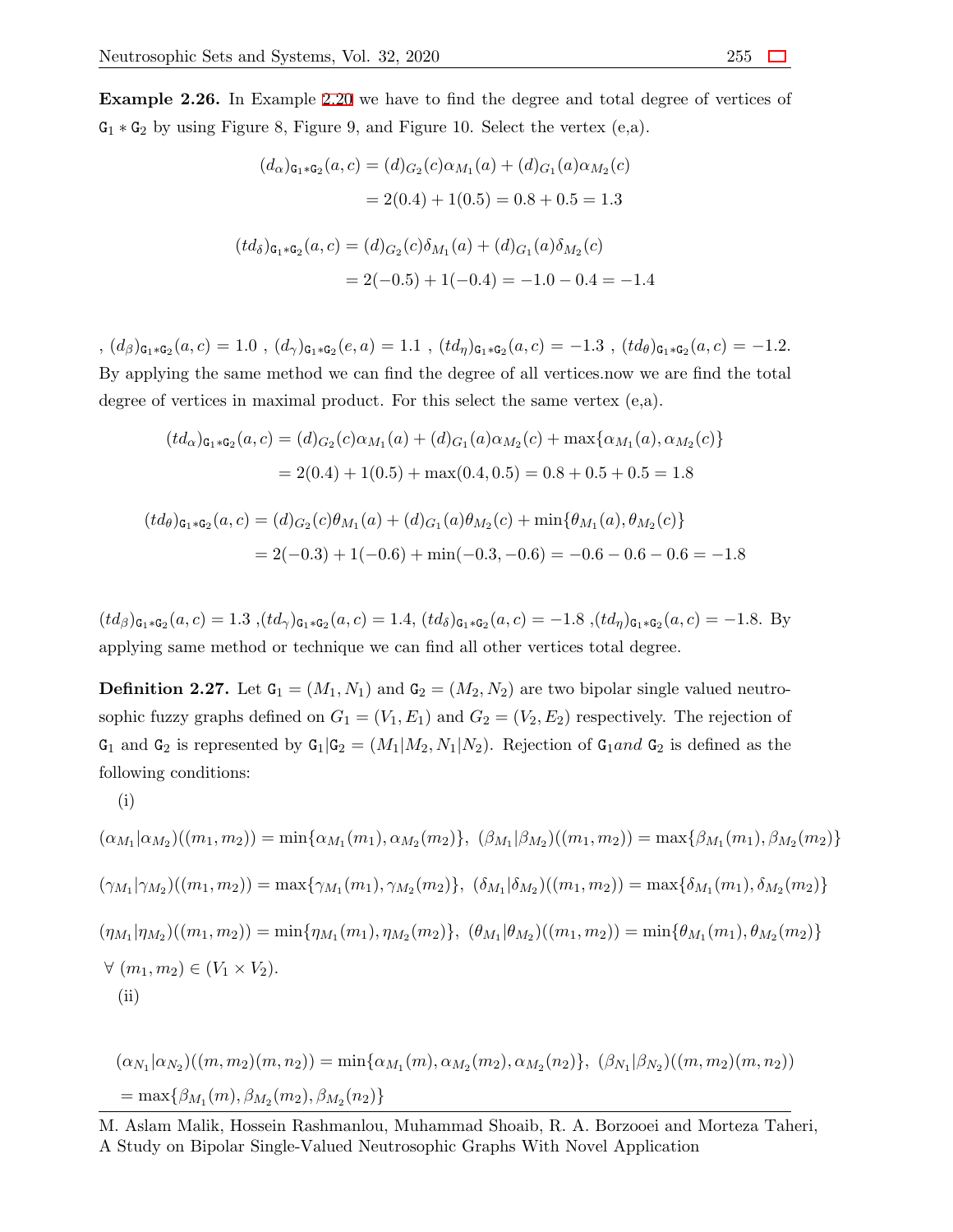$$
(\gamma_{N_1}|\gamma_{N_2})((m, m_2)(m, n_2)) = \max{\gamma_{M_1}(m), \gamma_{M_2}(m_2), \gamma_{M_2}(n_2)}, \delta_{N_1}|\delta_{N_2})((m, m_2)(m, n_2))
$$
  
\n
$$
= \max{\delta_{M_1}(m), \delta_{M_2}(m_2), \delta_{M_2}(n_2)}
$$
  
\n
$$
(\eta_{N_1}|\eta_{N_2})((m, m_2)(m, n_2)) = \min{\eta_{M_1}(m), \eta_{M_2}(m_2), \eta_{M_2}(n_2)}, \delta_{N_2}(\eta_{N_2})((m, m_2)(m, n_2))
$$
  
\n
$$
= \min{\theta_{M_1}(m), \theta_{M_2}(m_2), \theta_{M_2}(n_2)}
$$
  
\n
$$
\forall m \in V_2 \text{ and } m_2n_2 \notin E_2.
$$
  
\n(iii)  
\n
$$
(\alpha_{N_1}|\alpha_{N_2})((m, m_2)(m, n_2)) = \min{\alpha_{M_1}(m), \alpha_{M_2}(m_2), \alpha_{M_2}(n_2)}, \delta_{N_1}|\beta_{N_2})((m, m_2)(m, n_2))
$$
  
\n
$$
= \max{\beta_{M_1}(m), \beta_{M_2}(m_2), \beta_{M_2}(n_2)}
$$
  
\n
$$
(\gamma_{N_1}|\gamma_{N_2})((m, m_2)(m, n_2)) = \max{\gamma_{M_1}(m), \gamma_{M_2}(m_2), \gamma_{M_2}(n_2)}, \delta_{N_1}|\delta_{N_2})((m, m_2)(m, n_2))
$$
  
\n
$$
= \max{\delta_{M_1}(m), \delta_{M_2}(m_2), \delta_{M_2}(n_2)}
$$
  
\n
$$
(\eta_{N_1}|\eta_{N_2})((m, m_2)(m, n_2)) = \min{\eta_{M_1}(m), \eta_{M_2}(m_2), \eta_{M_2}(n_2)}, \delta_{N_1}|\delta_{N_2})((m, m_2)(m, n_2))
$$
  
\n
$$
= \min{\theta_{M_1}(m), \theta_{M_2}(m_2), \theta_{M_2}(n_2)}
$$
  
\

*∀*  $m_1 n_1 \notin E_1$  and  $m_2 n_2 \notin E_2$ .

<span id="page-35-0"></span>**Example 2.28.** Let  $G_1 = (M_1, N_1)$  and  $G_2 = (M_2, N_2)$  be two BSVNGs on  $V_1$  =  ${a, b, c, d}$  *and*  $V_2 = {e, f}$ , respectively which shown in Figure 11 and Figure 12. Also rejection shown in Figure 13.

**Proposition 2.29.** Let  $G_1 = (M_1, N_1)$  and  $G_2 = (M_2, N_2)$  be two BSVNGs of graph  $G_1$  $(V_1, E_1)$  and  $G_2 = (V_2, E_2)$ , respectively. Then the rejection  $G_1 | G_2$  of  $G_1 = (V_1, E_1)$  and  $G_2 = (V_2, E_2)$  is a BSVNG.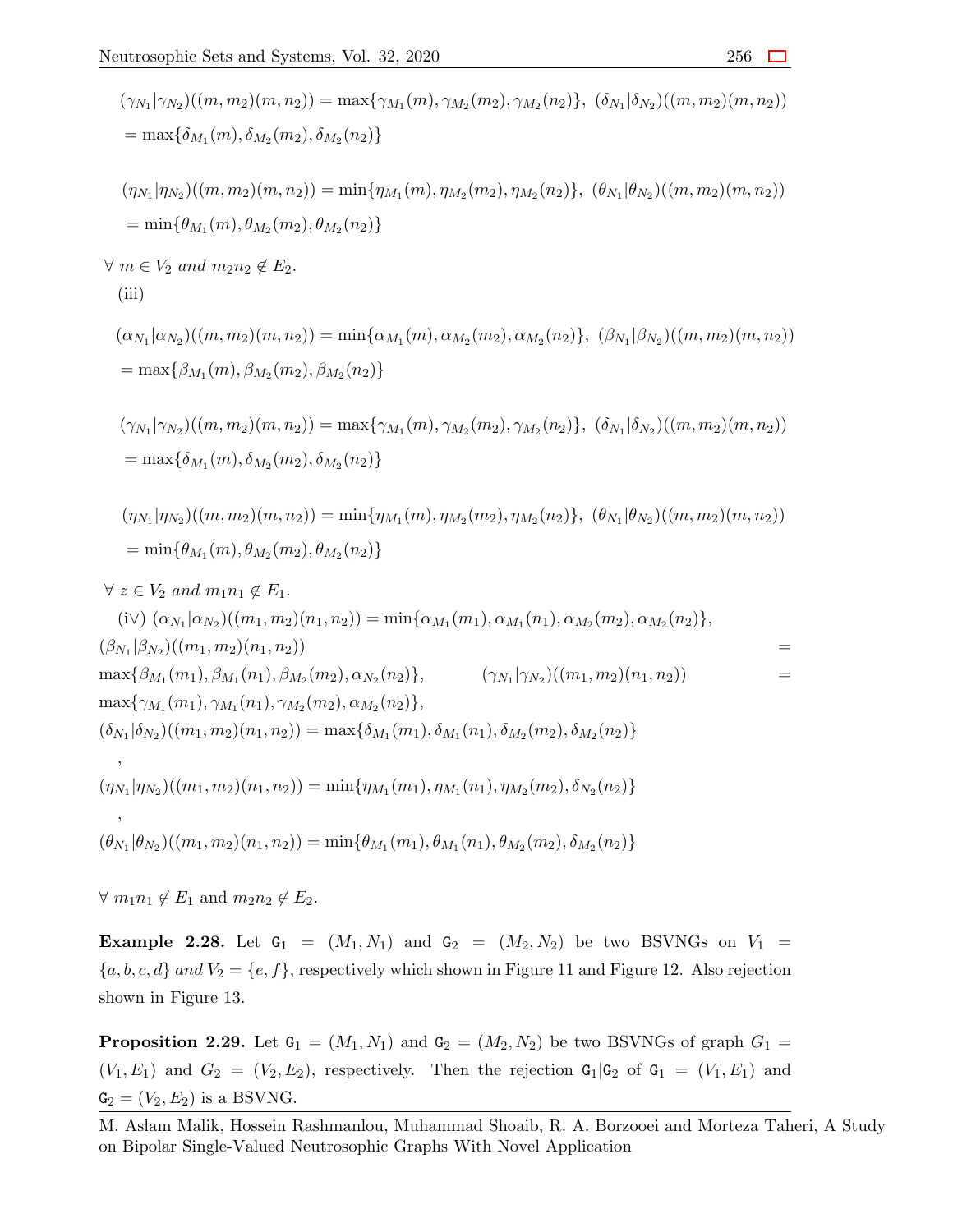$e(0.4, 0.3, 0.2, -0.3, -0.2, -0.3)$ 



FIGURE 11.  $G_1$ 

 $(0.3, 0.4, 0.5, -0.1, -0.2, -0.5)$ 



Figure 13. G<sup>1</sup> *|* G<sup>2</sup>

*Proof.* Suppose that  $G_1 = (M_1, N_1)$  and  $G_2 = (M_2, N_2)$  be two BSVNGs of graph  $G_1 = (V_1, E_1)$ and  $G_2 = (V_2, E_2)$  respectively. Then for  $(m_1, m_2)(n_1, n_2) \in E_1 \times E_2$ .

 $f(0.3, 0.2, 0.4, -0.2, -0.3, -0.4)$ 

M. Aslam Malik, Hossein Rashmanlou, Muhammad Shoaib, R. A. Borzooei and Morteza Taheri, A Study on Bipolar Single-Valued Neutrosophic Graphs With Novel Application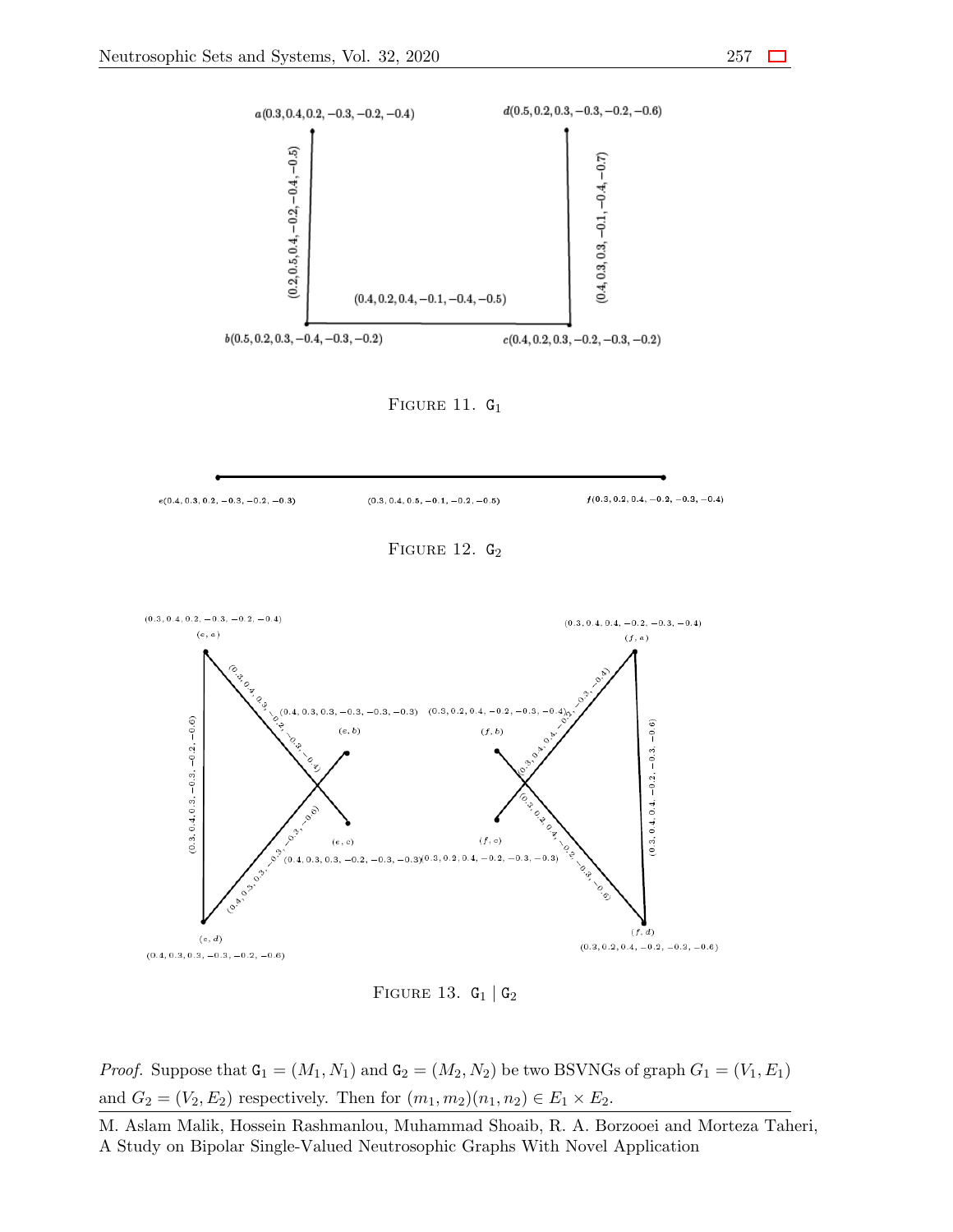(i) If 
$$
m_1 = n_1, m_2n_2 \notin E_2
$$
  
\n
$$
(\beta_{N_1}|\beta_{N_2})((m_1, m_2)(n_1, n_2)) = \max{\beta_{M_1}(m_1), \beta_{M_2}(m_2), \beta_{M_2}(n_2)}
$$
\n
$$
= \max{\{\max{\beta_{M_1}(m_1), \beta_{M_2}(m_2)\}}, \max{\beta_{M_1}(n_1), \beta_{M_2}(n_2)\}}
$$
\n
$$
= \max{\{(\beta_{M_1}|\beta_{M_2})(m_1, m_2), (\beta_{M_1}|\beta_{M_2})(n_1, n_2)\}
$$
\n
$$
(\eta_{N_1}|\eta_{N_2})((m_1, m_2)(n_1, n_2)) = \min{\{\eta_{M_1}(m_1), \eta_{M_2}(m_2), \eta_{M_2}(n_2)\}}
$$
\n
$$
= \min{\{\min{\{\eta_{M_1}(m_1), \eta_{M_2}(m_2)\}}, \min{\{\eta_{M_1}(n_1), \eta_{M_2}(n_2)\}}\}}
$$
\n
$$
= \min{\{(\eta_{M_1}|\eta_{M_2})(m_1, m_2), (\eta_{M_1}|\eta_{M_2})(n_1, n_2)\}}
$$

In a similar way others four will proved obviously.

(ii) If  $m_2 = n_2, m_1 n_1 \notin E_1$ 

$$
(\alpha_{N_1}|\alpha_{N_2})((m_1, m_2)(n_1, n_2)) = \min{\{\alpha_{M_1}(m_1), \alpha_{M_1}(n_1), \alpha_{M_2}(m_2)\}}
$$
  
=  $\min{\{\min{\{\alpha_{M_1}(m_1), \alpha_{M_2}(m_2)\}}, \min{\{\alpha_{M_1}(n_1), \alpha_{M_2}(n_2)\}}\}}$   
=  $\min{\{\alpha_{M_1}|\alpha_{M_2})(m_1, m_2), (\alpha_{M_1}|\alpha_{M_2})(n_1, n_2)\}}$ 

$$
(\delta_{N_1}|\delta_{N_2})((m_1, m_2)(n_1, n_2)) = \max{\{\delta_{M_1}(m_1), \delta_{M_1}(n_1), \delta_{M_2}(m_2)\}}
$$
  
=  $\max{\{\max{\{\delta_{M_1}(m_1), \delta_{M_2}(m_2)\}}, \max{\{\delta_{M_1}(n_1), \delta_{M_2}(n_2)\}}\}}$   
=  $\max{\{\delta_{M_1}|\delta_{M_2})(m_1, m_2), (\delta_{M_1}|\delta_{M_2})(n_1, n_2)\}}$ 

In a similar way others four will proved obviously.  $(iii)$  If  $m_1n_1 \notin E_1$  *and*  $m_2n_2 \notin E_2$ 

$$
(\gamma_{N_1}|\gamma_{N_2})((m_1, m_2)(n_1, n_2)) = \max{\gamma_{M_1}(m_1), \gamma_{M_1}(n_1), \gamma_{M_2}(m_2), \gamma_{M_2}(n_2)}
$$
  

$$
= \max{\{\max{\gamma_{M_1}(m_1), \gamma_{M_2}(m_2)\}}, \max{\gamma_{M_1}(n_1), \gamma_{M_2}(n_2)\}}
$$
  

$$
= \max{\{(\gamma_{M_1}|\gamma_{M_2})(m_1, m_2), (\gamma_{M_1}|\gamma_{M_2})(n_1, n_2)\}}.
$$

$$
\begin{aligned} (\theta_{N_1}|\theta_{N_2})((m_1,m_2)(n_1,n_2)) &= \min\{\theta_{M_1}(m_1),\theta_{M_1}(n_1),\theta_{M_2}(m_2),\theta_{M_2}(n_2)\} \\ &= \min\{\min\{\theta_{M_1}(m_1),\theta_{M_2}(m_2)\},\min\{\theta_{M_1}(n_1),\theta_{M_2}(n_2)\}\} \\ &= \min\{(\theta_{M_1}|\theta_{M_2})(m_1,m_2),(\theta_{M_1}|\theta_{M_2})(n_1,n_2)\}. \end{aligned}
$$

In a similar way others four will proved obviously.

Hence all properties are satisfied truly, so in all cases  $N_1|N_2$  is a BSVNG on  $M_1|M_2$ . Therefore we can say  $G_1|G_2 = (M_1|M_2, N_1|N_2)$  is a BSVNG.  $\Box$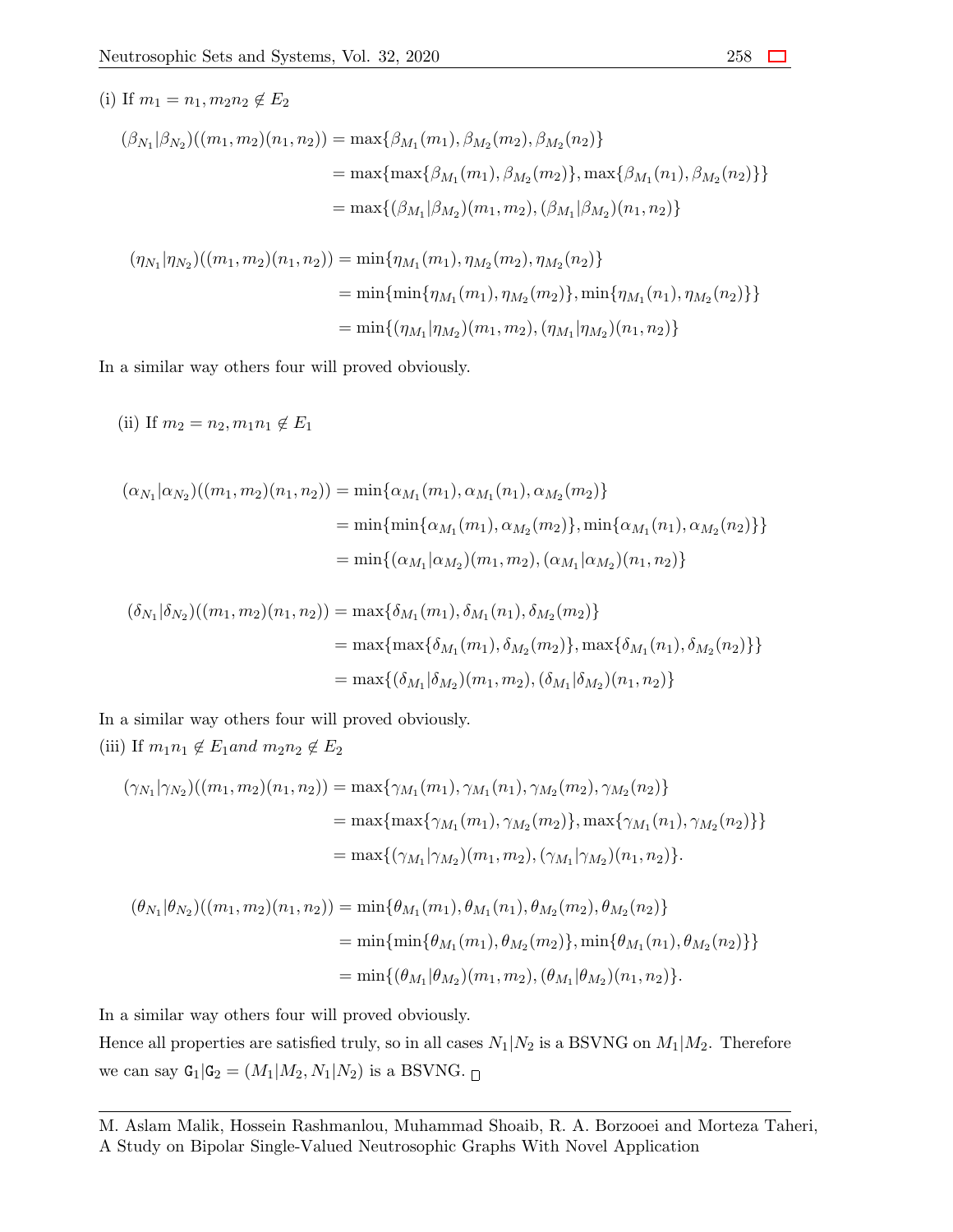**Definition 2.30.** Let  $G_1 = (M_1, N_1)$  and  $G_2 = (M_2, Y_2)$  be two BSVNGs.  $∀(m_1, m_2) ∈ V_1 × V_2$ 

$$
(d_{\alpha})_{\mathbf{G}_{1}|\mathbf{G}_{2}}(m_{1}, m_{2}) = \sum_{(m_{1}, m_{2})(n_{1}, n_{2}) \in E_{1} \times E_{2}.} (\alpha_{N_{1}}|\alpha_{N_{2}})(m_{1}, m_{2})(n_{1}, n_{2}))
$$
  
\n
$$
= \sum_{m_{1}=n_{1}, m_{2}n_{2} \notin E_{2}} \min\{\alpha_{M_{1}}(m_{1}), \alpha_{M_{2}}(m_{2}), \alpha_{M_{2}}(n_{2})\}
$$
  
\n
$$
+ \sum_{m_{2}=n_{2}, m_{1}n_{1} \notin E_{1}} \min\{\alpha_{M_{1}}(m_{1}), \alpha_{M_{1}}(n_{1}), \alpha_{M_{2}}(m_{2})\}
$$
  
\n
$$
+ \sum_{m_{1}n_{1} \notin E_{1} \text{ and } m_{2}n_{2} \notin E_{2}} \min\{\alpha_{M_{1}}(m_{1}), \alpha_{M_{1}}(n_{1}), \alpha_{M_{2}}(m_{2}), \alpha_{M_{2}}(n_{2})\}
$$

$$
(d_{\beta})_{\mathbf{G}_{1}|\mathbf{G}_{2}}(m_{1},m_{2}) = \sum_{(m_{1},m_{2})(n_{1},n_{2}) \in E_{1} \times E_{2}.} (\beta_{N_{1}}|\beta_{N_{2}})((m_{1},m_{2})(n_{1},n_{2}))
$$
  
\n
$$
= \sum_{m_{1}=n_{1},m_{2}n_{2} \notin E_{2}} \max\{\beta_{M_{1}}(m_{1}),\beta_{M_{2}}(m_{2}),\beta_{M_{2}}(n_{2})\}
$$
  
\n
$$
+ \sum_{m_{2}=n_{2},m_{1}n_{1} \notin E_{1}} \max\{\beta_{M_{1}}(m_{1}),\beta_{M_{1}}(n_{1}),\beta_{M_{2}}(m_{2})\}
$$
  
\n
$$
+ \sum_{m_{1}n_{1} \notin E_{1} \text{and } m_{2}n_{2} \notin E_{2}} \max\{\beta_{M_{1}}(m_{1}),\beta_{M_{1}}(n_{1}),\beta_{M_{2}}(m_{2}),\beta_{M_{2}}(n_{2})\}
$$

$$
(d_{\gamma})_{\mathsf{G}_{1}|\mathsf{G}_{2}}(m_{1},m_{2}) = \sum_{(m_{1},m_{2})(n_{1},n_{2}) \in E_{1} \times E_{2}.} (\gamma_{N_{1}}|\gamma_{N_{2}})((m_{1},m_{2})(n_{1},n_{2}))
$$
  

$$
= \sum_{m_{1}=n_{1},m_{2}n_{2} \notin E_{2}} \max{\gamma_{M_{1}}(m_{1}),\gamma_{M_{2}}(m_{2}),\gamma_{M_{2}}(n_{2})}
$$
  

$$
+ \sum_{m_{2}=n_{2},m_{1}n_{1} \notin E_{1}} \max{\gamma_{M_{1}}(m_{1}),\gamma_{M_{1}}(n_{1}),\gamma_{M_{2}}(m_{2})}
$$
  

$$
+ \sum_{m_{1}n_{1} \notin E_{1} \text{ and } m_{2}n_{2} \notin E_{2}} \max{\gamma_{M_{1}}(m_{1}),\gamma_{M_{1}}(n_{1}),\gamma_{M_{2}}(m_{2}),\gamma_{M_{2}}(n_{2})}
$$

$$
(d_{\delta})_{\mathsf{G}_{1}|\mathsf{G}_{2}}(m_{1}, m_{2}) = \sum_{(m_{1}, m_{2})(n_{1}, n_{2}) \in E_{1} \times E_{2}.} (\delta_{N_{1}}|\delta_{N_{2}})((m_{1}, m_{2})(n_{1}, n_{2}))
$$
  
\n
$$
= \sum_{m_{1}=n_{1}, m_{2}n_{2} \notin E_{2}} \max\{\delta_{M_{1}}(m_{1}), \delta_{M_{2}}(m_{2}), \delta_{M_{2}}(n_{2})\}
$$
  
\n
$$
+ \sum_{m_{2}=n_{2}, m_{1}n_{1} \notin E_{1}} \max\{\delta_{M_{1}}(m_{1}), \delta_{M_{1}}(n_{1}), \delta_{M_{2}}(m_{2})\}
$$
  
\n
$$
+ \sum_{m_{1}n_{1} \notin E_{1} \text{ and } m_{2}n_{2} \notin E_{2}} \max\{\delta_{M_{1}}(m_{1}), \delta_{M_{1}}(n_{1}), \delta_{M_{2}}(m_{2}), \delta_{M_{2}}(n_{2})\}
$$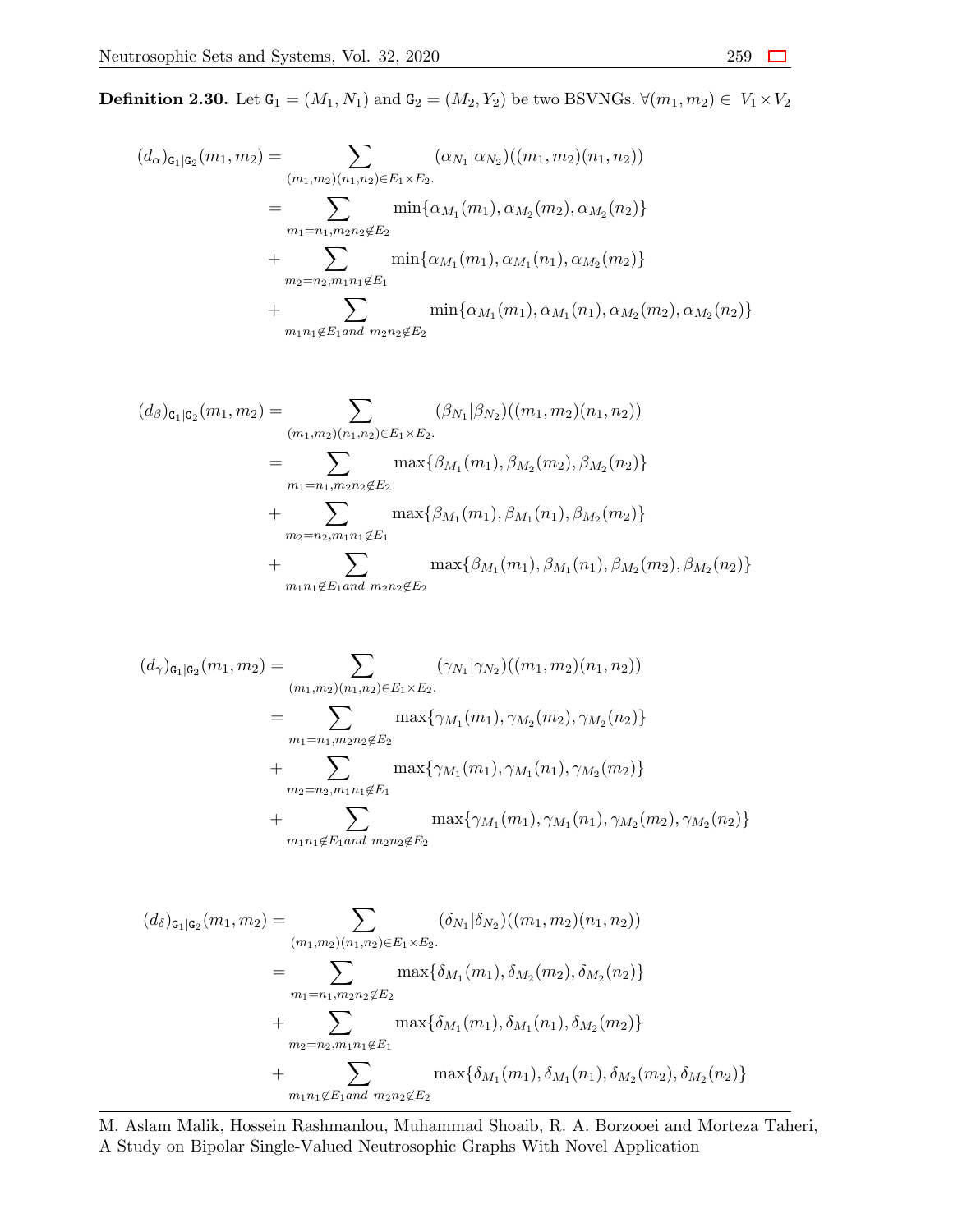$$
(d_{\eta})_{\mathbf{G}_{1}|\mathbf{G}_{2}}(m_{1},m_{2}) = \sum_{(m_{1},m_{2})(n_{1},n_{2}) \in E_{1} \times E_{2}.} (\eta_{N_{1}}|\eta_{N_{2}})((m_{1},m_{2})(n_{1},n_{2}))
$$
  

$$
= \sum_{m_{1}=n_{1},m_{2}n_{2} \notin E_{2}} \min\{\eta_{M_{1}}(m_{1}),\eta_{M_{2}}(m_{2}),\eta_{M_{2}}(n_{2})\}
$$
  

$$
+ \sum_{m_{2}=n_{2},m_{1}n_{1} \notin E_{1}} \min\{\eta_{M_{1}}(m_{1}),\eta_{M_{1}}(n_{1}),\eta_{M_{2}}(m_{2})\}
$$
  

$$
+ \sum_{m_{1}n_{1} \notin E_{1} \text{ and } m_{2}n_{2} \notin E_{2}} \min\{\eta_{M_{1}}(m_{1}),\eta_{M_{1}}(n_{1}),\eta_{M_{2}}(m_{2}),\eta_{M_{2}}(n_{2})\}
$$

$$
(d_{\theta})_{\mathbf{G}_{1}|\mathbf{G}_{2}}(m_{1}, m_{2}) = \sum_{(m_{1}, m_{2})(n_{1}, n_{2}) \in E_{1} \times E_{2}.} (\theta_{N_{1}}|\theta_{N_{2}})((m_{1}, m_{2})(n_{1}, n_{2}))
$$
  
\n
$$
= \sum_{m_{1}=n_{1}, m_{2}n_{2} \notin E_{2}} \min{\{\theta_{M_{1}}(m_{1}), \theta_{M_{2}}(m_{2}), \theta_{M_{2}}(n_{2})\}}
$$
  
\n
$$
+ \sum_{m_{2}=n_{2}, m_{1}n_{1} \notin E_{1}} \min{\{\theta_{M_{1}}(m_{1}), \theta_{M_{1}}(n_{1}), \theta_{M_{2}}(m_{2})\}}
$$
  
\n
$$
+ \sum_{m_{1}n_{1} \notin E_{1} \text{and } m_{2}n_{2} \notin E_{2}} \min{\{\theta_{M_{1}}(m_{1}), \theta_{M_{1}}(n_{1}), \theta_{M_{2}}(m_{2}), \theta_{M_{2}}(n_{2})\}}
$$

**Definition 2.31.** Let  $G_1 = (M_1, N_1)$  and  $G_2 = (M_2, Y_2)$  be two BSVNGs.  $\forall (m_1, m_2) \in V_1 \times V_2$ 

$$
(td_{\alpha})_{\mathsf{G}_1|\mathsf{G}_2}(m_1, m_2) = \sum_{(m_1, m_2)(n_1, n_2) \in E_1 \times E_2.} (\alpha_{N_1}|\alpha_{N_2})((m_1, m_2)(n_1, n_2)) + (\alpha_{M_1}|\alpha_{M_2})(m_1, m_2)
$$
  

$$
= \sum_{m_1 = n_1, m_2n_2 \notin E_2} \min{\{\alpha_{M_1}(m_1), \alpha_{M_2}(m_2), \alpha_{M_2}(n_2)\}}
$$
  

$$
+ \sum_{m_2 = n_2, m_1n_1 \notin E_1} \min{\{\alpha_{M_1}(m_1), \alpha_{M_1}(n_1), \alpha_{M_2}(m_2)\}}
$$
  

$$
+ \sum_{m_1n_1 \notin E_1 \text{ and } m_2n_2 \notin E_2} \min{\{\alpha_{M_1}(m_1), \alpha_{M_1}(n_1), \alpha_{M_2}(m_2), \alpha_{M_2}(n_2)\}}
$$

$$
(td_{\beta})_{\mathbf{G}_{1}|\mathbf{G}_{2}}(m_{1},m_{2}) = \sum_{(m_{1},m_{2})(n_{1},n_{2}) \in E_{1} \times E_{2}.} (\beta_{N_{1}}|\beta_{N_{2}})((m_{1},m_{2})(n_{1},n_{2})) + (\beta_{M_{1}}|\beta_{M_{2}})(m_{1},m_{2})
$$
  
\n
$$
= \sum_{m_{1}=n_{1},m_{2}n_{2} \notin E_{2}} \max\{\beta_{M_{1}}(m_{1}),\beta_{M_{2}}(m_{2}),\beta_{M_{2}}(n_{2})\}
$$
  
\n
$$
+ \sum_{m_{2}=n_{2},m_{1}n_{1} \notin E_{1}} \max\{\beta_{M_{1}}(m_{1}),\beta_{M_{1}}(n_{1}),\beta_{M_{2}}(m_{2})\}
$$
  
\n
$$
+ \sum_{m_{1}n_{1} \notin E_{1} \text{ and } m_{2}n_{2} \notin E_{2}} \max\{\beta_{M_{1}}(m_{1}),\beta_{M_{1}}(n_{1}),\beta_{M_{2}}(m_{2}),\beta_{M_{2}}(n_{2})\}
$$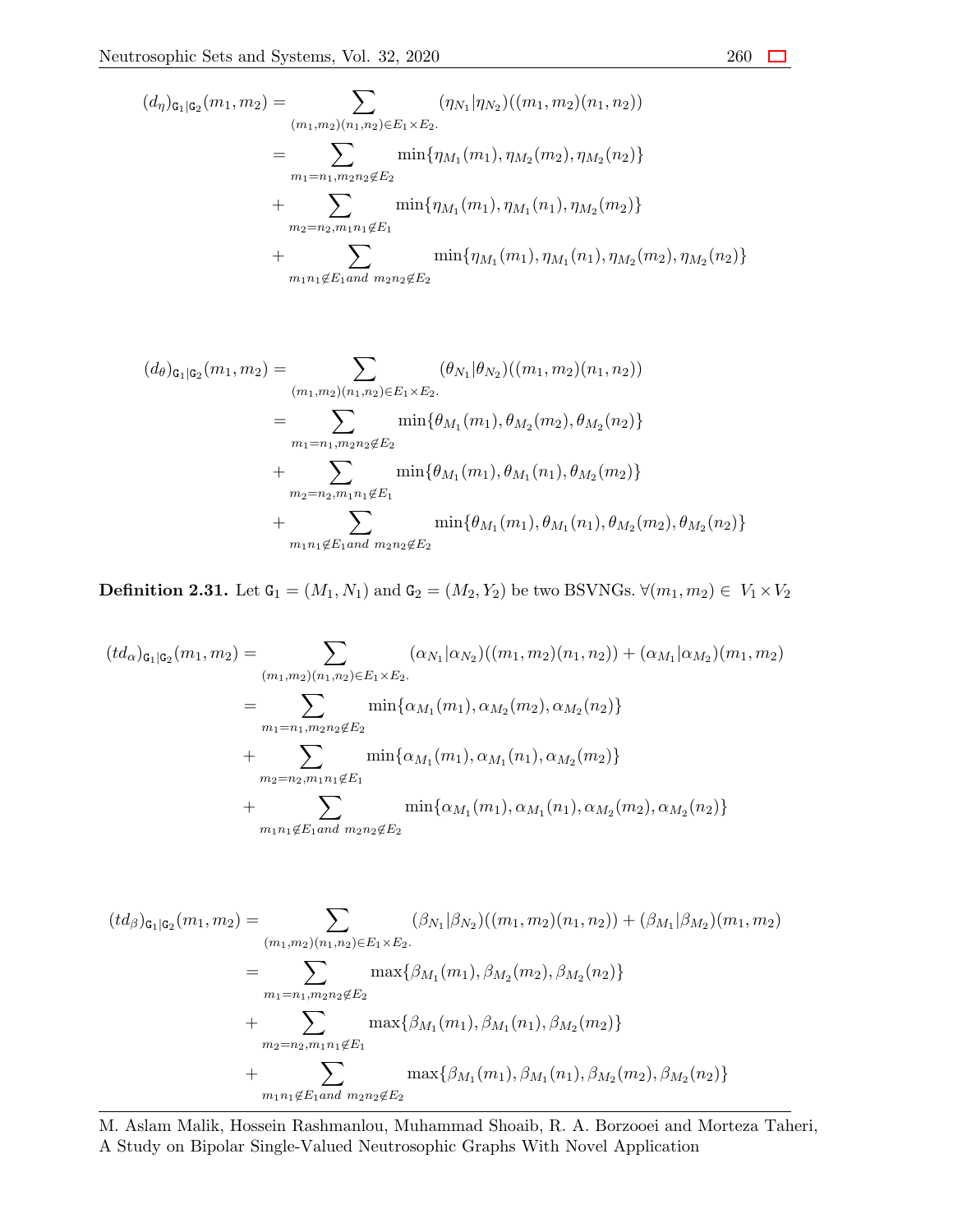$$
(td_{\gamma})_{\mathsf{G}_1|\mathsf{G}_2}(m_1, m_2) = \sum_{(m_1, m_2)(n_1, n_2) \in E_1 \times E_2.} (\gamma_{N_1}|\gamma_{N_2})((m_1, m_2)(n_1, n_2)) + (\gamma_{M_1}|\gamma_{M_2})(m_1, m_2)
$$
  

$$
= \sum_{m_1 = n_1, m_2 n_2 \notin E_2} \max{\gamma_{M_1}(m_1), \gamma_{M_2}(m_2), \gamma_{M_2}(n_2)}
$$
  

$$
+ \sum_{m_2 = n_2, m_1 n_1 \notin E_1} \max{\gamma_{M_1}(m_1), \gamma_{M_1}(n_1), \gamma_{M_2}(m_2)}
$$
  

$$
+ \sum_{m_1 n_1 \notin E_1 \text{ and } m_2 n_2 \notin E_2} \max{\gamma_{M_1}(m_1), \gamma_{M_1}(n_1), \gamma_{M_2}(m_2), \gamma_{M_2}(n_2)}
$$

$$
(td_{\delta})_{\mathbf{G}_{1}|\mathbf{G}_{2}}(m_{1},m_{2}) = \sum_{(m_{1},m_{2})(n_{1},n_{2}) \in E_{1} \times E_{2}.} (\delta_{N_{1}}|\delta_{N_{2}})((m_{1},m_{2})(n_{1},n_{2})) + (\delta_{M_{1}}|\delta_{M_{2}})(m_{1},m_{2})
$$
  
\n
$$
= \sum_{m_{1}=n_{1},m_{2}n_{2} \notin E_{2}} \max\{\delta_{M_{1}}(m_{1}),\delta_{M_{2}}(m_{2}),\delta_{M_{2}}(n_{2})\}
$$
  
\n
$$
+ \sum_{m_{2}=n_{2},m_{1}n_{1} \notin E_{1}} \max\{\delta_{M_{1}}(m_{1}),\delta_{M_{1}}(n_{1}),\delta_{M_{2}}(m_{2})\}
$$
  
\n
$$
+ \sum_{m_{1}n_{1} \notin E_{1} \text{ and } m_{2}n_{2} \notin E_{2}} \max\{\delta_{M_{1}}(m_{1}),\delta_{M_{1}}(n_{1}),\delta_{M_{2}}(m_{2}),\delta_{M_{2}}(n_{2})\}
$$

$$
(td_{\eta})_{\mathbf{G}_{1}|\mathbf{G}_{2}}(m_{1},m_{2}) = \sum_{(m_{1},m_{2})(n_{1},n_{2}) \in E_{1} \times E_{2}.} (\eta_{N_{1}}|\eta_{N_{2}})((m_{1},m_{2})(n_{1},n_{2})) + (\eta_{M_{1}}|\eta_{M_{2}})(m_{1},m_{2})
$$
  
\n
$$
= \sum_{m_{1}=n_{1},m_{2}n_{2} \notin E_{2}} \min{\{\eta_{M_{1}}(m_{1}),\eta_{M_{2}}(m_{2}),\eta_{M_{2}}(n_{2})\}}
$$
  
\n
$$
+ \sum_{m_{2}=n_{2},m_{1}n_{1} \notin E_{1}} \min{\{\eta_{M_{1}}(m_{1}),\eta_{M_{1}}(n_{1}),\eta_{M_{2}}(m_{2})\}}
$$
  
\n
$$
+ \sum_{m_{1}n_{1} \notin E_{1} \text{ and } m_{2}n_{2} \notin E_{2}} \min{\{\eta_{M_{1}}(m_{1}),\eta_{M_{1}}(n_{1}),\eta_{M_{2}}(m_{2}),\eta_{M_{2}}(n_{2})\}}
$$

$$
(td_{\theta})_{\mathbf{G}_{1}|\mathbf{G}_{2}}(m_{1},m_{2}) = \sum_{(m_{1},m_{2})(n_{1},n_{2}) \in E_{1} \times E_{2}.} (\theta_{N_{1}}|\theta_{N_{2}})((m_{1},m_{2})(n_{1},n_{2})) + (\theta_{M_{1}}|\theta_{M_{2}})(m_{1},m_{2})
$$

$$
= \sum_{m_{1}=n_{1},m_{2}n_{2} \notin E_{2}} \min{\{\theta_{M_{1}}(m_{1}), \theta_{M_{2}}(m_{2}), \theta_{M_{2}}(n_{2})\}}
$$

$$
+ \sum_{m_{2}=n_{2},m_{1}n_{1} \notin E_{1}} \min{\{\theta_{M_{1}}(m_{1}), \theta_{M_{1}}(n_{1}), \theta_{M_{2}}(m_{2})\}}
$$

$$
+ \sum_{m_{1}n_{1} \notin E_{1} \text{and } m_{2}n_{2} \notin E_{2}} \min{\{\theta_{M_{1}}(m_{1}), \theta_{M_{1}}(n_{1}), \theta_{M_{2}}(m_{2}), \theta_{M_{2}}(n_{2})\}}
$$

**Example 2.32.** Let  $G_1 = (M_1, N_1)$  and  $G_2 = (M_2, N_2)$  be two BSVNGs as in Example [2.28.](#page-35-0) Their rejection is also shown in Figure 13. We will find the vertex degree in rejection. Consider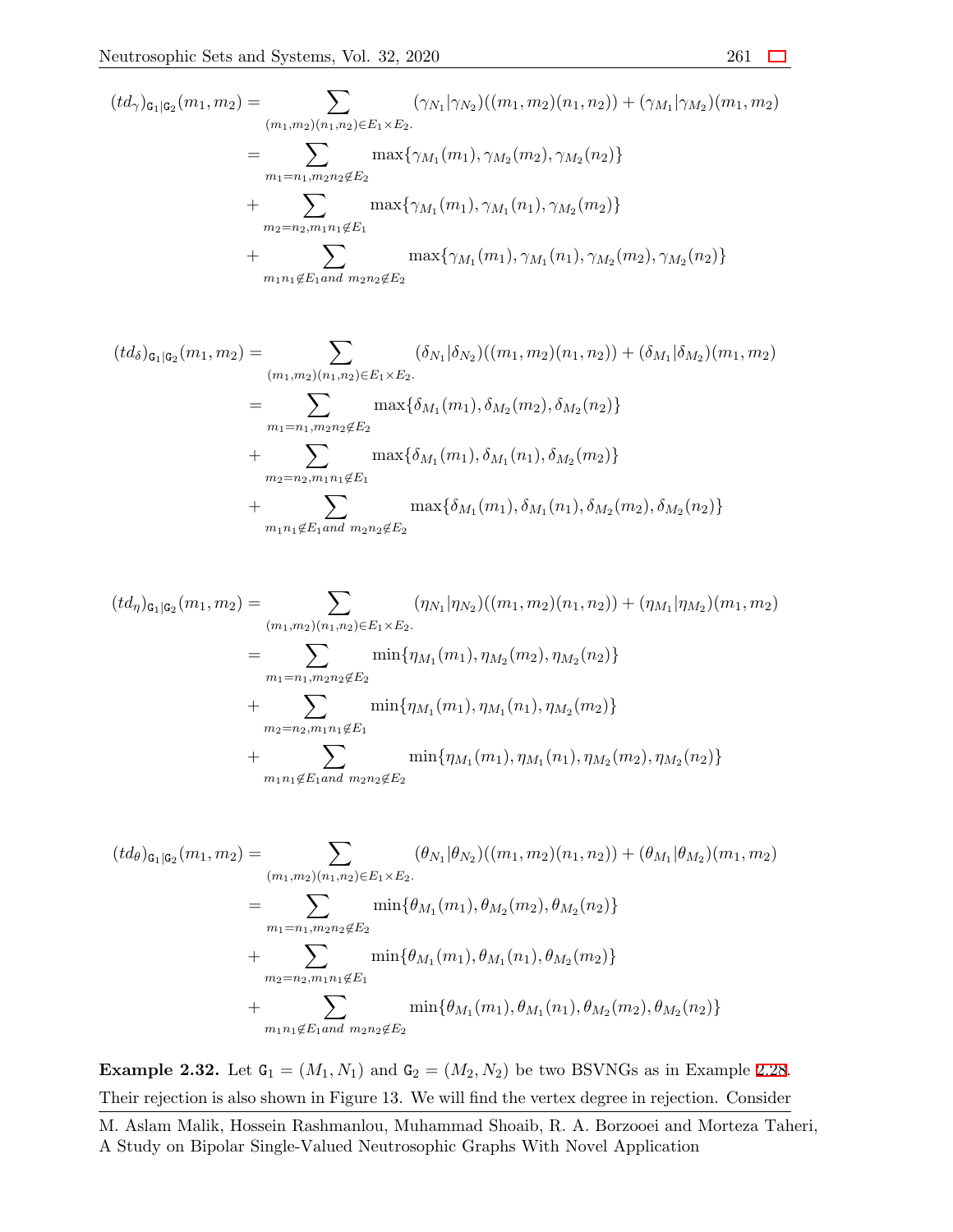the vertex (d,a) here:

$$
(d_{\gamma})_{\mathbf{G}_{1}|\mathbf{G}_{2}}(e, a) = \max\{\gamma_{M_{2}}(e), \gamma_{M_{1}}(a), \gamma_{M_{1}}(d)\} + \max\{\gamma_{M_{2}}(a), \gamma_{M_{1}}(a), \gamma_{M_{1}}(c)\}\
$$

$$
= \max\{0.2, 0.2, 0.3\} + \max\{0.2, 0.2, 0.3\}
$$

$$
= 0.3 + 0.3
$$

$$
= 0.6
$$

$$
(d_{\theta})_{\mathsf{G}_{1}|\mathsf{G}_{2}}(e, a) = \min\{\theta_{M_{2}}(e), \theta_{M_{1}}(a), \theta_{M_{1}}(d)\} + \min\{\theta_{M_{2}}(a), \theta_{M_{1}}(a), \theta_{M_{1}}(c)\}\
$$

$$
= \min\{-0.3, -0.4, -0.6\} + \min\{-0.3, -0.4, -0.2\}
$$

$$
= -0.6 - 0.4
$$

$$
= -1.0
$$

$$
(d_{\alpha})_{\mathbf{G}_1|\mathbf{G}_2}(e, a) = 0.6, (d_{\beta})_{\mathbf{G}_1|\mathbf{G}_2}(e, a) = 0.8
$$

$$
(d_{\delta})_{\mathbf{G}_1|\mathbf{G}_2}(e, a) = -0.5, (d_{\eta})_{\mathbf{G}_1|\mathbf{G}_2}(e, a) = -0.5
$$

In a similar way, we can find degree of all vertices of a graph in rejection. Now we will find out the total vertex degree of graph in rejection. Consider the same vertex (d,a) here:

$$
(td_{\gamma})_{\mathbf{G}_{1}|\mathbf{G}_{2}}(e,a) = \max\{\gamma_{M_{2}}(e),\gamma_{M_{1}}(a),\gamma_{M_{1}}(d)\} + \max\{\gamma_{M_{2}}(a),\gamma_{M_{1}}(a),\gamma_{M_{1}}(c)\} + \min\{\gamma_{M_{2}}(e),\gamma_{M_{1}}(a)\}
$$
  
= max{0.2, 0.2, 0.3} + max{0.2, 0.2, 0.3} + min{0.2, 0.2}  
= 0.3 + 0.3 + 0.2  
= 0.8

$$
(td_{\theta})_{\mathsf{G}_{1}|\mathsf{G}_{2}}(e, a) = \min\{\theta_{M_{2}}(e), \theta_{M_{1}}(a), \theta_{M_{1}}(d)\} + \min\{\theta_{M_{2}}(a), \theta_{M_{1}}(a), \theta_{M_{1}}(c) + \min\{\theta_{M_{2}}(e), \theta_{M_{1}}(a)\}\}\
$$
  
= min{-0.3, -0.4, -0.6} + min{-0.3, -0.4, -0.2} + min{-0.3, -0.4}  
= -0.6 - 0.4 - 0.4  
= -1.4

$$
(td_{\alpha})_{\mathbf{G}_1|\mathbf{G}_2}(e, a) = 0.9
$$
,  $(td_{\beta})_{\mathbf{G}_1|\mathbf{G}_2}(e, a) = 1.1$ 

$$
(td_{\delta})_{\mathbf{G}_1|\mathbf{G}_2}(e,a) = -0.8, (td_{\eta})_{\mathbf{G}_1|\mathbf{G}_2}(e,a) = -0.7
$$

In a similar way we can find total vertex degree in rejection.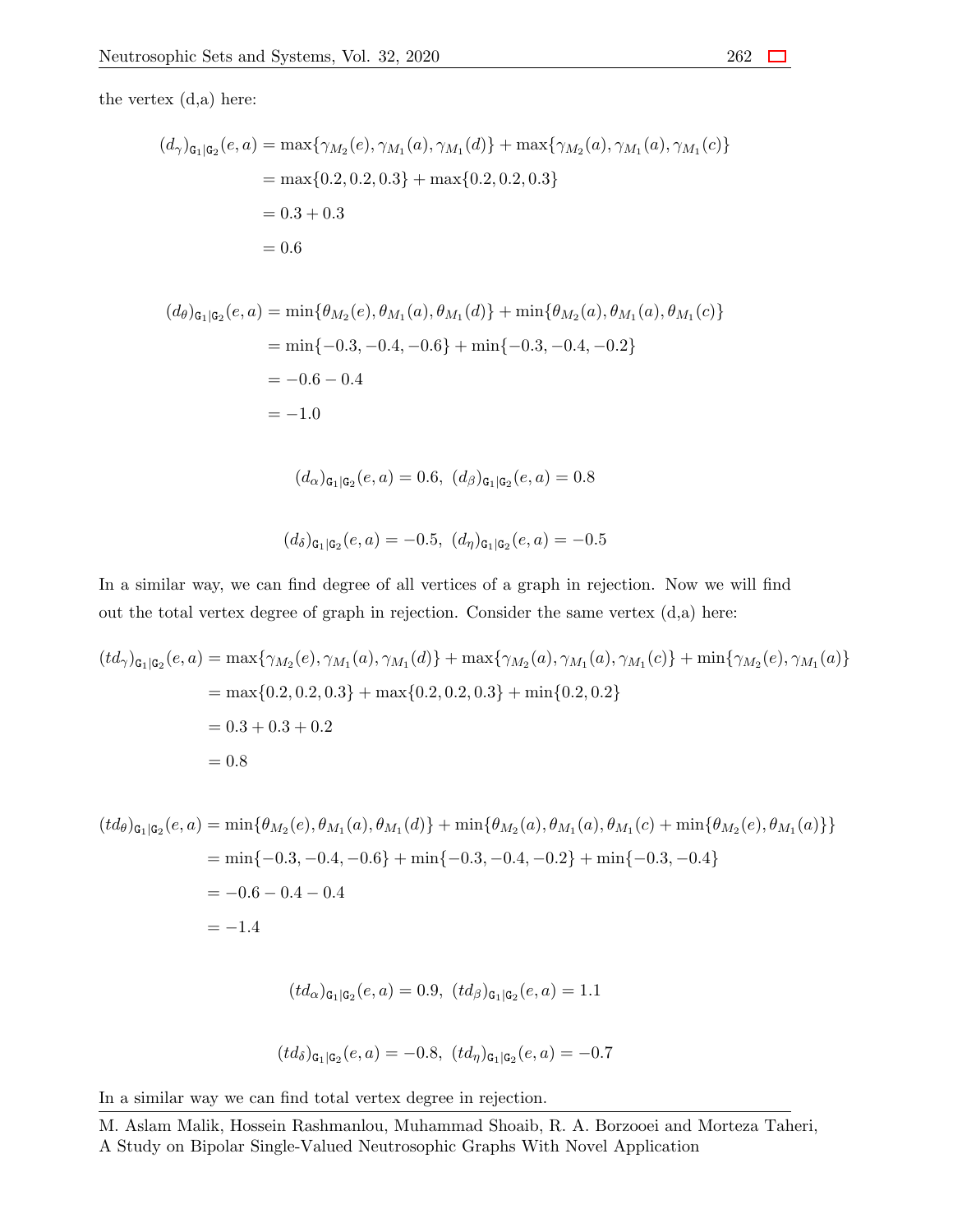### 3. **Application of bipolar single valued neutrosophic graph (BSVNG)**

#### 3.1. *Educational Designation participation*

Let *{*Bilal, Asif, Shoaib, Ijaz *}* be the set of four applicants for designations *{*Head of department(HOD),Director of Department(DOD),Assistant director of department(ADOD)*}*. For this purpose  $p=4$  (say) be number of applicants and  $d=3$  be number of designations. Consider bipolar single valued-neutrosophic diagraph which is shown in figure **??** representing the competition between applicants for designation in organization.  $\alpha(y)$  is the positive degree of membership for every applicants denote the percentage of ability toward the purpose of organization,  $\beta(y)$  and  $\gamma(y)$  are indeterminacy and false in percentage.  $\delta(y)$  is the is the negative degree of membership for every applicants denote the percentage of non ability toward the purpose of organization,  $\eta(y)$  and  $\theta(y)$  are represents the indeterminacy and false in percentage.  $\alpha(y)$  of every directed edge between both designations and applicants denote the eligibility or positive response from designation in organization ,  $\beta(y)$  and  $\gamma(y)$  are indeterminacy and false in this percentage.  $\delta(y)$  of every directed edge between both designations and applicants denote the non-eligibility or negative response from designation in organization ,  $\eta(y)$  and  $\theta(y)$  are indeterminacy and false in this percentage. Edge membership degree of

TABLE 1

| y∈ Y   | N(y)                                                                                                                          |
|--------|-------------------------------------------------------------------------------------------------------------------------------|
| Bilal  | $\{(ADOD, 0.5, 0.3, 0.4, -0.4, -0.5, -0.8), (HOD, 0.6, 0.4, 0.2, -0.4, -0.6, -0.5)\}$                                         |
| Asif   | $\{(ADOD, 0.8, 0.6, 0.5, -0.1, -0.4, -0.5), (HOD, 0.5, 0.6, 0.6, -0.3, -0.4, -0.7), (DOD, 0.4, 0.6, 0.4, -0.2, -0.3, -0.5)\}$ |
| Shoaib | $\{(DOD, 0.5, 0.4, 0.5, -0.5, -0.4, -0.4)\}\)$                                                                                |
| ljaz   | $\{(HOD, 0.7, 0.5, 0.6, -0.3, -0.5, -0.4), (DOD, 0.7, 0.4, 0.5, -0.4, -0.3, -0.2)\})$                                         |

graph is also determined by the following

$$
N(Bilal) \cap N(Asif) = \{(ADOD, 0.5, 0.6, 0.5, -0.1, -0.5, -0.8), (HOD, 0.5, 0.6, 0.6, -0.3, -0.6, -0.7)\}
$$
  
\n
$$
N(Bilal) \cap N(Shoaib) = \emptyset
$$
  
\n
$$
N(Bilal) \cap N(Ijaz) = \{(HOD, 0.6, 0.5, 0.6, -0.3, -0.6, -0.5)\}
$$
  
\n
$$
N(Asif) \cap N(Shoaib) = \{(DOD, 0.4, 0.6, 0.5, -0.2, -0.4, -0.5)\}
$$
  
\n
$$
N(Asif) \cap N(Ijaz) = \{(HOD, 0.5, 0.6, 0.6, -0.3, -0.5, -0.7), (DOD, 0.4, 0.6, 0.5, -0.2, -0.3, -0.5)\}
$$
  
\n
$$
N(Shoaib) \cap N(Ijaz) = \{(DOD, 0.5, 0.4, 0.5, -0.4, -0.4, -0.4)\}
$$

There is no edge between Shoaib and Bilal because there is no common designation.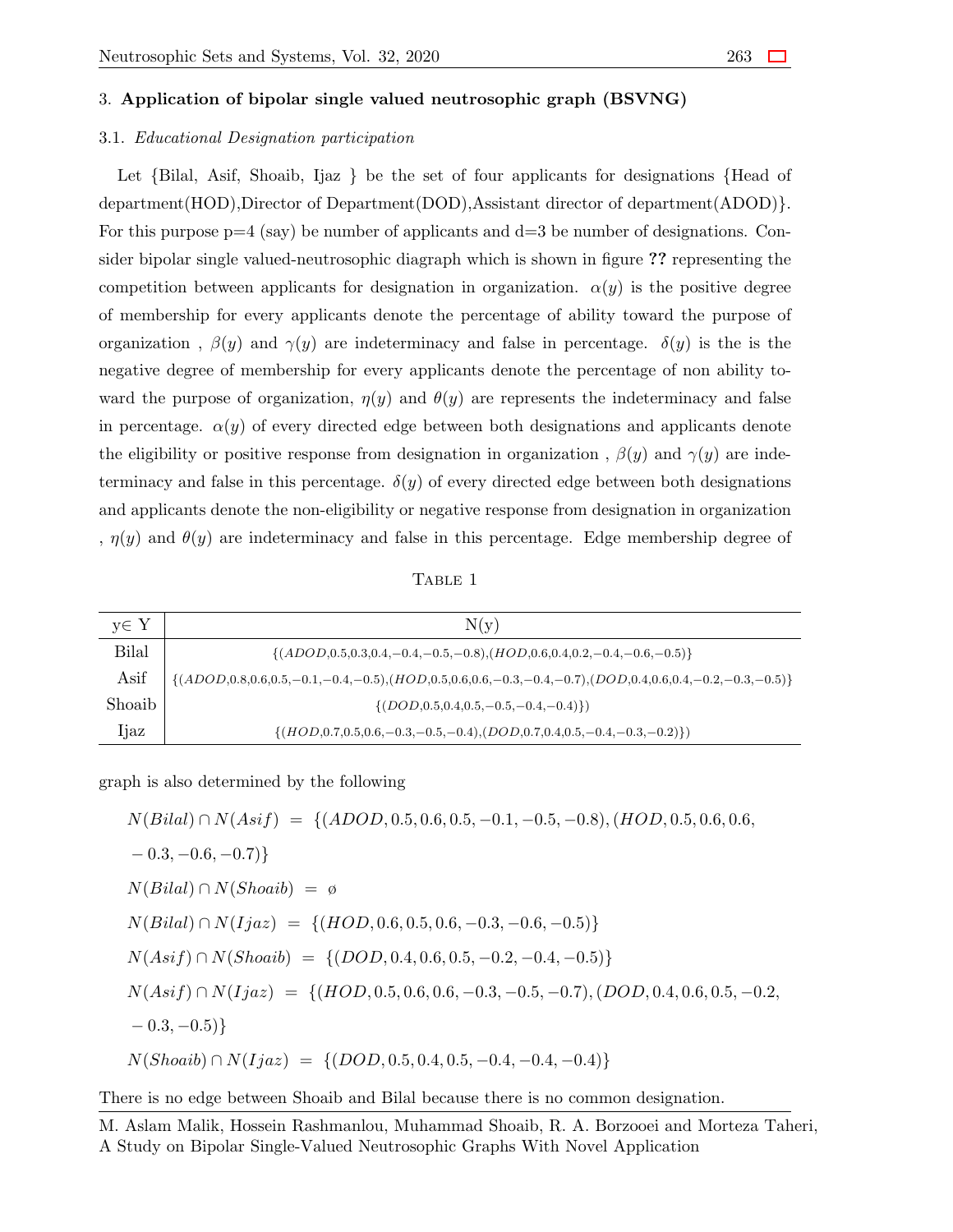

Figure 14. Bipolar single valued neutrosophic digraph

$$
(Bilal, Asif) = (0.4, 0.7, 0.8, -0.2, -0.7, -0.8)(0.5, 0.6, 0.5, 0.3, 0.6, 0.7)
$$
  
\n
$$
= (0.20, 0.42, 0.40, -0.06, -0.42, -0.56)
$$
  
\n
$$
(Bilal, Shoaib) = \emptyset
$$
  
\n
$$
(Bilal, Ijaz) = (0.4, 0.6, 0.8, -0.1, -0.7, -0.8)(0.6, 0.5, 0.6, 0.3, 0.6, 0.5)
$$
  
\n
$$
= (0.24, 0.30, 0.48, -0.03, -0.42, -0.40)
$$
  
\n
$$
(Asif, Shoaib) = (0.3, 0.7, 0.8, -0.2, -0.8, -0.8)(0.4, 0.6, 0.5, 0.2, 0.4, 0.5)
$$
  
\n
$$
= (0.12, 0.42, 0.40, -0.04, -0.32, -0.40)
$$
  
\n
$$
(Asif, Ijaz) = (0.5, 0.7, 0.8, -0.1, -0.6, -0.8)(0.5, 0.6, 0.5, 0.3, 0.3, 0.5)
$$
  
\n
$$
= (0.25, 0.42, 0.40, -0.03, -0.18, -0.40)
$$
  
\n
$$
(Shoaib, Ijaz) = (0.3, 0.6, 0.8, -0.1, -0.8, -0.5)(0.5, 0.4, 0.5, 0.4, 0.4, 0.4)
$$
  
\n
$$
= (0.15, 0.24, 0.40, -0.04, -0.32, -0.20)
$$

Bipolar single-valued neurotrophic graph for competition of all participant is shown in figure [15.](#page-44-0) Competition between two individually applicants and when applicant competing for designation is also given in graph [15](#page-44-0).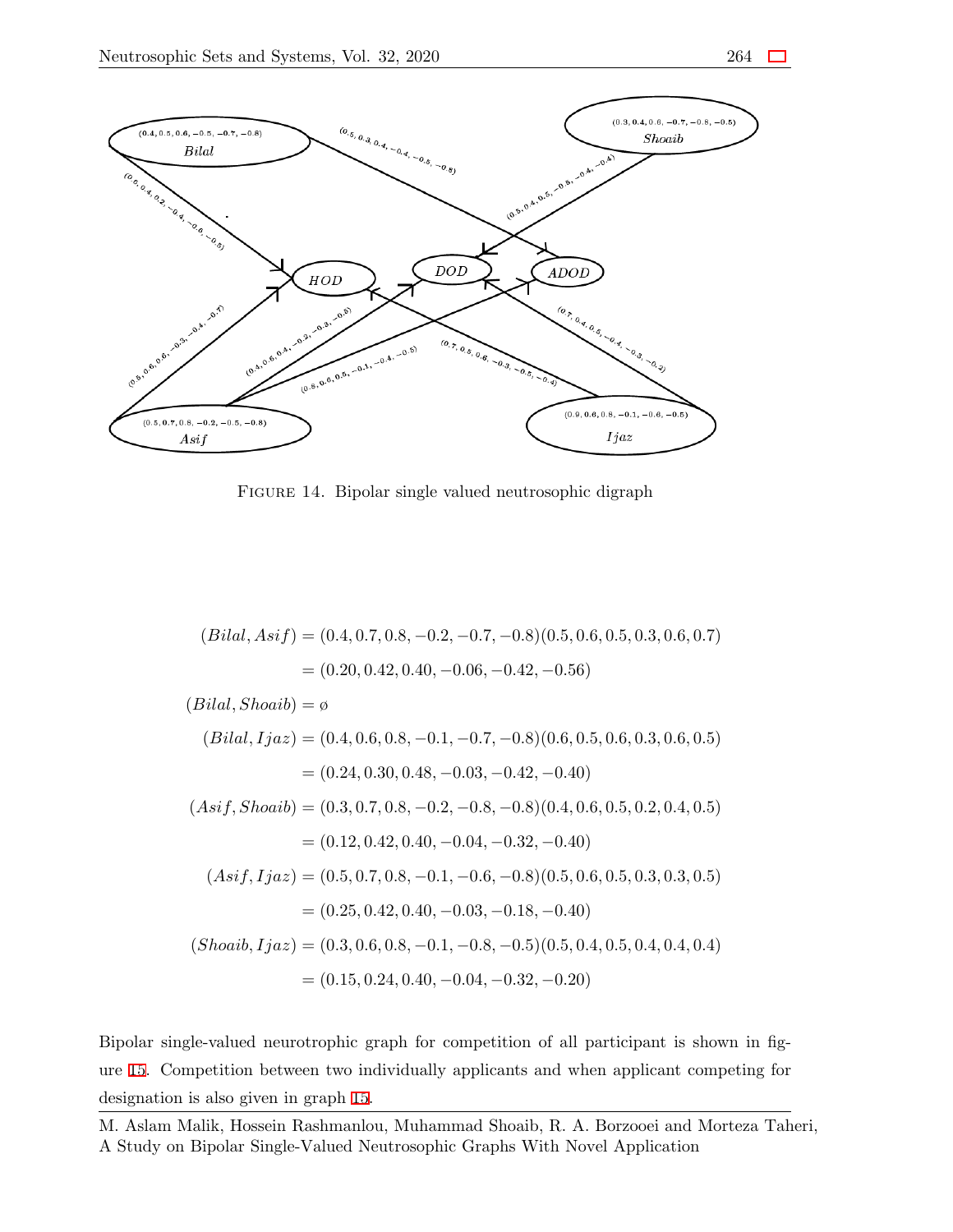<span id="page-44-0"></span>

FIGURE 15. Bipolar single valued neutrosophic competition graph

$$
R(Bilal, HOD) = \left(\frac{0.20 + 0.24}{2}, \frac{0.20 + 0.24}{2}, \frac{0.42 + 0.30}{2}, \frac{0.40 + 0.48}{2}, \frac{-0.06 - 0.03}{2}\right)
$$

$$
-\frac{-0.42 - 0.42}{2}, \frac{-0.56 - 0.40}{2} = (0.22, 0.36, 0.44, -0.045, -0.42, -0.48)
$$

Similarly we will find others R(applicant,Designation).

$$
S(Bilal, HOD) = 1 + 0.22 - 0.045 - (0.36 + 0.44 - 0.42 - 0.48) = 1.275
$$
  
\n
$$
S(Asif, HOD) = 1 + 0.225 - 0.045 - (0.42 + 0.40 - 0.30 - 0.48) = 1.14
$$
  
\n
$$
S(Ijaz, HOD) = 1 + 0.245 - 0.03 - (0.36 + 0.44 - 0.225 - 0.29) = 0.93
$$
  
\n
$$
S(Bilal, ADOD) = 1 + 0.20 - 0.06 - (0.42 + 0.40 - 0.42 - 0.56) = 1.30
$$
  
\n
$$
S(Asif, ADOD) = 1 + 0.20 - 0.06 - (0.42 + 0.40 - 0.42 - 0.56) = 1.30
$$
  
\n
$$
S(Asif, DOD) = 1 + 0.185 - 0.035 - (0.42 + 0.40 - 0.25 - 0.40) = 0.98
$$
  
\n
$$
S(Shoaib, DOD) = 1 + 0.135 - 0.04 - (0.33 + 0.40 - 0.32 - 0.30) = 0.985
$$
  
\n
$$
S(Ijaz, DOD) = 1 + 0.20 - 0.035 - (0.33 + 0.40 - 0.25 - 0.30) = 0.985
$$

Black solid lines show comparison between two applicants and dot line means applicant compete for designation. From above table, applicants compete other if it has a more strength. For example, in HOD designation Bilal has more strength from all. Its eligibility is strong than other. In ADOD designation Asif and Bilal are in equal position. In DOD designation Shoaib and Ijaz compete the others but equally compete to each other. [H]In this algorithm these are the steps

**Step 1:** Start. **Step 2:** Input  $\alpha(y)$ *,*  $\beta(y)$  *and*  $\gamma(y)$  membership values for set p applicants.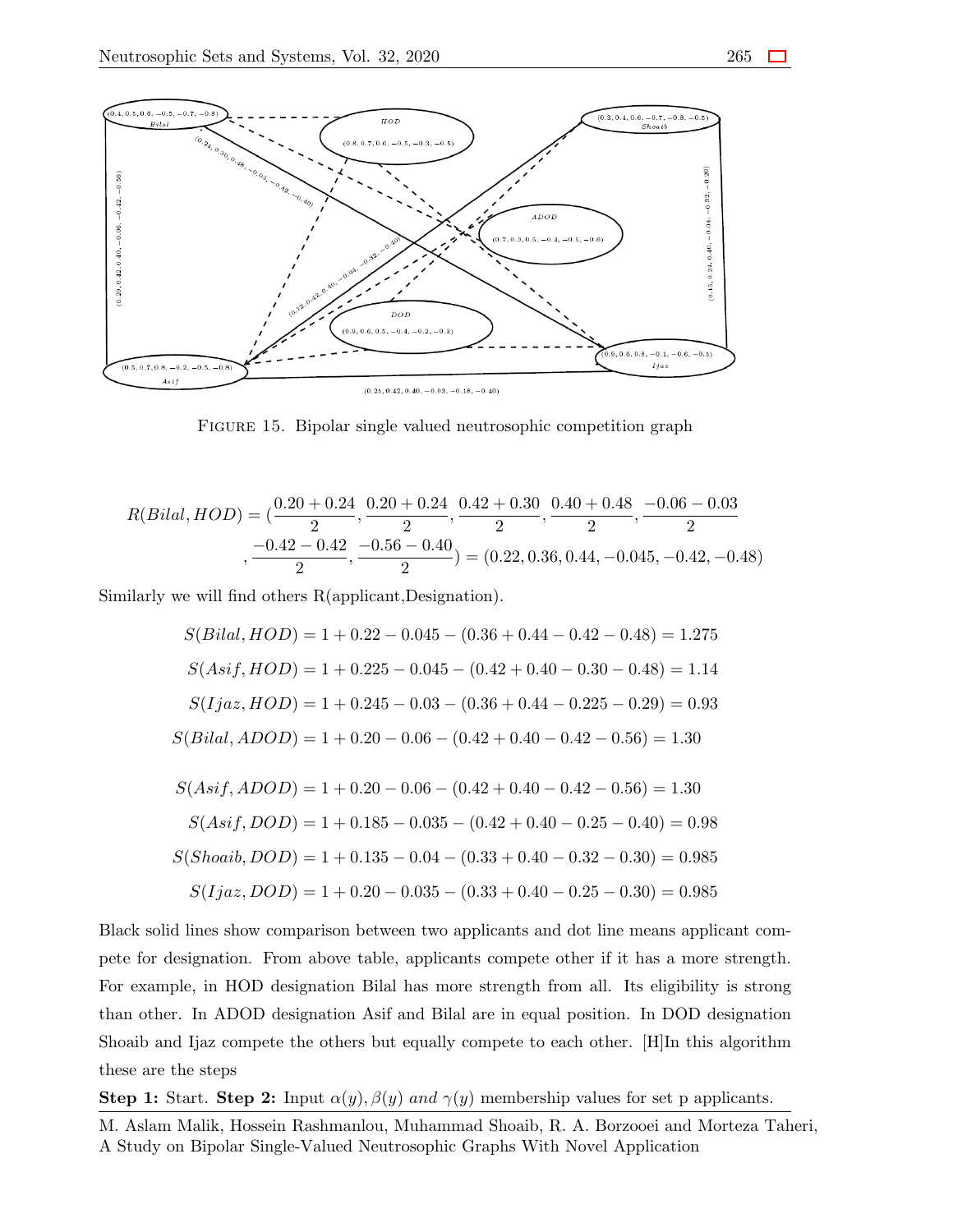| (Applicant, designation) | in competition | $R$ (applicant, Designation)                | S(applicant, Designation) |
|--------------------------|----------------|---------------------------------------------|---------------------------|
| (Bilal, HOD)             | Asif, Ijaz     | $(0.22, 0.36, 0.44, -0.045, -0.42, -0.48)$  | 1.275                     |
| (Asif, HOD)              | Bilal, Ijaz    | $(0.225, 0.42, 0.40, -0.045, -0.30, -0.48)$ | 1.14                      |
| (Ijaz, HOD)              | Bilal, Asif    | $(0.245, 0.36, 0.44, -0.03, -0.225, -0.29)$ | 0.93                      |
| (Bilal, ADOD)            | Asif           | $(0.20, 0.42, 0.40, -0.06, -0.42, -0.56)$   | 1.30                      |
| (Asif, ADOD)             | Bilal          | $(0.20, 0.42, 0.40, -0.06, -0.42, -0.56)$   | 1.30                      |
| (Asif, DOD)              | Shoaib, Ijaz   | $(0.185, 0.42, 0.40, -0.035, -0.25, -0.40)$ | 0.98                      |
| (Shoaib,DOD)             | Asif, Ijaz     | $(0.135, 0.33, 0.40, -0.04, -0.32, -0.30)$  | 0.985                     |
| (Ijaz,DOD)               | Asif,Shoaib    | $(0.20, 0.33, 0.40, -0.035, -0.25, -0.30)$  | 0.985                     |

TABLE 2

**Step3:** For any two vertices  $x_i$  and  $x_j$  taking  $\alpha(x_ix_j), \beta(x_ix_j)$  and  $\gamma(x_ix_j)$  are positive but  $\delta(x_ix_j)$ ,  $\eta(x_ix_j)$  and  $\theta(x_ix_j)$  are negative. Then  $(x_i, \alpha(x_ix_i), \beta(x_ix_i), \gamma(x_ix_i), \delta(x_ix_i), \eta(x_ix_i), \theta(x_ix_i))$ 

**Step4:** To obtain bipolar single valued neutrosohic out-neighbourhoods  $N(x_i)$  Repeat step 3 for all vertices  $x_i$  and  $x_j$ .

**Step5:** Find out  $N(x_i) \cap N(x_j)$ . **Step6:** Calculate height  $h(N(x_i) \cap N(x_j))$ . **Step7:** Draw all edge where  $N(x_i) \cap N(x_j)$  is non empty. **Step8:** Give a membership value to every edge  $x_i x_j$  by using the following conditions

 $\alpha(x_i x_j = (\min\{x_i \cap x_j\})[N(x_i \cap N(x_j)], \ \beta(x_i x_j = (\max\{x_i \cap x_j\})[N(x_i \cap N(x_j))]$  $\gamma(x_i x_j = (\max\{x_i \cap x_j\})[N(x_i \cap N(x_j)], \ \delta(x_i x_j = (\max\{x_i \cap x_j\})[N(x_i \cap N(x_j))]$  $\eta(x_i x_j = (\min\{x_i \cap x_j\})[N(x_i \cap N(x_j)], \ \theta(x_i x_j = (\min\{x_i \cap x_j\})[N(x_i \cap N(x_j))]$ **Step9:** If x,  $z_1, z_2, z_3, \ldots, z_p$  are applicants for designations d, then strength of applicants competition is R(x,d)= $(\alpha(x,d), \beta(x,d), \gamma(x,d), \delta(x,d), \eta(x,d), \theta(x,d))$  of every applicants x and designation d is given by the following  $R(x,d) = (\frac{\alpha(xz_1)+\dots\alpha(xz_p)}{p}, \frac{\beta(xz_1)+\dots\beta(xz_p)}{p}, \frac{\gamma(xz_1)+\dots\gamma(xz_p)}{p}, \frac{\delta(xz_1)+\dots\delta(xz_p)}{p}, \frac{\eta(xz_1)+\dots\eta(xz_p)}{p}, \frac{\theta(xz_1)+\dots\theta(xz_p)}{p})$ **Step10:**Find out  $S(x,d) = 1 + \alpha(x,d) + \delta(x,d) - (\beta(x,d) + \gamma(x,d) + \eta(x,d) + \theta(x,d))$ . **Step11:** End

### 4. **Conclusion**

There are more advantages of a bipolar fuzzy set than fuzzy set in real life phenomenon. A BSVNG has many applications in the field of economics, medical science as well as in scientific engineering. The flexibility and compatibility of BSVNG are higher than SVNG. We presented the new properties on a bipolar single-valued neutrosophic graph known as Residue product, maximal product, Symmetric difference and Rejection of a graph. These all graph products are suggestive of some aspects of network design. They can be applicable for the configuration processing of space structures. The repeated application of these operations in constructing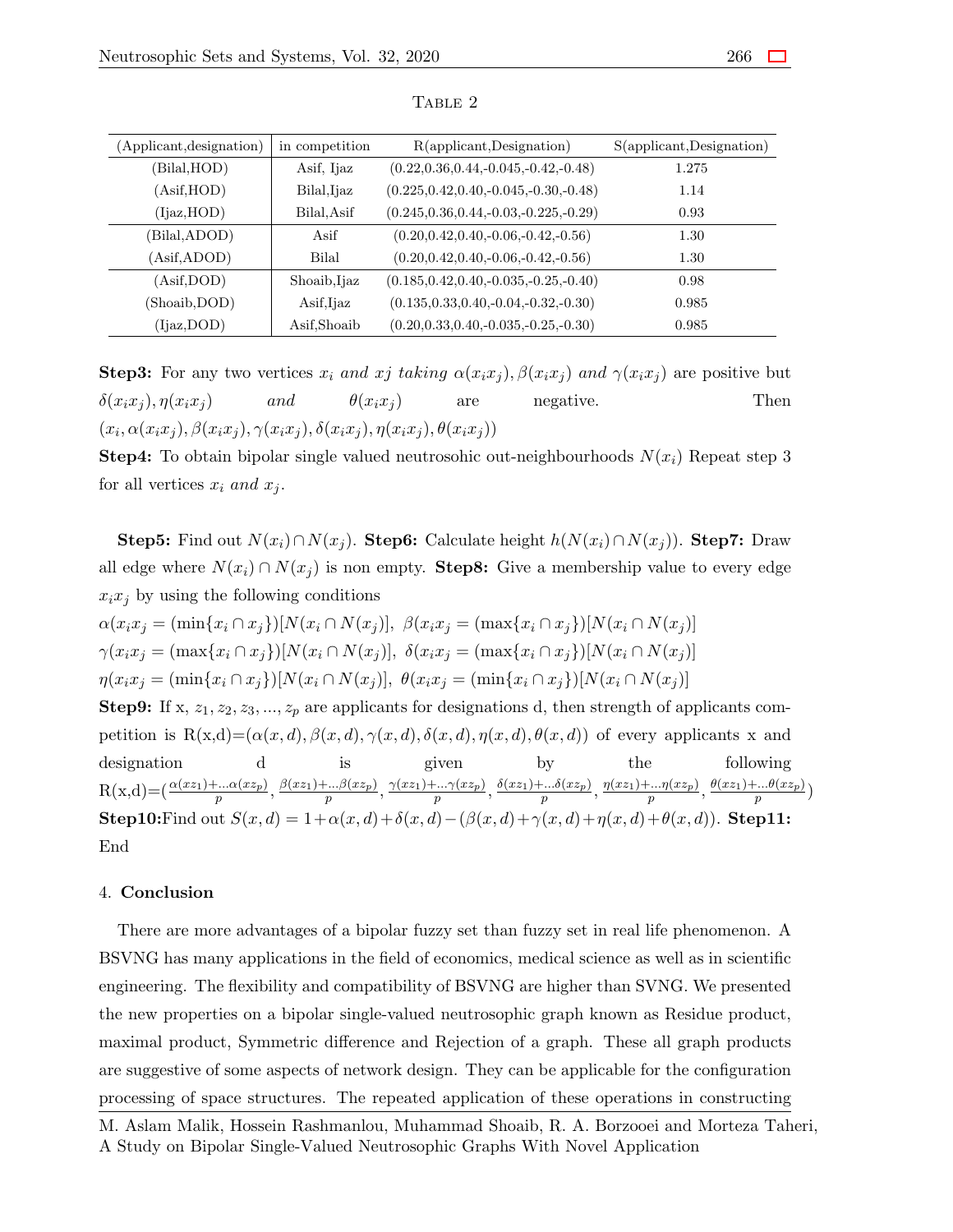a network generates graphs that display fractal properties. We also discussed the idea with examples to find the degree and total degree of vertices of some graphs. We have established some related theorems of these graphs. We have also proved the theorems which are related to these properties. In the future, our goal is to extend this work on the (1) complex neutrosophic graphs and some (2) bipolar complex neutrosophic graph.

#### **References**

- <span id="page-46-0"></span>1. K. Atanasso. Intuitionistic fuzzy sets. Fuzzy Sets and Systems 1989, vol. 20, 87-96.
- <span id="page-46-1"></span>2. Abdel-Basset, Mohamed, Mumtaz Ali, and Asmaa Atef. "Uncertainty assessments of linear time-cost tradeoffs using neutrosophic set." Computers Industrial Engineering 141 (2020): 106286.
- 3. Abdel-Basset, Mohamed, et al. "Solving the supply chain problem using the best-worst method based on a novel Plithogenic model." Optimization Theory Based on Neutrosophic and Plithogenic Sets. Academic Press, 2020. 1-19.
- 4. Abdel-Basset, M., Mohamed, R. (2020). A novel plithogenic TOPSIS-CRITIC model for sustainable supply chain risk management. Journal of Cleaner Production, 247, 119586.
- 5. Abdel-Basset, Mohamed, Mumtaz Ali, and Asma Atef. "Resource levelling problem in construction projects under neutrosophic environment." The Journal of Supercomputing (2019): 1-25.
- <span id="page-46-2"></span>6. Abdel-Basset, M., Mohamed, M., Elhoseny, M., Chiclana, F., Zaied, A. E. N. H. (2019). Cosine similarity measures of bipolar neutrosophic set for diagnosis of bipolar disorder diseases. Artificial Intelligence in Medicine, 101, 101735.
- <span id="page-46-3"></span>7. S. Broumi; M. Talea; A. Bakkali; F. Smarandache. Single Valued Neutrosophic Graph. in: Journal of New Theory 2016, N. 10, 68-101
- <span id="page-46-6"></span>8. R. A. Borzooei; H. Rashmanlou. Semi Global Domination Sets in Vague Graphs with Application. Journal of Intelligent and Fuzzy Systems 2016, Vol. 30, 3645-3652.
- <span id="page-46-4"></span>9. S. Broumi, A. Dey, M. Talea, A. Bakali, F. Smarandache, D. Nagarajan, M. Lathamaheswari and R. Kumar, Shortest Path Problem using Bellman Algorithm under Neutrosophic Environment, Complex Intelligent Systems, 2019, pp-1-8, https://doi.org/10.1007/s40747-019-0101-8,
- 10. S. Broumi, M.Talea, A. Bakali, F. Smarandache, D.Nagarajan, M. Lathamaheswari and M.Parimala, Shortest path problem in fuzzy, intuitionistic fuzzy and neutrosophic environment: an overview, Complex Intelligent Systems , 5, 2019, 371378, https://doi.org/10.1007/s40747-019-0098-z
- 11. S.Broumi,D. Nagarajan, A. Bakali, M. Talea, F. Smarandache, M. Lathamaheswari, The shortest path problem in interval valued trapezoidal and triangular neutrosophic environment, Complex Intelligent Systems , 5, 2019, pp391402. , https://doi.org/10.1007/s40747-019-0092-5
- 12. S. Broumi, D. Nagarajan, A. Bakali, M. Talea, F. Smarandache, M.Lathamaheswari, J. Kavikumar: Implementation of Neutrosophic Function Memberships Using MATLAB Program, Neutrosophic Sets and Systems, vol. 27, 2019, 44-52. DOI: 10.5281/zenodo.3275355.
- <span id="page-46-5"></span>13. S.Broumi; F.Smarandache. An Introduction to Bipolar Single Valued Neutrosophic Graph Theory. Applied Mechanics and Materials 2016, Vol. 841, 184-191
- <span id="page-46-7"></span>14. I. Deli; M. Ali; F. Smarandache. Bipolar neutrosophic sets and their application based on multicriteria decision making problems. in: Advanced Mechatronic Systems (ICAMechS) 2015, 249- 254, DOI: 10.1109/ICAMechS.2015.7287068.
- <span id="page-46-8"></span>15. M. Gomathi and V. Keerthika: Neutrosophic Labeling Graph, Neutrosophic Sets and Systems, vol. 30, 2019, pp. 261-272. DOI: 10.5281/zenodo.3569706.